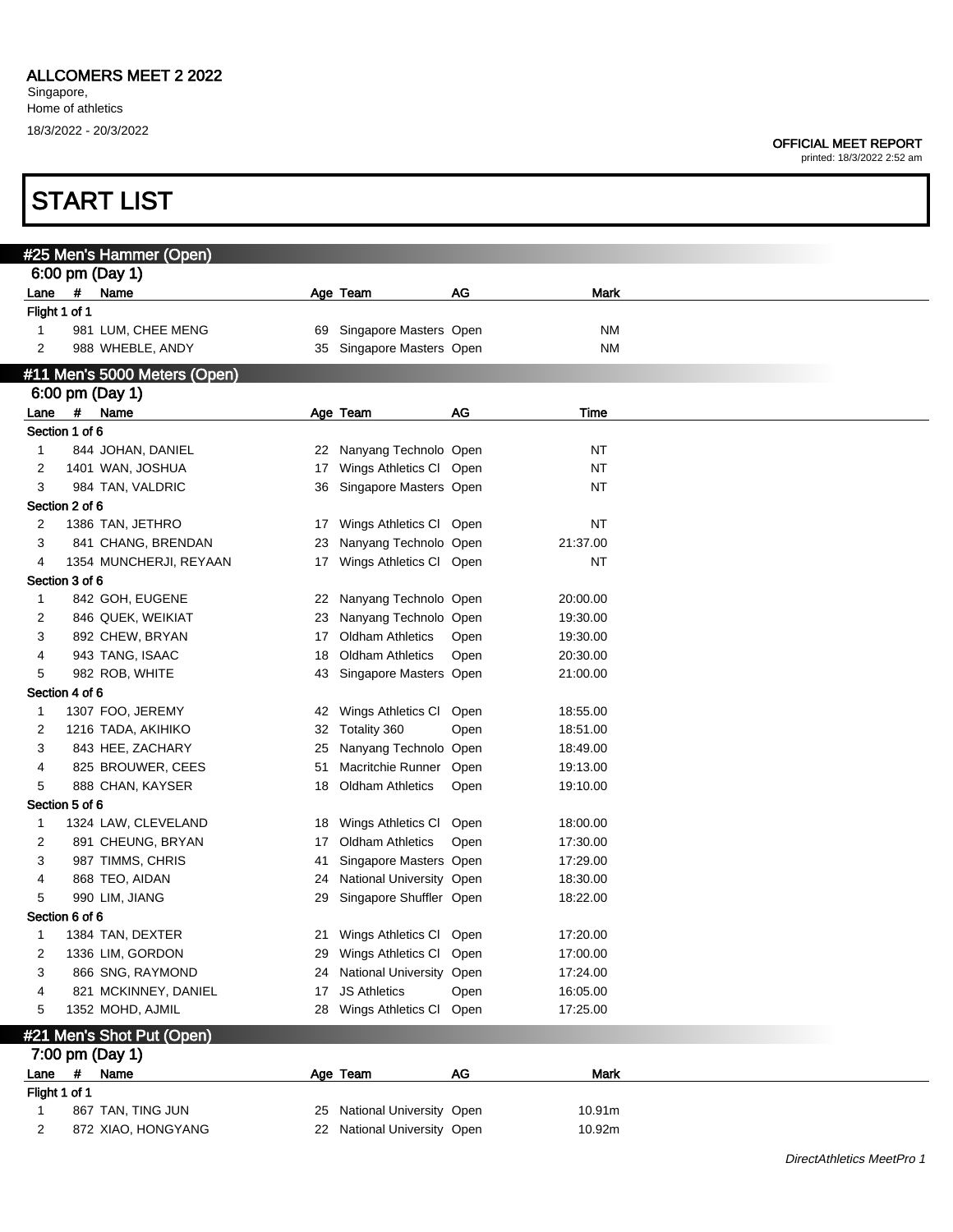#### OFFICIAL MEET REPORT

|                         |      | <b>START LIST</b>                                     |    |                                         |      |           |  |
|-------------------------|------|-------------------------------------------------------|----|-----------------------------------------|------|-----------|--|
|                         |      |                                                       |    |                                         |      |           |  |
|                         |      | #21 Men's Shot Put (Open) (cont'd)<br>7:00 pm (Day 1) |    |                                         |      |           |  |
|                         |      |                                                       |    |                                         | AG   | Mark      |  |
| Lane<br>3               | $\#$ | Name<br>873 YEE, CHUN WAI, ERIC                       |    | Age Team<br>23 National University Open |      | 12.77m    |  |
|                         |      |                                                       |    |                                         |      |           |  |
|                         |      | #22 Women's Shot Put (Open)                           |    |                                         |      |           |  |
|                         |      | 7:00 pm (Day 1)                                       |    |                                         |      |           |  |
|                         |      | Lane # Name                                           |    | Age Team                                | AG   | Mark      |  |
| Flight 1 of 1           |      |                                                       |    |                                         |      |           |  |
| $\mathbf 1$             |      | 969 TAN, XIN NING                                     |    | 22 Singapore Institute Open             |      | NM        |  |
|                         |      | #56 Women's Shot Put (A Div)                          |    |                                         |      |           |  |
|                         |      | 7:00 pm (Day 1)                                       |    |                                         |      |           |  |
| Lane #                  |      | Name                                                  |    | Age Team                                | AG   | Mark      |  |
| Flight 1 of 1           |      |                                                       |    |                                         |      |           |  |
| 1                       |      | 1234 DAN YU, CHIN                                     |    | 18 Wings Athletics CI                   | Open | NM        |  |
| 2                       |      | 1226 CHEN JING YING, JANELLE                          |    | 17 Wings Athletics CI                   | Open | NM        |  |
| 3                       |      | 805 NEO, LE TENG                                      |    | 17 FAC                                  | Open | 5.00m     |  |
| 4                       |      | 1250 LIM, CHERYL                                      |    | 18 Wings Athletics CI                   | Open | 9.00m     |  |
|                         |      | #116 Women's Shot Put (C Div)                         |    |                                         |      |           |  |
|                         |      | 7:00 pm (Day 1)                                       |    |                                         |      |           |  |
|                         |      |                                                       |    |                                         | AG   | Mark      |  |
| Lane #<br>Flight 1 of 1 |      | Name                                                  |    | Age Team                                |      |           |  |
| 1                       |      | 1205 TAY, KIMMY                                       |    | 13 Total Kinetics Spor Open             |      | <b>NM</b> |  |
| 2                       |      | 1095 CHUA SHU EN, KAYLYN                              |    | 14 Team Cicada Trac Open                |      | NM        |  |
|                         |      |                                                       |    |                                         |      |           |  |
|                         |      | #86 Women's Shot Put (B Div)                          |    |                                         |      |           |  |
|                         |      | 7:00 pm (Day 1)                                       |    |                                         |      |           |  |
| Lane #                  |      | Name                                                  |    | Age Team                                | AG   | Mark      |  |
| Flight 1 of 1           |      |                                                       |    |                                         |      |           |  |
| 1                       |      | 1278 WONG, NADYA                                      |    | 16 Wings Athletics Cl Open              |      | NM        |  |
|                         |      | #82 Women's Long Jump (B Div)                         |    |                                         |      |           |  |
|                         |      | 8:00 am (Day 2)                                       |    |                                         |      |           |  |
| Lane                    | #    | Name                                                  |    | Age Team                                | AG   | Mark      |  |
| Flight 1 of 1           |      |                                                       |    |                                         |      |           |  |
| 1                       |      | 746 LAHEY, KEZIA STEPHANIE                            |    | 16 Erovra Club                          | Open | ΝM        |  |
| 2                       |      | 749 LEE, SHAYNNEN                                     | 16 | Erovra Club                             | Open | <b>NM</b> |  |
| 3                       |      | 1100 LIM, SUMANA                                      |    | 15 Team Cicada Trac                     | Open | <b>NM</b> |  |
| 4                       |      | 774 TAY, RUI EN JOY                                   | 16 | Erovra Club                             | Open | <b>NM</b> |  |
| 5                       |      | 752 LEOW, CAITLIN                                     | 16 | Erovra Club                             | Open | <b>NM</b> |  |
| 6                       |      | 693 GOPIKRISHNA, BHAVNA                               |    | 16 Club ZOOM                            | Open | <b>NM</b> |  |
| 7                       |      | 1088 ANG, SOPHIE                                      | 15 | Team Cicada Trac                        | Open | <b>NM</b> |  |
| 8                       |      | 777 TOH, PEIXUAN SHERYL                               | 15 | Erovra Club                             | Open | 3.82m     |  |
| 9                       |      | 758 NEO, LE WEI CRYSTAL                               | 15 | Erovra Club                             | Open | 4.08m     |  |
| 10                      |      | 738 HO, YUKI                                          | 16 | Erovra Club                             | Open | 4.17m     |  |
| 11                      |      | 1000 D/O YOVAN, NAVITHA                               | 15 | Singapore Sports                        | Open | 4.68m     |  |
| 12                      |      | 1008 MEYERS, NIKITA MAE JING-YU                       |    | 16 Singapore Sports                     | Open | 4.85m     |  |
| 13                      |      | 1009 MOHD ADZHAR, MARSYA SYAZW                        |    | 16 Singapore Sports                     | Open | 5.06m     |  |
|                         |      |                                                       |    |                                         |      |           |  |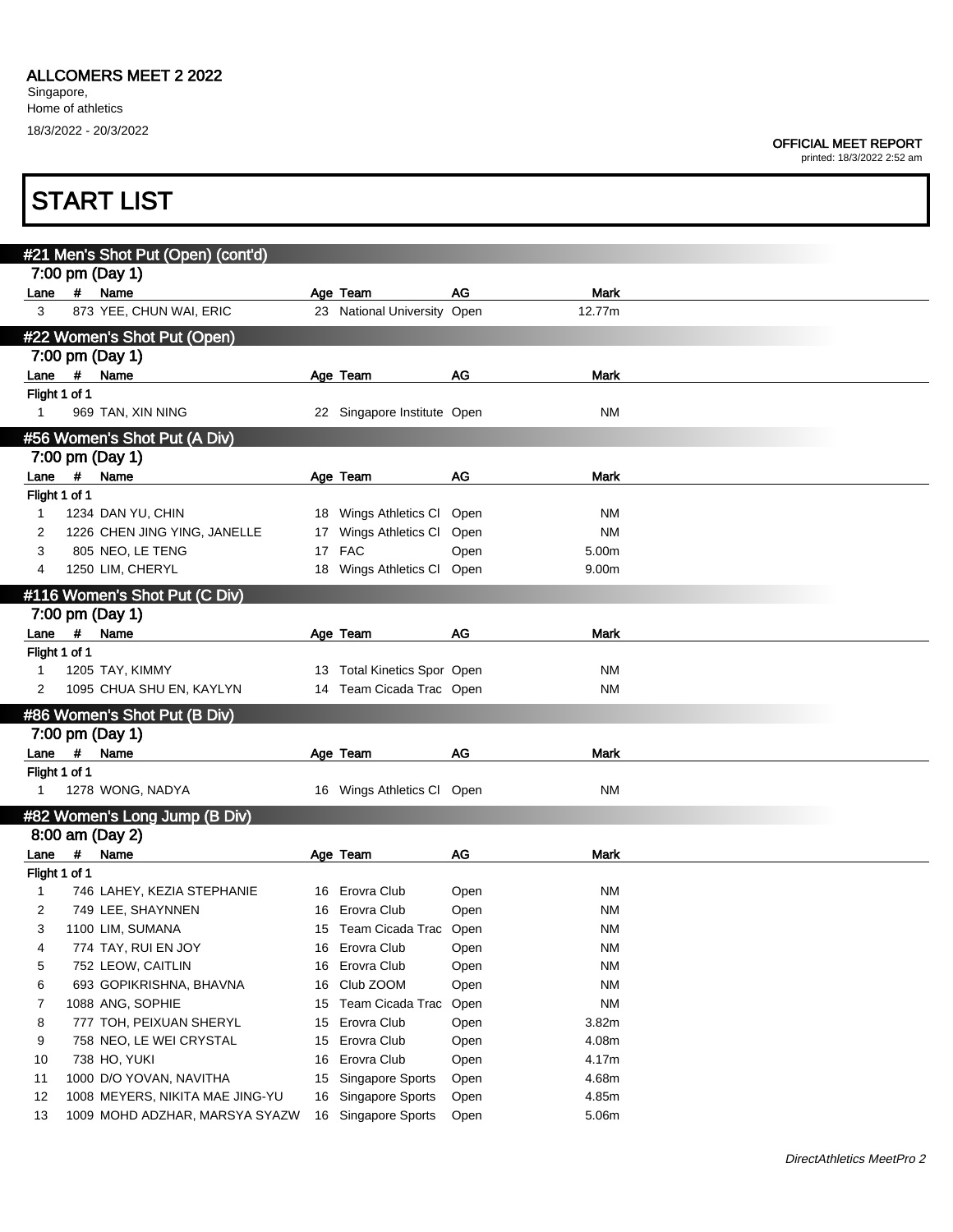printed: 18/3/2022 2:52 am

|                |            | #115 Men's Shot Put (C Div)           |    |                         |      |             |  |
|----------------|------------|---------------------------------------|----|-------------------------|------|-------------|--|
|                |            | 8:00 am (Day 2)                       |    |                         |      |             |  |
| Lane           | #          | Name                                  |    | Age Team                | AG   | <b>Mark</b> |  |
| Flight 1 of 1  |            |                                       |    |                         |      |             |  |
| $\mathbf{1}$   |            | 1394 TEO, RYLIE                       | 0  | Wings Athletics CI      |      | <b>NM</b>   |  |
| 2              |            | 1322 LAI, DARIUS                      | 14 | Wings Athletics CI      | Open | ΝM          |  |
| 3              |            | 1328 LEE, YU FOONG                    | 13 | Wings Athletics CI      | Open | <b>NM</b>   |  |
| 4              |            | 1368 POH, YAN AN DARIUS               | 13 | Wings Athletics CI      | Open | <b>NM</b>   |  |
| 5              |            | 1334 LIM, BRANDEN                     | 14 | Wings Athletics CI      | Open | <b>NM</b>   |  |
|                |            |                                       |    |                         |      |             |  |
| 6              |            | 1350 LYE, ELLIOT                      | 13 | Wings Athletics CI      | Open | <b>NM</b>   |  |
| 7              |            | 1359 NG, CHERN YI                     | 14 | Wings Athletics CI      | Open | <b>NM</b>   |  |
| 8              |            | 1321 KWA, EU HAN                      | 14 | Wings Athletics CI      | Open | 7.00m       |  |
| 9              |            | 1126 NG, GABRIEL                      | 14 | Team Cicada Trac Open   |      | 11.56m      |  |
| 10             |            | 1344 LOH, ANSON                       | 14 | Wings Athletics Cl Open |      | 14.00m      |  |
|                |            | #133 Men's Shot Put (Open Para)       |    |                         |      |             |  |
|                |            | 8:00 am (Day 2)                       |    |                         |      |             |  |
| Lane           | #          | Name                                  |    | Age Team                | AG   | <b>Mark</b> |  |
| Flight 1 of 1  |            |                                       |    |                         |      |             |  |
|                |            |                                       |    | 30 FAC                  |      |             |  |
| 1              |            | 807 BIN NOORDIN, MUHAMMAD DIRO        |    |                         | Open | <b>NM</b>   |  |
|                |            | #15 Men's 5000m Walk (Open)           |    |                         |      |             |  |
|                |            | 8:00 am (Day 2)                       |    |                         |      |             |  |
| Lane           | $\pmb{\#}$ | Name                                  |    | Age Team                | AG   | Time        |  |
| Section 1 of 1 |            |                                       |    |                         |      |             |  |
| 1              |            | 902 CHUA, DANIEL                      | 18 | <b>Oldham Athletics</b> | Open | <b>NT</b>   |  |
| 2              |            | 960 BOON HUAT, LIM                    | 50 | <b>Red Hawk Sports</b>  | Open | <b>NT</b>   |  |
| 3              |            | 1335 LIM, ERVIN                       | 18 | Wings Athletics CI      | Open | <b>NT</b>   |  |
| 4              |            | 1349 LUM, XUAN YU                     |    | 18 Wings Athletics Cl   | Open | <b>NT</b>   |  |
|                |            |                                       |    |                         |      |             |  |
|                |            | #124 Women's High Jump (Novice)       |    |                         |      |             |  |
|                |            | 8:30 am (Day 2)                       |    |                         |      |             |  |
| Lane           | #          | Name                                  |    | Age Team                | AG   | <b>Mark</b> |  |
| Flight 1 of 1  |            |                                       |    |                         |      |             |  |
| 1              |            | 1186 TAY, KIRSTEN ANNE                | 18 | Temasek Polytech Open   |      | ΝM          |  |
| 2              |            | 1180 LIM EU SUN, VEAN                 | 19 | Temasek Polytech Open   |      | <b>NM</b>   |  |
| 3              |            | 1274 TAY, CHLOE                       | 18 | Wings Athletics CI      | Open | ΝM          |  |
| 4              |            | 1261 QUEK, ISABELLE                   | 13 | Wings Athletics CI      | Open | ΝM          |  |
| 5              |            | 1257 NEO, YIWEN                       | 34 | Wings Athletics CI Open |      | <b>NM</b>   |  |
| 6              |            | 1227 CHEW, HANLIN                     |    | 18 Wings Athletics CI   | Open | NM          |  |
| 7              |            | 829 SIM, JUDITH                       |    | 33 Maxform              | Open | <b>NM</b>   |  |
|                |            | 958 AIKO, TYE                         |    | Reactiv                 |      | <b>NM</b>   |  |
| 8              |            |                                       | 18 |                         | Open |             |  |
| 9              |            | 883 TONG, JING NING                   |    | 17 Oldham Athletics     | Open | 1.40m       |  |
|                |            | #128 Women's High Jump (Intermediate) |    |                         |      |             |  |
|                |            | 8:30 am (Day 2)                       |    |                         |      |             |  |
| Lane           | $\pmb{\#}$ | Name                                  |    | Age Team                | AG   | <b>Mark</b> |  |
| Flight 1 of 1  |            |                                       |    |                         |      |             |  |
| 1              |            | 1053 CHEW, JADE                       |    | 18 Swift                | Open | 1.63m       |  |
| 2              |            | 1064 SNG, MICHELLE                    |    | 35 Swift                | Open | 1.84m       |  |
|                |            |                                       |    |                         |      |             |  |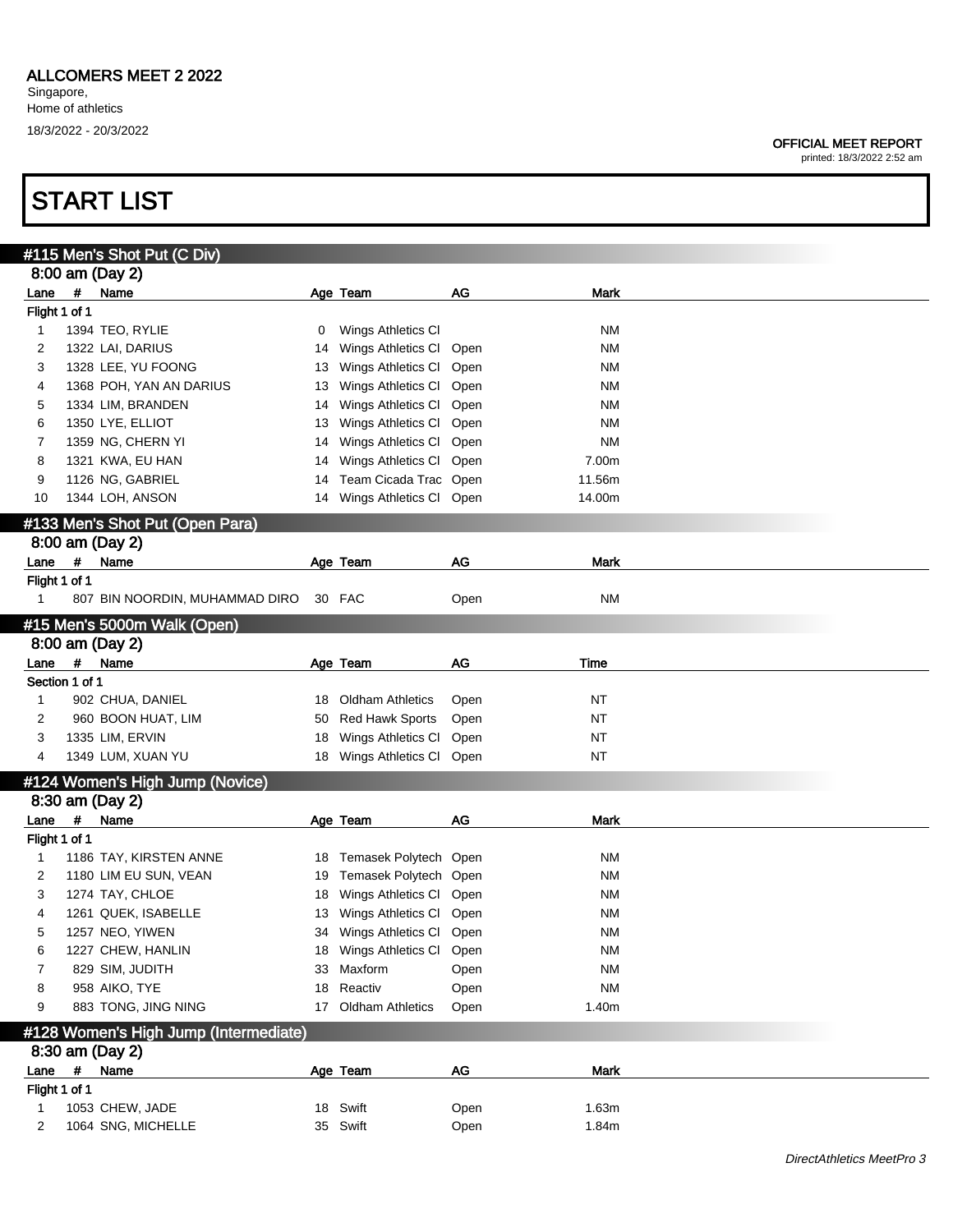printed: 18/3/2022 2:52 am

|                |                                                   | #74 Men's 3000m Walk (B Div)   |    |                             |      |             |  |  |  |  |  |  |
|----------------|---------------------------------------------------|--------------------------------|----|-----------------------------|------|-------------|--|--|--|--|--|--|
|                |                                                   | 8:45 am (Day 2)                |    |                             |      |             |  |  |  |  |  |  |
| Lane           |                                                   | # Name                         |    | Age Team                    | AG   | Time        |  |  |  |  |  |  |
| Section 1 of 1 |                                                   |                                |    |                             |      |             |  |  |  |  |  |  |
| 1              |                                                   | 1309 HSIAO, LI CHIA            | 15 | Wings Athletics CI          | Open | <b>NT</b>   |  |  |  |  |  |  |
| 2              |                                                   | 1293 CHEN, JING XUAN           | 16 | Wings Athletics CI          | Open | <b>NT</b>   |  |  |  |  |  |  |
| 3              |                                                   | 1315 KHAI SHYAN, TAN           | 16 | Wings Athletics CI          | Open | <b>NT</b>   |  |  |  |  |  |  |
| 4              |                                                   | 918 LOO, XUAN YU               | 15 | <b>Oldham Athletics</b>     | Open | <b>NT</b>   |  |  |  |  |  |  |
|                |                                                   |                                |    |                             |      |             |  |  |  |  |  |  |
|                | #49 Women's 3000m Walk (A Div)<br>9:10 am (Day 2) |                                |    |                             |      |             |  |  |  |  |  |  |
|                |                                                   |                                |    |                             |      |             |  |  |  |  |  |  |
| Lane $#$       |                                                   | Name                           |    | Age Team                    | AG   | Time        |  |  |  |  |  |  |
| Section 1 of 1 |                                                   |                                |    |                             |      |             |  |  |  |  |  |  |
| 1              |                                                   | 1242 HOE, VENICE               | 20 | Wings Athletics CI Open     |      | <b>NT</b>   |  |  |  |  |  |  |
| 2              |                                                   | 1252 LIM, NATALIE              | 17 | Wings Athletics Cl Open     |      | 20:12.00    |  |  |  |  |  |  |
| 3              |                                                   | 1268 SOH, CHERYL               | 18 | Wings Athletics Cl Open     |      | <b>NT</b>   |  |  |  |  |  |  |
|                |                                                   | #105 Men's 1500m Walk (C Div)  |    |                             |      |             |  |  |  |  |  |  |
|                |                                                   | 9:40 am (Day 2)                |    |                             |      |             |  |  |  |  |  |  |
| Lane           |                                                   | # Name                         |    | Age Team                    | AG   | Time        |  |  |  |  |  |  |
| Section 1 of 1 |                                                   |                                |    |                             |      |             |  |  |  |  |  |  |
| 1              |                                                   | 804 YEN, MING ZHEN             |    | 14 Erovra Club              | Open | <b>NT</b>   |  |  |  |  |  |  |
|                |                                                   |                                |    |                             |      |             |  |  |  |  |  |  |
|                |                                                   | #60 Women's Long Jump (A Div)  |    |                             |      |             |  |  |  |  |  |  |
|                |                                                   | 9:45 am (Day 2)                |    |                             |      |             |  |  |  |  |  |  |
| Lane           | $\#$                                              | Name                           |    | Age Team                    | AG   | <b>Mark</b> |  |  |  |  |  |  |
| Flight 1 of 1  |                                                   |                                |    |                             |      |             |  |  |  |  |  |  |
| 1              |                                                   | 1251 LIM, JOVYN                | 18 | Wings Athletics CI          | Open | ΝM          |  |  |  |  |  |  |
| 2              |                                                   | 1262 QUEK, SYN HUI             | 17 | Wings Athletics CI          | Open | ΝM          |  |  |  |  |  |  |
| 3              |                                                   | 728 AYE KYAW, YUNN BRITNEY     | 17 | Erovra Club                 | Open | ΝM          |  |  |  |  |  |  |
| 4              |                                                   | 1254 LIM, YE ROU               | 17 | Wings Athletics CI          | Open | ΝM          |  |  |  |  |  |  |
| 5              |                                                   | 1255 MOK, TZE YUEN             | 18 | Wings Athletics CI          | Open | ΝM          |  |  |  |  |  |  |
| 6              |                                                   | 1256 NEEVEN, JESSICA           | 17 | Wings Athletics Cl          | Open | ΝM          |  |  |  |  |  |  |
| 7              |                                                   | 1285 ZHONG, CHUHAN             | 17 | Wings Athletics CI          | Open | <b>NM</b>   |  |  |  |  |  |  |
| 8              |                                                   | 1053 CHEW, JADE                | 18 | Swift                       | Open | 5.11m       |  |  |  |  |  |  |
| 9              |                                                   | 1184 SUBRAMANIAM, RESHMA       | 20 | Temasek Polytech Open       |      | <b>NM</b>   |  |  |  |  |  |  |
|                |                                                   |                                |    |                             |      |             |  |  |  |  |  |  |
|                |                                                   | #18 Women's Long Jump (Open)   |    |                             |      |             |  |  |  |  |  |  |
|                |                                                   | 9:45 am (Day 2)                |    |                             |      |             |  |  |  |  |  |  |
| Lane           | #                                                 | Name                           |    | Age Team                    | AG   | Mark        |  |  |  |  |  |  |
| Flight 1 of 1  |                                                   |                                |    |                             |      |             |  |  |  |  |  |  |
|                |                                                   | 1225 CHAN, ZIYEE               | 21 | Wings Athletics Cl Open     |      | <b>NM</b>   |  |  |  |  |  |  |
| 2              |                                                   | 961 CHAN, JANELLE              |    | 19 Regional Training        | Open | 4.29m       |  |  |  |  |  |  |
|                |                                                   | #85 Men's Shot Put (B Div)     |    |                             |      |             |  |  |  |  |  |  |
|                |                                                   | 9:45 am (Day 2)                |    |                             |      |             |  |  |  |  |  |  |
| Lane           | $\pmb{\#}$                                        | Name                           |    | Age Team                    | AG   | Mark        |  |  |  |  |  |  |
| Flight 1 of 1  |                                                   |                                |    |                             |      |             |  |  |  |  |  |  |
| 1              |                                                   | 1393 TEO, LEAM                 |    | 15 Wings Athletics Cl Open  |      | <b>NM</b>   |  |  |  |  |  |  |
|                |                                                   |                                |    | 16 Total Kinetics Spor Open |      | 8.91m       |  |  |  |  |  |  |
| 2              |                                                   | 1211 TAN, ISAAC                |    |                             |      |             |  |  |  |  |  |  |
| 3              |                                                   | 807 BIN NOORDIN, MUHAMMAD DIRO |    | 30 FAC                      | Open | 9.92m       |  |  |  |  |  |  |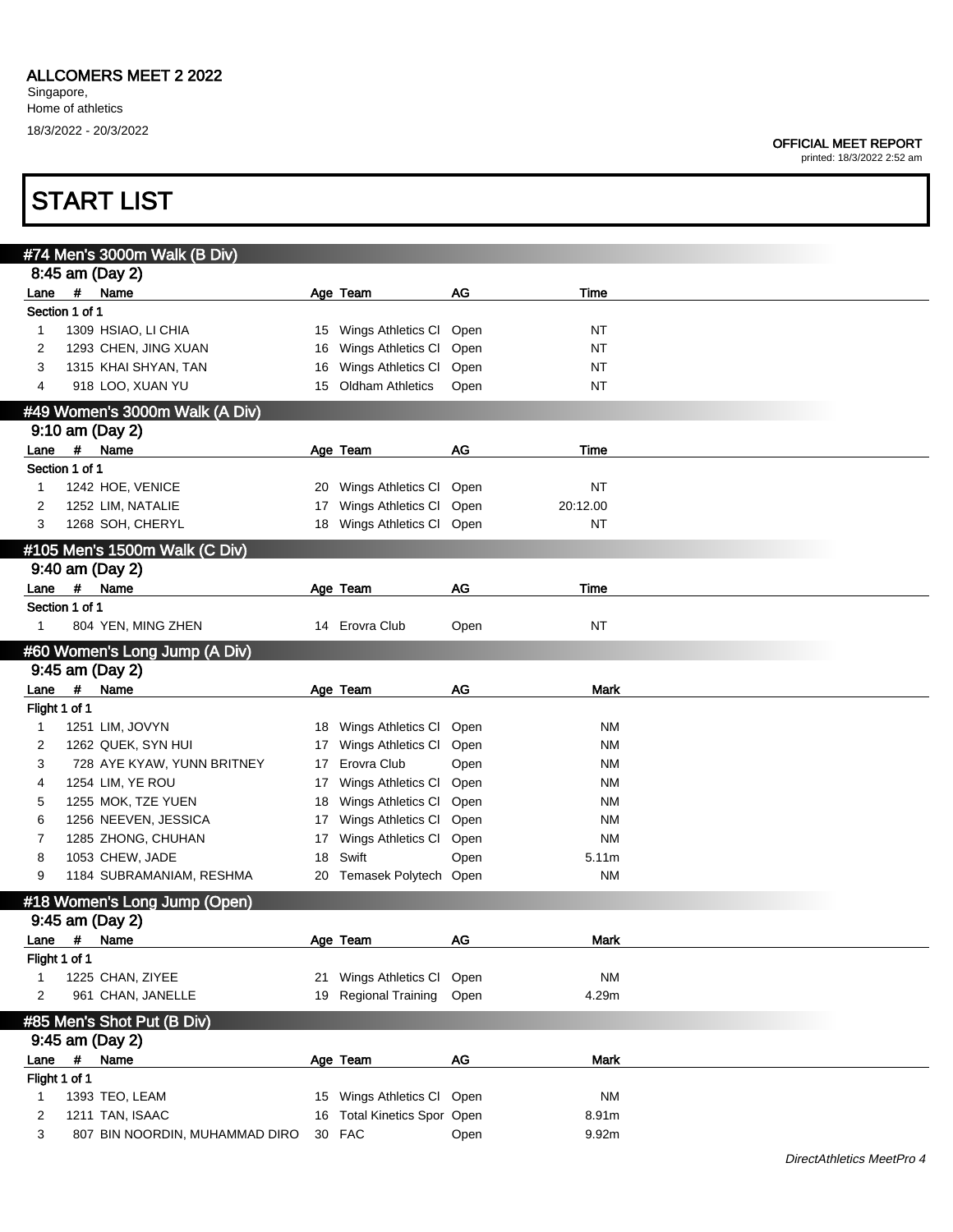#### OFFICIAL MEET REPORT

|               | <b>START LIST</b>   |                                                     |    |                             |      |             |  |
|---------------|---------------------|-----------------------------------------------------|----|-----------------------------|------|-------------|--|
|               |                     | #85 Men's Shot Put (B Div) (cont'd)                 |    |                             |      |             |  |
|               | 9:45 am (Day 2)     |                                                     |    |                             |      |             |  |
| Lane          | #<br>Name           |                                                     |    | Age Team                    | AG   | <b>Mark</b> |  |
| 4             | 1388 TAN, JUN JIE   |                                                     |    | 15 Wings Athletics CI       | Open | 10.30m      |  |
| 5             |                     | 1025 FUN, LE CONG LUCAS                             |    | 16 Singapore Sports         | Open | 11.29m      |  |
| 6             |                     | 1299 CHNG, LEROY                                    |    | 15 Wings Athletics Cl Open  |      | 13.31m      |  |
|               |                     | #57 Men's Shot Put (A Div)                          |    |                             |      |             |  |
|               | 9:45 am (Day 2)     |                                                     |    |                             |      |             |  |
| Lane          | $\pmb{\mu}$<br>Name |                                                     |    | Age Team                    | AG   | Mark        |  |
| Flight 1 of 1 |                     |                                                     |    |                             |      |             |  |
| $\mathbf 1$   |                     | 1358 NEO, SHYH KAI                                  |    | 17 Wings Athletics CI Open  |      | NM          |  |
| 2             |                     | 1412 YEO, ZECHARIAH                                 |    | 18 Wings Athletics CI Open  |      | <b>NM</b>   |  |
| 3             |                     | 813 LOW, CHUAN YI                                   |    | 18 FAC                      | Open | <b>NM</b>   |  |
| 4             | 1313 KAN, FU YI     |                                                     | 17 | Wings Athletics Cl Open     |      | 13.62m      |  |
| 5             |                     | 1300 CHOO, JOSHUA                                   |    | 18 Wings Athletics CI Open  |      | 14.26m      |  |
| 6             |                     | 1402 WANG, HANCHEN                                  |    | 18 Wings Athletics Cl Open  |      | <b>NM</b>   |  |
| 7             |                     | 1343 LOH, ALOYSIUS                                  |    | 18 Wings Athletics Cl Open  |      | 17.27m      |  |
|               |                     | #75 Women's 1500m Walk (B Div)                      |    |                             |      |             |  |
|               | 9:50 am (Day 2)     |                                                     |    |                             |      |             |  |
| Lane          | $\pmb{\#}$<br>Name  |                                                     |    | Age Team                    | AG   | Time        |  |
|               | Section 1 of 1      |                                                     |    |                             |      |             |  |
| $\mathbf{1}$  |                     | 775 TAY, RUI WEN AUDREY                             |    | 16 Erovra Club              | Open | NT          |  |
| 2             |                     | 756 LO, XIEN FEI                                    |    | 15 Erovra Club              | Open | <b>NT</b>   |  |
| 3             |                     | 745 KUEK, YU JING                                   | 16 | Erovra Club                 | Open | NT          |  |
| 4             |                     | 1228 CHIA, MEI HAN                                  |    | 15 Wings Athletics CI       | Open | NT          |  |
|               |                     | #94 Women's 100 Meters (C Div)                      |    |                             |      |             |  |
|               | 10:20 am (Day 2)    |                                                     |    |                             |      |             |  |
| Lane          | $\pmb{\#}$<br>Name  |                                                     |    | Age Team                    | AG   | Time        |  |
|               | Section 1 of 3      |                                                     |    |                             |      |             |  |
| 1             |                     |                                                     |    |                             |      |             |  |
| 2             |                     | 999 D/O PREMANANDHAM, VARSHAN                       |    | 13 Singapore Sports         | Open | <b>NT</b>   |  |
| 3             |                     | 1099 LE XIAO, TAN                                   | 0  | Team Cicada Trac            |      | <b>NT</b>   |  |
| 4             |                     | 998 D/O JAI RAJ, KRISHA SHAAHINI                    |    | 13 Singapore Sports Open    |      | <b>NT</b>   |  |
| 5             |                     |                                                     |    |                             |      |             |  |
| 6             |                     |                                                     |    |                             |      |             |  |
|               | Section 2 of 3      |                                                     |    |                             |      |             |  |
| $\mathbf{1}$  |                     |                                                     |    |                             |      |             |  |
| 2             |                     | 1203 KAUFMANN, MAYAH                                |    | 13 Total Kinetics Spor Open |      | <b>NT</b>   |  |
| 3             | 1421 TAN, AYRA      |                                                     |    | 14 Erovra Club              | Open | <b>NT</b>   |  |
| 4             |                     | 993 BTE ABDUL KARIM, NURAQYRA S 13 Singapore Sports |    |                             | Open | NT          |  |
| 5             | 1098 KEIA, GOH      |                                                     |    | 14 Team Cicada Trac Open    |      | <b>NT</b>   |  |
| 6             |                     |                                                     |    |                             |      |             |  |
|               | Section 3 of 3      |                                                     |    |                             |      |             |  |
| 1             |                     |                                                     |    |                             |      |             |  |
| 2             |                     | 1018 VAZ, LUISA MARIE                               |    | 14 Singapore Sports         | Open | 14.00       |  |
| 3             |                     | 1131 LEE, ELIZABETH                                 |    | 14 Team Fabian              | Open | 13.12       |  |
| 4             |                     | 1060 LOW, CHERELLE                                  |    | 14 Swift                    | Open | 15.01       |  |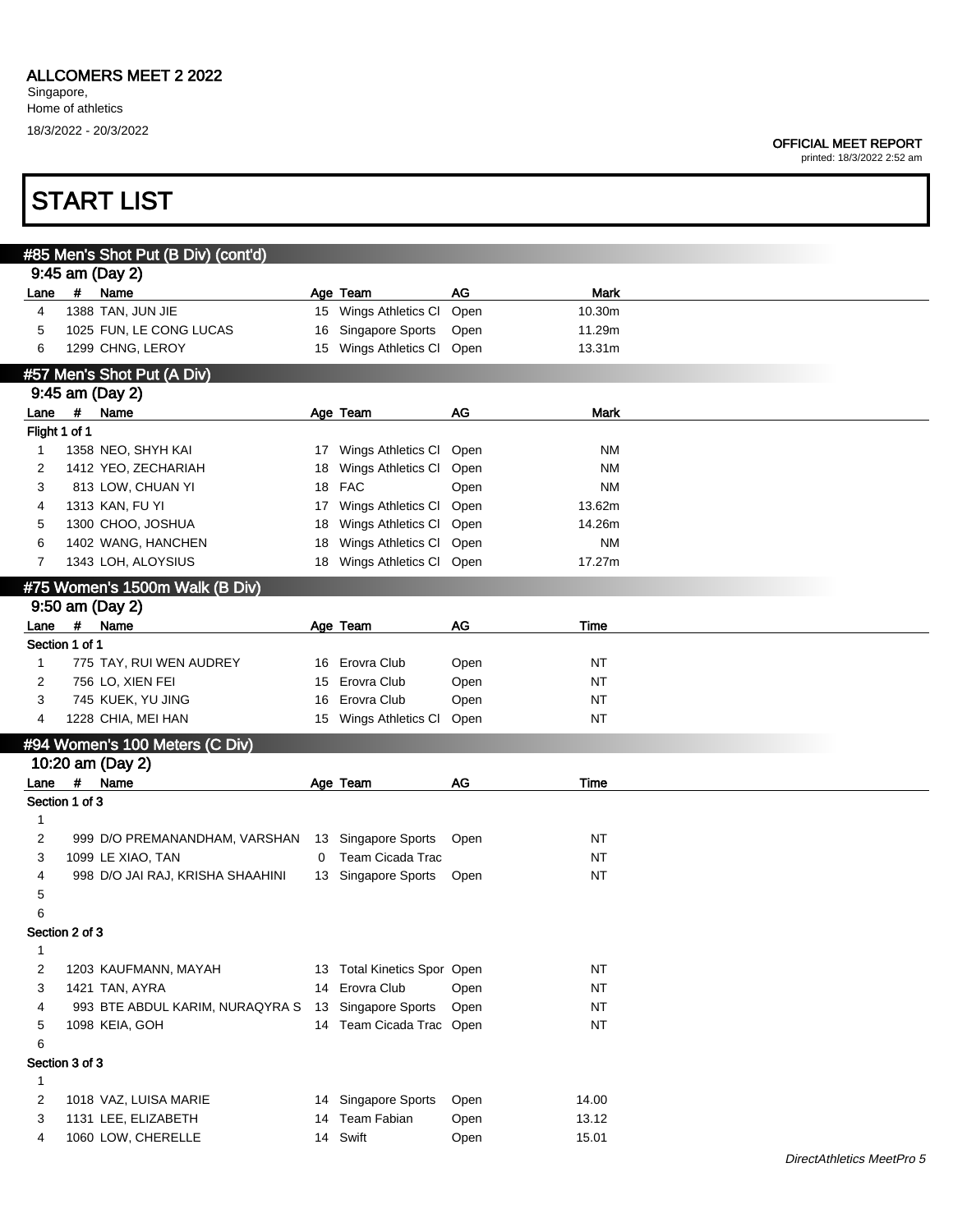### OFFICIAL MEET REPORT

printed: 18/3/2022 2:52 am

|                |                    | <b>START LIST</b>                       |                  |                                 |      |           |  |
|----------------|--------------------|-----------------------------------------|------------------|---------------------------------|------|-----------|--|
|                |                    | #94 Women's 100 Meters (C Div) (cont'd) |                  |                                 |      |           |  |
|                |                    | 10:20 am (Day 2)                        |                  |                                 |      |           |  |
| Lane           | $\#$               | Name                                    |                  | Age Team                        | AG   | Time      |  |
| 5              |                    | 826 KAGORO, ANMIELA                     |                  | 13 Maxform                      | Open | 14.29     |  |
| 6              |                    |                                         |                  |                                 |      |           |  |
|                |                    | #63 Women's 100 Meters (B Div)          |                  |                                 |      |           |  |
|                |                    | 10:35 am (Day 2)                        |                  |                                 |      |           |  |
| Lane           | $\boldsymbol{\mu}$ | Name                                    |                  | Age Team                        | AG   | Time      |  |
| Section 1 of 3 |                    |                                         |                  |                                 |      |           |  |
| 1              |                    |                                         |                  |                                 |      |           |  |
| $\overline{2}$ |                    | 1204 TANG, MERRILYN                     | 15               | <b>Total Kinetics Spor Open</b> |      | <b>NT</b> |  |
| 3              |                    | 1133 LIM, CLARA                         | 15               | Team Fabian                     | Open | <b>NT</b> |  |
| 4              |                    | 767 SIEW, SHYANNE                       | 15               | Erovra Club                     | Open | <b>NT</b> |  |
| 5              |                    | 1107 TSAI, AMELIE                       |                  | 16 Team Cicada Trac Open        |      | <b>NT</b> |  |
| 6              |                    |                                         |                  |                                 |      |           |  |
| Section 2 of 3 |                    |                                         |                  |                                 |      |           |  |
| 1              |                    |                                         |                  |                                 |      |           |  |
| 2              |                    | 726 ANG, CLAIRE                         |                  | 16 Erovra Club                  | Open | <b>NT</b> |  |
| 3              |                    | 744 KRISHNAN, ANNE                      |                  | 16 Erovra Club                  | Open | 13.88     |  |
| 4              |                    | 692 AFANDI, ELYSE                       |                  | 16 Club ZOOM                    | Open | 16.48     |  |
| 5              |                    | 731 CHAN, KAYLENE                       |                  | 16 Erovra Club                  | Open | <b>NT</b> |  |
| 6              |                    | 830 SOH, SHARLENE                       |                  | 15 Maxform                      | Open | <b>NT</b> |  |
| Section 3 of 3 |                    |                                         |                  |                                 |      |           |  |
| $\mathbf{1}$   |                    |                                         |                  |                                 |      |           |  |
| 2              |                    | 992 BTE ABDUL AZIZ, ZARA ALMIRA         | 15 <sup>15</sup> | Singapore Sports                | Open | 13.60     |  |
| 3              |                    | 1052 CHEE, JAYME NG SOK                 | 15               | Swift                           | Open | 13.37     |  |
| 4              |                    | 1283 YING, MEGAN                        | 15               | Wings Athletics CI              | Open | 13.50     |  |
| 5              |                    | 1249 LEE, MEREDITH                      | 16               | Wings Athletics CI              | Open | 13.66     |  |
| 6              |                    |                                         |                  |                                 |      |           |  |

#### #38 Women's 100 Meters (A Div)

|                |                | 10:50 am (Day 2)               |    |                         |      |           |  |
|----------------|----------------|--------------------------------|----|-------------------------|------|-----------|--|
| Lane           | #              | Name                           |    | Age Team                | AG   | Time      |  |
| Section 1 of 3 |                |                                |    |                         |      |           |  |
|                |                | 1280 YANG, XIULI               | 18 | Wings Athletics CI      | Open | NT        |  |
| 2              |                | 832 TEO, KRISTA RENEE SIEW HUA | 18 | Maxform                 | Open | NT        |  |
| 3              |                | 881 OH, EMMA                   | 18 | <b>Oldham Athletics</b> | Open | NT        |  |
| 4              |                | 882 TAN, ZOEY                  | 18 | <b>Oldham Athletics</b> | Open | <b>NT</b> |  |
| 5              |                | 885 WONG, ANWEN                | 18 | <b>Oldham Athletics</b> | Open | <b>NT</b> |  |
| 6              |                |                                |    |                         |      |           |  |
|                | Section 2 of 3 |                                |    |                         |      |           |  |
|                |                | 759 NG SOK KEE, ASHLEY         | 19 | Erovra Club             | Open | <b>NT</b> |  |
| 2              |                | 1245 KHO, RACHEL               | 18 | Wings Athletics CI      | Open | <b>NT</b> |  |
| 3              |                | 875 CHOO, KYRA                 | 18 | Oldham Athletics        | Open | NT        |  |
| 4              |                | 1238 GOH, ELEANA               | 17 | Wings Athletics CI      | Open | NT        |  |
| 5              |                | 879 LIAN, REI YEAN             | 18 | <b>Oldham Athletics</b> | Open | <b>NT</b> |  |
| 6              |                |                                |    |                         |      |           |  |

Section 3 of 3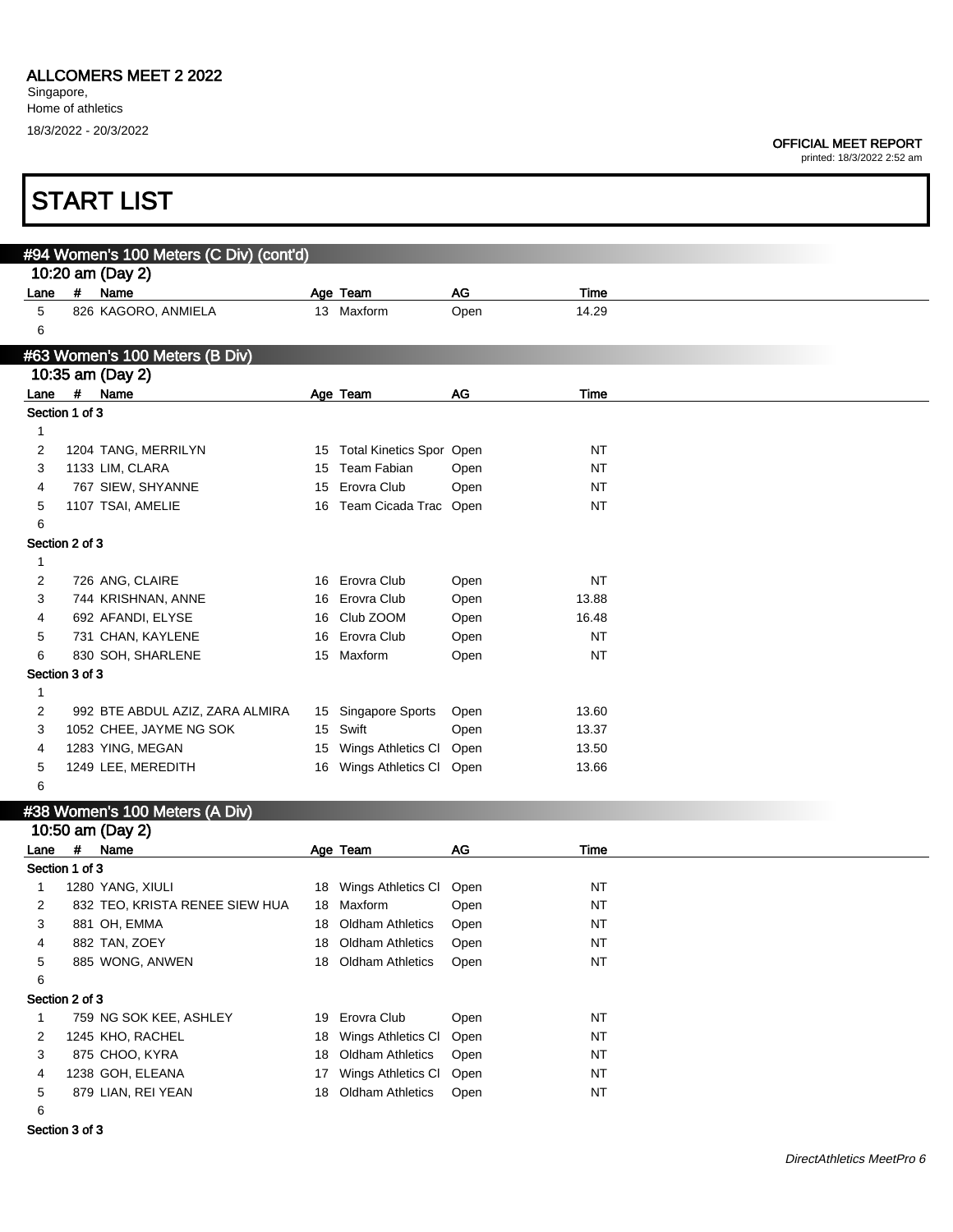### ALLCOMERS MEET 2 2022

Singapore, Home of athletics 18/3/2022 - 20/3/2022

#### OFFICIAL MEET REPORT

printed: 18/3/2022 2:52 am

### START LIST

10:50 am (Day 2)

#38 Women's 100 Meters (A Div) (cont'd)

Lane # Name Manne Age Team AG AG Time

| $\mathbf 1$      |                | 741 KHOO, JACKIE                     |    | 17 Erovra Club                                    | Open | 14.57     |  |
|------------------|----------------|--------------------------------------|----|---------------------------------------------------|------|-----------|--|
| 2                |                | 698 WIJAYA, SONIA                    |    | 17 Club ZOOM                                      | Open | 14.10     |  |
| 3                |                | 1012 ORTEGA, SAMANTHA THERESA        |    | 17 Singapore Sports                               | Open | 13.28     |  |
| 4                |                | 1248 LEE, ERIKA                      |    | 18 Wings Athletics Cl Open                        |      | 13.89     |  |
| 5                |                | 1183 SIM, JIAQI ARIEL                |    | 18 Temasek Polytech Open                          |      | 14.55     |  |
| 6                |                |                                      |    |                                                   |      |           |  |
|                  |                | #93 Men's 100 Meters (C Div)         |    |                                                   |      |           |  |
|                  |                | 11:05 am (Day 2)                     |    |                                                   |      |           |  |
| Lane #           |                | Name                                 |    | Age Team                                          | AG   | Time      |  |
|                  | Section 1 of 6 |                                      |    |                                                   |      |           |  |
| $\mathbf{1}$     |                |                                      |    |                                                   |      |           |  |
| 2                |                | 1215 WEI, ZE AN                      |    | 14 Total Kinetics Spor Open                       |      | <b>NT</b> |  |
| 3                |                | 1170 TEO, JAVEN                      |    | 14 Team St. Pat                                   | Open | <b>NT</b> |  |
| 4                |                | 948 TONG, GABRIEL                    |    | 14 Oldham Athletics                               | Open | <b>NT</b> |  |
| 5                |                | 955 YOO, SEAN                        |    | 14 Oldham Athletics                               | Open | <b>NT</b> |  |
| 6                |                |                                      |    |                                                   |      |           |  |
|                  | Section 2 of 6 |                                      |    |                                                   |      |           |  |
| $\mathbf{1}$     |                |                                      |    |                                                   |      |           |  |
| 2                |                | 1164 SYAMSUL, HAKEEM                 |    | 14 Team St. Pat                                   | Open | <b>NT</b> |  |
| 3                |                | 1156 NUA, AZANIUS                    |    | 14 Team St. Pat                                   | Open | <b>NT</b> |  |
| 4                |                | 1210 SHETTY, SHAURYA                 |    | 13 Total Kinetics Spor Open                       |      | <b>NT</b> |  |
| 5                |                | 1168 TAN, SEAN                       |    | 14 Team St. Pat                                   | Open | NT        |  |
| 6                |                |                                      |    |                                                   |      |           |  |
|                  | Section 3 of 6 |                                      |    |                                                   |      |           |  |
| $\mathbf 1$      |                | 1031 MOHAMAD AZIM BIN ALI, AZIM      |    | 13 Singapore Sports                               | Open | <b>NT</b> |  |
| 2                |                | 833 LIVERPOOL, CALEB WILSON          |    | 14 Maxform                                        | Open | <b>NT</b> |  |
| 3                |                | 1311 JIAXUAN, LI                     |    | 14 Wings Athletics Cl Open                        |      | <b>NT</b> |  |
| 4                |                | 1121 LIM, BRANDON                    |    | 14 Team Cicada Trac Open                          |      | <b>NT</b> |  |
| 5                |                | 1123 MEHTA, ARJUN                    |    | 13 Team Cicada Trac Open                          |      | NT        |  |
| 6                |                |                                      |    |                                                   |      |           |  |
|                  | Section 4 of 6 |                                      |    |                                                   |      | <b>NT</b> |  |
| $\mathbf 1$<br>2 |                | 1028 JEE KAI EN, KYAN                |    | 13 Singapore Sports                               | Open | <b>NT</b> |  |
| 3                |                | 1301 CHUA, JUSTIN<br>900 CHOO, DARYL |    | 14 Wings Athletics Cl Open<br>14 Oldham Athletics | Open | <b>NT</b> |  |
| 4                |                | 1111 CHU, JONATHAN                   |    | 14 Team Cicada Trac Open                          |      | <b>NT</b> |  |
| 5                |                | 1023 CHUA JIA HAO, VEROY             |    | 13 Singapore Sports                               | Open | <b>NT</b> |  |
| 6                |                |                                      |    |                                                   |      |           |  |
|                  | Section 5 of 6 |                                      |    |                                                   |      |           |  |
| $\mathbf{1}$     |                | 1022 BRUNKARD, KEENAN                |    | 14 Singapore Sports                               | Open | $\sf{NT}$ |  |
| 2                |                | 1136 AKID, MOHAMMAD                  |    | 14 Team St. Pat                                   | Open | $\sf{NT}$ |  |
| 3                |                | 782 ANG, TITUS                       | 14 | Erovra Club                                       | Open | 14.41     |  |
| 4                |                | 1406 WELLS, FINNLEY                  | 13 | Wings Athletics CI                                | Open | 14.90     |  |
| 5                |                | 1287 AMINURRASHID, AQIL              |    | 14 Wings Athletics Cl Open                        |      | NT        |  |
| 6                |                |                                      |    |                                                   |      |           |  |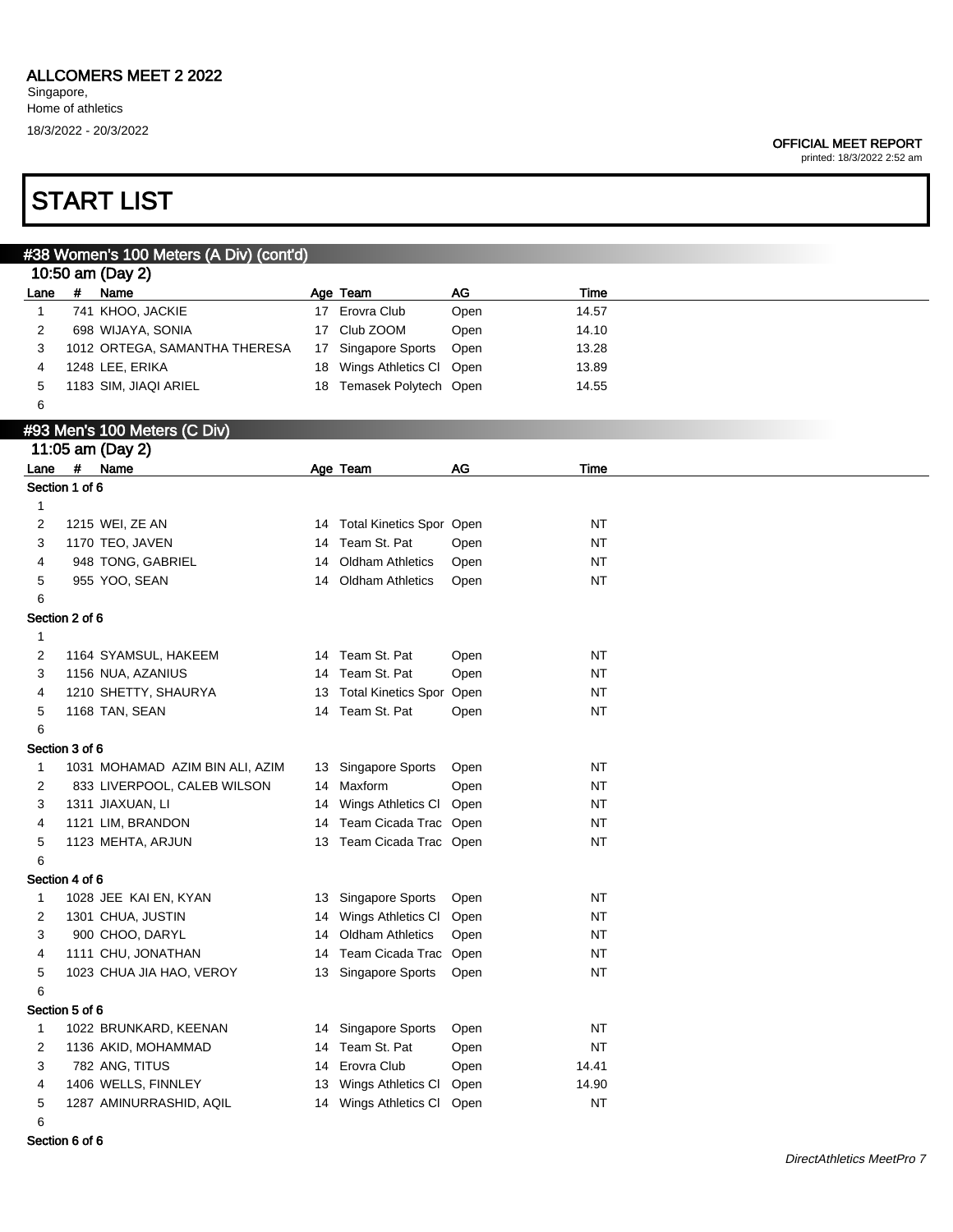#### OFFICIAL MEET REPORT

printed: 18/3/2022 2:52 am

### START LIST

### #93 Men's 100 Meters (C Div) (cont'd)

|      | 11:05 am (Day 2)           |                             |    |       |
|------|----------------------------|-----------------------------|----|-------|
| Lane | Name                       | Age Team                    | AG | Time  |
|      | 1323 LAI, JAY YOUNG        | 14 Wings Athletics CI Open  |    | 14.00 |
|      | 1113 CURRAN, DANIEL RAIHAN | 14 Team Cicada Trac Open    |    | 13.20 |
|      | 1115 CURRAN, JAKE ARYAN    | 14 Team Cicada Trac Open    |    | 13.12 |
|      | 1207 LIM, MARCUS           | 14 Total Kinetics Spor Open |    | 13.18 |
| 5    | 1355 NAGARAJ, DHIYANESH    | 13 Wings Athletics CI Open  |    | 13.77 |
|      |                            |                             |    |       |

#### #111 Men's Long Jump (C Div)

|      |               | 1:30 pm (Day 2)                |     |                             |      |           |  |
|------|---------------|--------------------------------|-----|-----------------------------|------|-----------|--|
| Lane | #             | Name                           |     | Age Team                    | AG   | Mark      |  |
|      | Flight 1 of 1 |                                |     |                             |      |           |  |
|      |               | 1118 HO, SHUEN                 |     | 14 Team Cicada Trac Open    |      | <b>NM</b> |  |
| 2    |               | 1345 LOO, JIA KAI              |     | 14 Wings Athletics CI       | Open | <b>NM</b> |  |
| 3    |               | 833 LIVERPOOL, CALEB WILSON    |     | 14 Maxform                  | Open | <b>NM</b> |  |
| 4    |               | 1112 CHUA, GARRETT             |     | 14 Team Cicada Trac Open    |      | <b>NM</b> |  |
| 5    |               | 1338 LIM, KYAN                 |     | 14 Wings Athletics CI Open  |      | <b>NM</b> |  |
| 6    |               | 1320 KONG, ETHAN               |     | 14 Wings Athletics CI Open  |      | <b>NM</b> |  |
|      |               | 1215 WEI, ZE AN                |     | 14 Total Kinetics Spor Open |      | <b>NM</b> |  |
| 8    |               | 1375 SEAH, JONAH               |     | 14 Wings Athletics CI Open  |      | <b>NM</b> |  |
| 9    |               | 1355 NAGARAJ, DHIYANESH        | 13  | Wings Athletics CI Open     |      | <b>NM</b> |  |
| 10   |               | 1391 TANG, KAI SHENG CAYMAN    | 13  | Wings Athletics CI Open     |      | <b>NM</b> |  |
| 11   |               | 1353 MOWE, CHRISTOPHER         |     | 14 Wings Athletics Cl       | Open | <b>NM</b> |  |
| 12   |               | 1038 SEE KAI LE, JOVAN         | 13. | Singapore Sports            | Open | <b>NM</b> |  |
| 13   |               | 1020 AZHAR, MUHAMMAD AARYAN SH | 13  | Singapore Sports            | Open | <b>NM</b> |  |
| 14   |               | 1129 WANG, MINGLE              | 13  | Team Cicada Trac Open       |      | <b>NM</b> |  |
| 15   |               | 1404 WANG, QIYUE               | 13  | Wings Athletics CI Open     |      | 4.76m     |  |
| 16   |               | 1030 LOW, JASE MING DAO        |     | 14 Singapore Sports         | Open | 5.25m     |  |

### #123 Men's High Jump (Novice)

|               |   | 1:30 pm (Day 2)           |     |                            |      |           |
|---------------|---|---------------------------|-----|----------------------------|------|-----------|
| Lane          | # | Name                      |     | Age Team                   | AG.  | Mark      |
| Flight 1 of 1 |   |                           |     |                            |      |           |
|               |   | 1292 CHAN, KAAI           |     | 13 Wings Athletics CI Open |      | NM        |
|               |   | 1290 CAI, YAOQING RONNIE  | 38  | Wings Athletics CI Open    |      | <b>NM</b> |
| 3             |   | 1123 MEHTA, ARJUN         | 13  | Team Cicada Trac Open      |      | <b>NM</b> |
| 4             |   | 1327 LEE, DARREN          | 18. | Wings Athletics CI Open    |      | NM        |
| 5             |   | 1375 SEAH, JONAH          |     | 14 Wings Athletics CI Open |      | ΝM        |
| 6             |   | 894 CHEW, JARON           | 15  | Oldham Athletics           | Open | <b>NM</b> |
|               |   | 1120 LAU, JIA HERN        |     | 14 Team Cicada Trac Open   |      | ΝM        |
| 8             |   | 1151 KUMAR, VIRESH        | 15  | Team St. Pat               | Open | NM        |
| 9             |   | 1124 MEHTA, ARYAN         | 15  | Team Cicada Trac Open      |      | NM        |
| 10            |   | 1304 EMERY, CONRAD KANGLI |     | 16 Wings Athletics CI Open |      | NM        |
| 11            |   | 1340 LIONG, JONATHAN TAN  |     | 42 Wings Athletics CI      | Open | 0.85m     |
| 12            |   | 1035 NG, JAYDEN           | 14  | Singapore Sports           | Open | 1.45m     |
| 13            |   | 711 YEO, ENZO             | 15  | Club ZOOM                  | Open | 1.55m     |
| 14            |   | 1382 TAN, CALEB           | 17  | Wings Athletics CI         | Open | 1.78m     |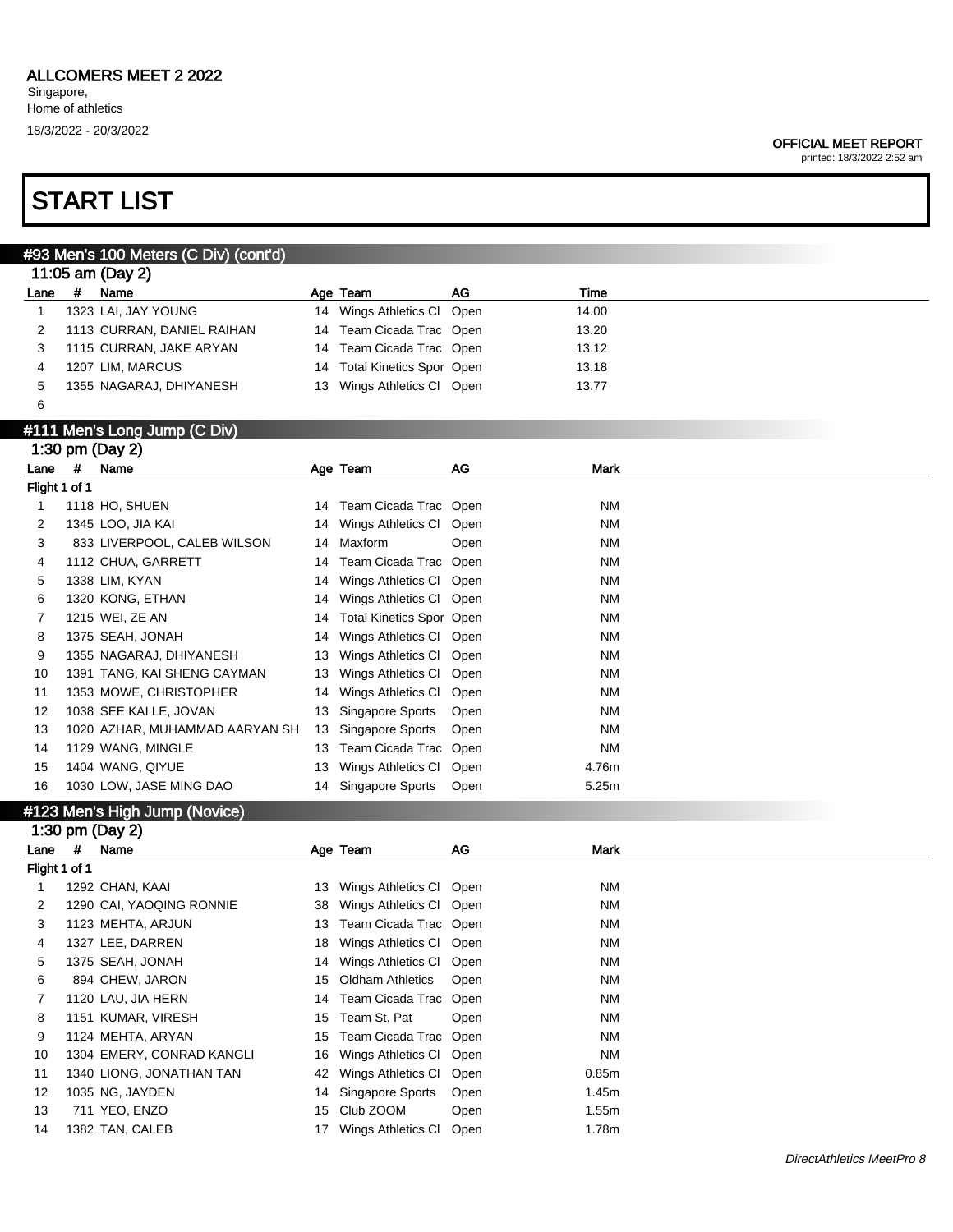|                |   | <b>START LIST</b>            |    |                            |      |             |  |
|----------------|---|------------------------------|----|----------------------------|------|-------------|--|
|                |   | #91 Men's Javelin (B Div)    |    |                            |      |             |  |
|                |   | 1:30 pm (Day 2)              |    |                            |      |             |  |
| Lane           | # | Name                         |    | Age Team                   | AG   | <b>Mark</b> |  |
| Flight 1 of 1  |   |                              |    |                            |      |             |  |
| 1              |   | 1367 PHUA, DEXTON            |    | 15 Wings Athletics CI      | Open | ΝM          |  |
| 2              |   | 809 CHENG, ARTHUR            | 16 | <b>FAC</b>                 | Open | <b>NM</b>   |  |
| 3              |   | 1312 JUSDI, JADON            | 15 | Wings Athletics CI         | Open | <b>NM</b>   |  |
| 4              |   | 1351 LYE, EVAN               |    | 16 Wings Athletics Cl Open |      | 44.00m      |  |
|                |   | #121 Men's Javelin (C Div)   |    |                            |      |             |  |
|                |   | 1:30 pm (Day 2)              |    |                            |      |             |  |
| $Lane$ #       |   | Name                         |    | Age Team                   | AG   | <b>Mark</b> |  |
| Flight 1 of 1  |   |                              |    |                            |      |             |  |
| 1              |   | 1341 LIU, SHIJIA             |    | 544 Wings Athletics Cl     |      | <b>NM</b>   |  |
| 2              |   | 1316 KHANN, RITWIK           | 14 | Wings Athletics CI         | Open | <b>NM</b>   |  |
| 3              |   | 1321 KWA, EU HAN             | 14 | Wings Athletics CI         | Open | 20.00m      |  |
| 4              |   | 1385 TAN, HUAI FENG          | 14 | Wings Athletics CI         | Open | 34.00m      |  |
| 5              |   | 1126 NG, GABRIEL             | 14 | Team Cicada Trac Open      |      | 38.06m      |  |
| 6              |   | 1403 WANG, JING BO           |    | 14 Wings Athletics Cl Open |      | 38.38m      |  |
|                |   | #62 Men's 100 Meters (B Div) |    |                            |      |             |  |
|                |   | 1:30 pm (Day 2)              |    |                            |      |             |  |
| Lane #         |   | Name                         |    | Age Team                   | AG   | Time        |  |
| Section 1 of 8 |   |                              |    |                            |      |             |  |
| 1              |   |                              |    |                            |      |             |  |
| 2              |   | 957 ZEE, KA-HAO              | 16 | <b>Oldham Athletics</b>    | Open | <b>NT</b>   |  |
| 3              |   | 1174 YIP, DONAVAN            | 16 | Team St. Pat               | Open | <b>NT</b>   |  |
| 4              |   | 1175 ZAINAL, IRFAN           | 17 | Team St. Pat               | Open | <b>NT</b>   |  |
| 5<br>6         |   | 1420 OOI, DESHANN CAYDEN     | 15 | Singapore Sports           | Open | <b>NT</b>   |  |
| Section 2 of 8 |   |                              |    |                            |      |             |  |
| 1              |   |                              |    |                            |      |             |  |
| 2              |   | 1172 WIJAYA, MIKAIL EMRE     | 15 | Team St. Pat               | Open | <b>NT</b>   |  |
| 3              |   | 1395 TEO, XAVIER             | 15 | Wings Athletics CI         | Open | <b>NT</b>   |  |
| 4              |   | 949 TONG, XIAN YAO           |    | 15 Oldham Athletics        | Open | <b>NT</b>   |  |
| 5              |   | 1411 YADAV, BOYINI           |    | 15 Wings Athletics Cl Open |      | <b>NT</b>   |  |
| 6              |   |                              |    |                            |      |             |  |
| Section 3 of 8 |   |                              |    |                            |      |             |  |
| $\mathbf{1}$   |   | 1169 TEO, ELDEN              |    | 15 Team St. Pat            | Open | <b>NT</b>   |  |
| 2              |   | 1162 SEAH, ANDI              | 16 | Team St. Pat               | Open | <b>NT</b>   |  |
| 3              |   | 1157 PEH, AIDAN              | 15 | Team St. Pat               | Open | <b>NT</b>   |  |
| 4              |   | 1161 SARAVANAN, RISHI        | 15 | Team St. Pat               | Open | <b>NT</b>   |  |
| 5              |   | 935 TAN, JEDD                |    | 15 Oldham Athletics        | Open | <b>NT</b>   |  |
| 6              |   |                              |    |                            |      |             |  |
| Section 4 of 8 |   |                              |    |                            |      |             |  |
| 1              |   | 925 PANG, IGNATIUS           |    | 16 Oldham Athletics        | Open | <b>NT</b>   |  |
| 2              |   |                              |    |                            |      |             |  |
| 3              |   | 1124 MEHTA, ARYAN            |    | 15 Team Cicada Trac Open   |      | NT          |  |
| 4              |   | 822 O'DONNABHAIN, MALACHY    |    | 17 JS Athletics            | Open | <b>NT</b>   |  |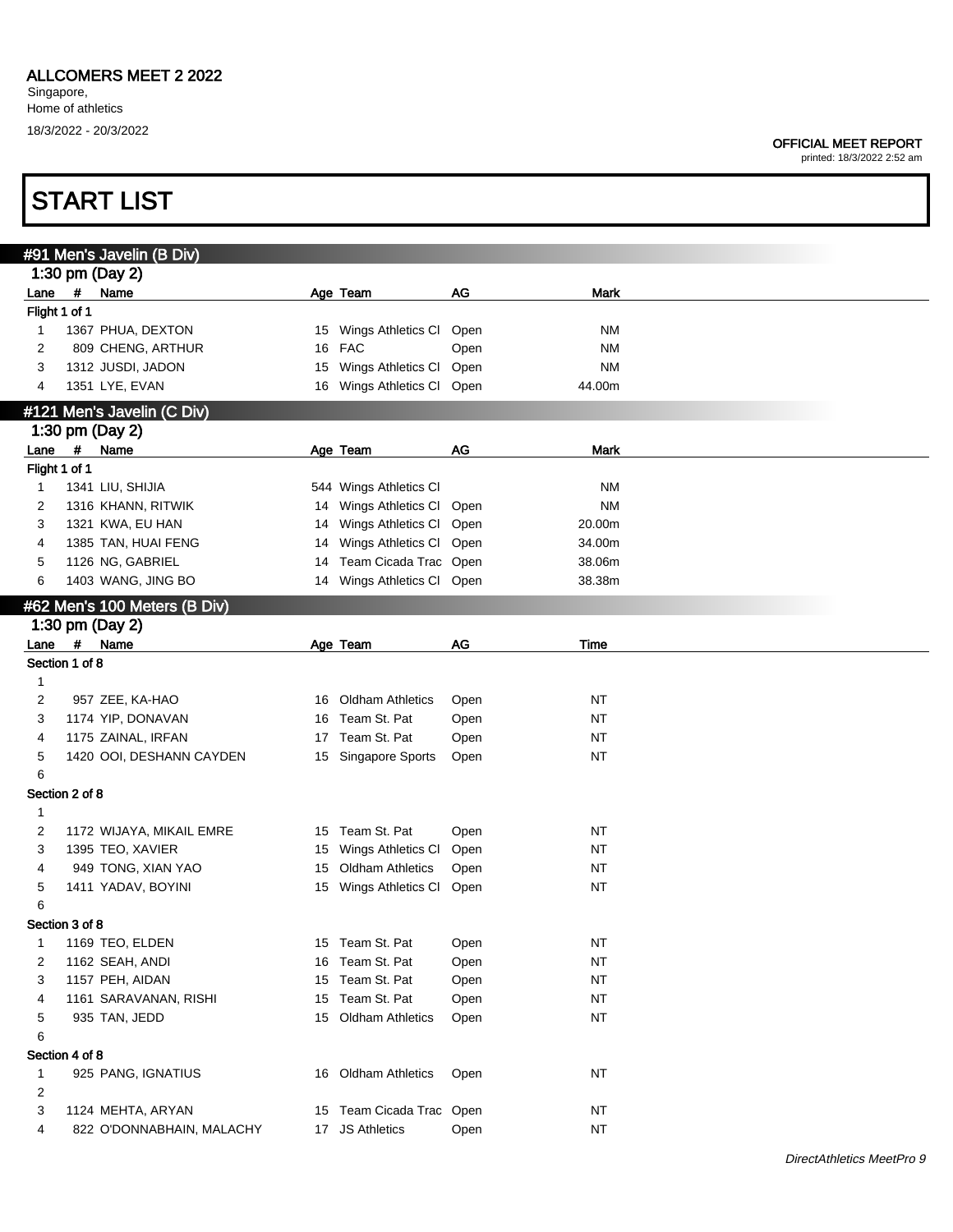### START LIST

| <b>OFFICIAL MEET REPORT</b> |  |
|-----------------------------|--|
|                             |  |

|                |                | #62 Men's 100 Meters (B Div) (cont'd) |    |                          |      |           |
|----------------|----------------|---------------------------------------|----|--------------------------|------|-----------|
|                |                | 1:30 pm (Day 2)                       |    |                          |      |           |
| Lane           | #              | Name                                  |    | Age Team                 | AG   | Time      |
| 5              |                | 1037 ORTEGA, RAFAEL PEDRO             |    | 15 Singapore Sports      | Open | <b>NT</b> |
| 6              |                |                                       |    |                          |      |           |
| Section 5 of 8 |                |                                       |    |                          |      |           |
| $\mathbf{1}$   |                | 913 LIM, AUSTIN                       |    | 15 Oldham Athletics      | Open | <b>NT</b> |
| 2              |                | 916 LIM, SONG CHERN JAYDEN            |    | 15 Oldham Athletics      | Open | <b>NT</b> |
| 3              |                | 1148 JAYANDRAN, SEAN                  |    | 15 Team St. Pat          | Open | NT        |
| 4              |                | 909 LAM, WEI HENG                     | 16 | <b>Oldham Athletics</b>  | Open | NT        |
| 5              |                | 908 LAM, JOEL                         |    | 16 Oldham Athletics      | Open | NT        |
| 6              |                |                                       |    |                          |      |           |
| Section 6 of 8 |                |                                       |    |                          |      |           |
| $\mathbf{1}$   |                | 820 JAYASINGHE, PRANEETH              |    | 17 JS Athletics          | Open | <b>NT</b> |
| 2              |                | 1114 CURRAN, HARRY IRFAN              |    | 14 Team Cicada Trac Open |      | <b>NT</b> |
| 3              |                | 894 CHEW, JARON                       |    | 15 Oldham Athletics      | Open | NT        |
| 4              |                | 1144 CHIU, BRODY                      |    | 15 Team St. Pat          | Open | NT        |
| 5              |                | 1145 DHANETWAL, PRIYANSH              |    | 15 Team St. Pat          | Open | NT        |
| 6              |                |                                       |    |                          |      |           |
| Section 7 of 8 |                |                                       |    |                          |      |           |
| 1              |                | 1142 CALLANTA, CHARLES                |    | 15 Team St. Pat          | Open | <b>NT</b> |
| 2              |                | 1139 ASHRAF, DANISH                   |    | 15 Team St. Pat          | Open | <b>NT</b> |
| 3              |                | 887 BIN JESSRI HAZRIL, JAEDEN JAM     |    | 16 Oldham Athletics      | Open | NT        |
| 4              |                | 1289 AUDY, HAYDEN                     |    | 16 Wings Athletics CI    | Open | NT        |
| 5              |                | 788 CURRIN, XAVIER                    |    | 16 Erovra Club           | Open | NT        |
| 6              |                |                                       |    |                          |      |           |
| Section 8 of 8 |                |                                       |    |                          |      |           |
|                |                |                                       |    | 17 Swift                 |      |           |
| 1              |                | 1077 HONG, CHEAH                      |    | Swift                    | Open | 13.10     |
| 2              |                | 1084 PUNLA, ZIAN                      | 16 |                          | Open | 12.10     |
| 3              |                | 1082 ONG, YING TAT                    | 16 | Swift                    | Open | 11.45     |
| 4              |                | 1291 CHAN, BRAYDEN                    | 15 | Wings Athletics Cl Open  |      | 11.54     |
| 5              |                | 1122 LING EN JIE, ISAIAH              |    | 15 Team Cicada Trac Open |      | 12.30     |
| 6              |                |                                       |    |                          |      |           |
|                |                | #37 Men's 100 Meters (A Div)          |    |                          |      |           |
|                |                | 2:10 pm (Day 2)                       |    |                          |      |           |
| Lane           | #              | Name                                  |    | Age Team                 | AG   | Time      |
| Section 1 of 6 |                |                                       |    |                          |      |           |
| $\mathbf{1}$   |                |                                       |    |                          |      |           |
| $\overline{c}$ |                | 938 TAN, LUKE                         |    | 17 Oldham Athletics      | Open | <b>NT</b> |
| 3              |                | 835 TAI, TIMOTHY WEN YANG             | 18 | Maxform                  | Open | <b>NT</b> |
| 4              |                | 1128 TAN, KEAN                        |    | 17 Team Cicada Trac Open |      | <b>NT</b> |
| 5              |                | 1202 ZHOU, ANXIANG                    |    | 20 Temasek Polytech Open |      | NT        |
| 6              |                |                                       |    |                          |      |           |
|                | Section 2 of 6 |                                       |    |                          |      |           |
| $\mathbf{1}$   |                | 928 SIM, DAVID                        |    | 18 Oldham Athletics      | Open | <b>NT</b> |
| 2              |                | 814 QUANYING, CYRUSS                  |    | 18 FAC                   | Open | <b>NT</b> |
| 3              |                | 1195 LEE, HAO WEI                     | 19 | Temasek Polytech Open    |      | <b>NT</b> |
| 4              |                | 834 MOWE, ZACHARY ELIJAH              |    | 18 Maxform               | Open | NT        |
|                |                |                                       |    |                          |      |           |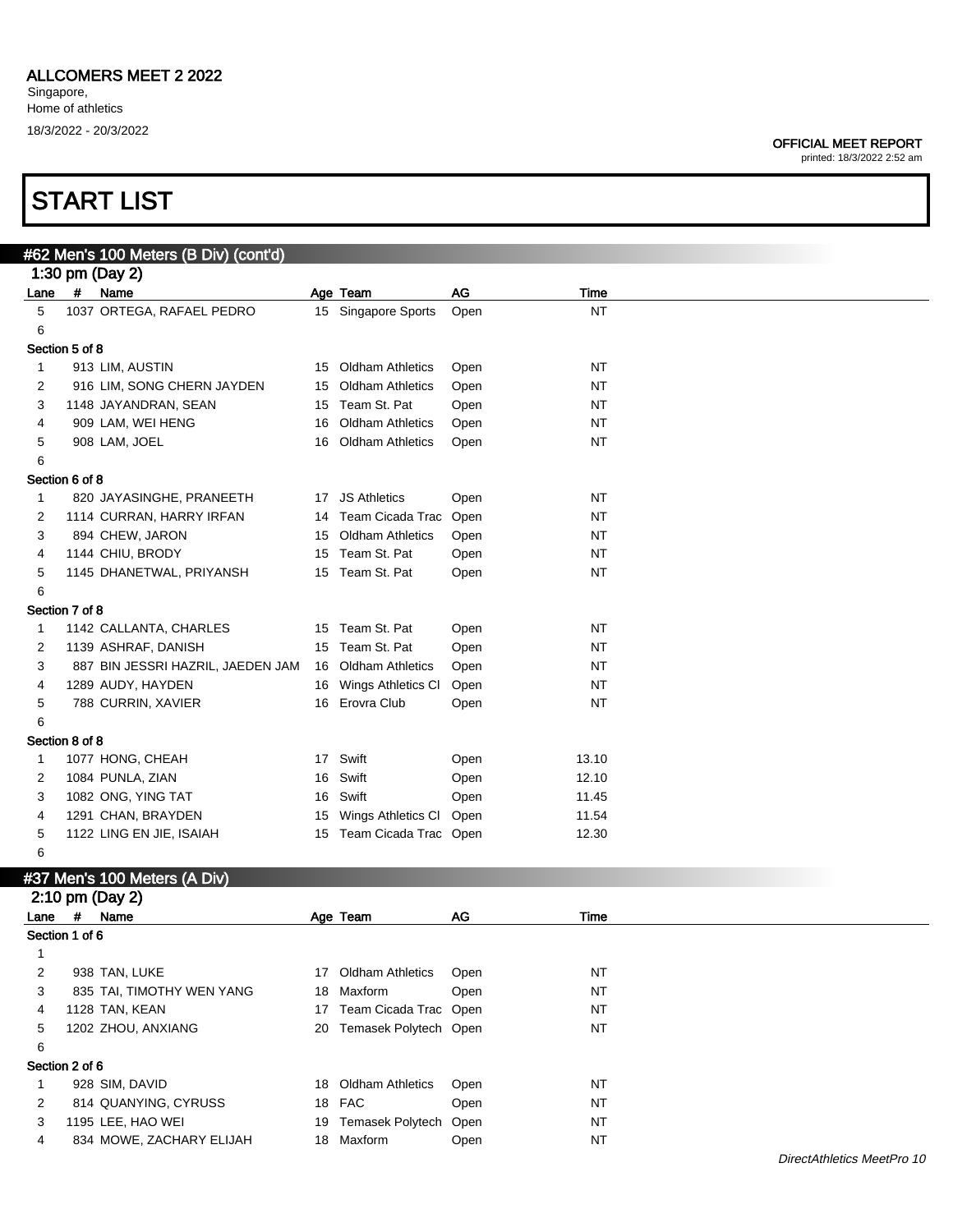### START LIST

| <b>OFFICIAL MEET REPORT</b> |
|-----------------------------|
|-----------------------------|

|                |   | #37 Men's 100 Meters (A Div) (cont'd) |                             |      |           |
|----------------|---|---------------------------------------|-----------------------------|------|-----------|
|                |   | 2:10 pm (Day 2)                       |                             |      |           |
| Lane           | # | Name                                  | Age Team                    | AG   | Time      |
| 5              |   | 1371 RAHMAN, ZAYDAN                   | 18 Wings Athletics Cl       | Open | <b>NT</b> |
| 6              |   |                                       |                             |      |           |
| Section 3 of 6 |   |                                       |                             |      |           |
| 1              |   |                                       |                             |      |           |
| 2              |   | 905 JAGATHEESWARAN, PRANAV            | 18 Oldham Athletics         | Open | ΝT        |
| 3              |   | 1192 CHUA, CADEN                      | 18 Temasek Polytech Open    |      | ΝT        |
| 4              |   | 1134 DALVI, SHREYAS                   | 18 Team Fabian              | Open | ΝT        |
| 5              |   | 1193 HO, JIAN WEI RAVEN               | 18 Temasek Polytech Open    |      | <b>NT</b> |
| 6              |   |                                       |                             |      |           |
| Section 4 of 6 |   |                                       |                             |      |           |
| 1              |   | 1189 BIN YASSER ARAFAT, QHALED A      | 18 Temasek Polytech Open    |      | ΝT        |
| 2              |   | 1201 WONG, GUO HUI                    | 18 Temasek Polytech Open    |      | 12.18     |
| 3              |   | 815 SNG, MING SUN                     | 19 FAC                      | Open | 12.06     |
| 4              |   | 1081 NG, XIANG EN                     | 19 Swift                    | Open | 12.14     |
| 5              |   | 1362 ONG, JOVAN                       | 18 Wings Athletics CI       | Open | 12.90     |
| 6              |   |                                       |                             |      |           |
| Section 5 of 6 |   |                                       |                             |      |           |
| 1              |   | 1396 TEW, ENOCH                       | 17 Wings Athletics CI       | Open | 11.89     |
| 2              |   | 1135 MAH, JOEI                        | 17 Team Fabian              | Open | 11.76     |
| 3              |   | 1197 MURALEEDHARAN, SABARINATH        | 22 Temasek Polytech Open    |      | 11.62     |
| 4              |   | 1298 CHIA, DARIUS                     | 17 Wings Athletics CI       | Open | 11.70     |
| 5              |   | 1047 TAN, CHENG YUN JORDAN            | 17 Sky Athletics            | Open | 11.88     |
| 6              |   |                                       |                             |      |           |
| Section 6 of 6 |   |                                       |                             |      |           |
| 1              |   | 1048 TAN, YONG TZER, ZACHARY          | 18 Sky Athletics            | Open | 11.59     |
| 2              |   | 1045 LEE, SHEN EE KIEREN              | 18 Sky Athletics            | Open | 11.31     |
| 3              |   | 911 LEE, MARK                         | 18 Oldham Athletics         | Open | 10.89     |
| 4              |   | 940 TAN, XAVIER                       | 17 Oldham Athletics         | Open | 11.03     |
| 5              |   | 1046 LIM, YU HNG                      | 18 Sky Athletics            | Open | 11.40     |
| 6              |   |                                       |                             |      |           |
|                |   | #2 Women's 100 Meters (Open)          |                             |      |           |
|                |   | 2:40 pm (Day 2)                       |                             |      |           |
| Lane           | # | Name                                  | Age Team                    | AG   | Time      |
| Section 1 of 4 |   |                                       |                             |      |           |
| 1              |   |                                       |                             |      |           |
| $\overline{2}$ |   |                                       |                             |      |           |
| 3              |   |                                       |                             |      |           |
| 4              |   | 963 NG, ZHI QING                      | 22 Singapore Institute Open |      | NT        |
| 5              |   | 964 NICOLE, TAN XUAN YI               | 21 Singapore Institute Open |      | <b>NT</b> |
| 6              |   |                                       |                             |      |           |
| 7              |   |                                       |                             |      |           |
| Section 2 of 4 |   |                                       |                             |      |           |
| $\mathbf{1}$   |   |                                       |                             |      |           |
| $\overline{c}$ |   |                                       |                             |      |           |
| 3              |   | 962 DIVYA, SURENDRAN                  | 23 Singapore Institute Open |      | <b>NT</b> |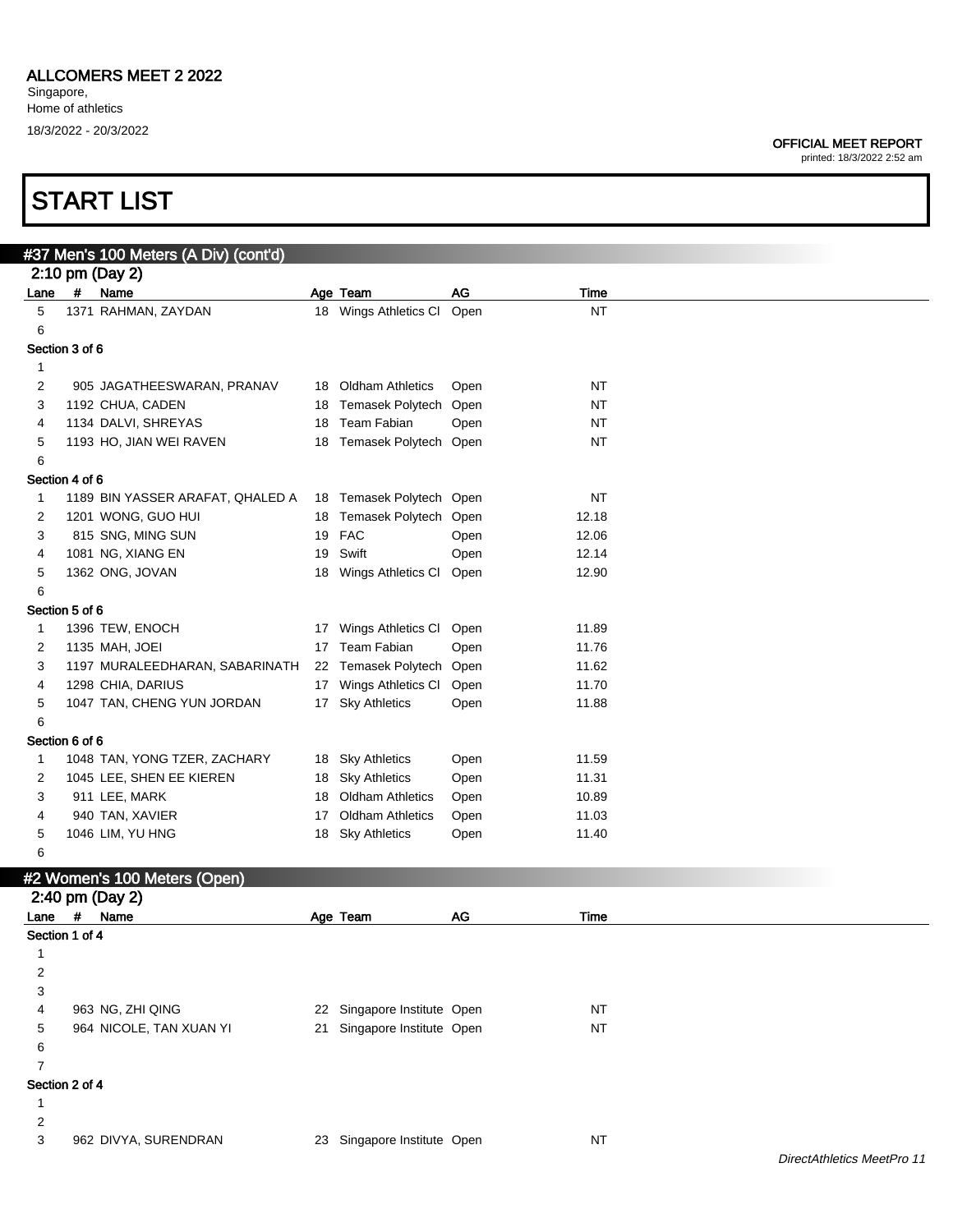#### OFFICIAL MEET REPORT

printed: 18/3/2022 2:52 am

| #2 Women's 100 Meters (Open) (cont'd)<br>2:40 pm (Day 2)<br># Name<br>AG<br>Time<br>Age Team<br>Lane<br>4<br>772 TAN, SUI XIN<br>27 Erovra Club<br>Open<br>13.48<br>827 LIAU, LYN<br>17 Maxform<br>13.66<br>5<br>Open<br>6<br>22 National University Open<br><b>NT</b><br>852 NG, REGINE<br>$\overline{7}$<br>Section 3 of 4<br>1<br>2<br>1270 TAN, ASHLEY<br>17 Wings Athletics CI Open<br>13.20<br>3<br>25 Club ZOOM<br>12.97<br>694 ONG, KERSTIN<br>Open<br>26 Wings Athletics Cl Open<br>4<br>1235 ENRIQUEZ, ROXANNE ROSE ZUL<br>12.62<br>5<br>1179 LIM, GWENDOLYN THERESE<br>20 Temasek Polytech Open<br>12.91<br>6<br>970 ELIAZORD, ERIKA<br>24 SINGAPORE MAN Open<br>13.06<br>$\overline{7}$<br>Section 4 of 4<br>$\mathbf{1}$<br>22 Swift<br>1054 GOH, CLARA<br>2<br>Open<br>12.52<br>3<br>1043 TAN, SHEE RU, ELIZABETH-ANN<br>19 Sky Athletics<br>Open<br>12.28<br>1424 PEREIRA, VERONICA SHANTI<br><b>NT</b><br>4<br>26 Wings Athletics CI<br>Open<br>1059 LIEW, BERNICE<br>19 Swift<br>12.12<br>5<br>Open<br>24 Swift<br>6<br>1051 CHANDRAN, KUGAPRIYA<br>12.36<br>Open<br>7<br>#112 Women's Long Jump (C Div)<br>3:00 pm (Day 2)<br>#<br>Name<br>AG<br><b>Mark</b><br>Lane<br>Age Team<br>Flight 1 of 1<br>1013 SEAH JIA EN, ASHLEY<br>13 Singapore Sports<br><b>NM</b><br>1<br>Open<br>13 Singapore Sports<br>ΝM<br>2<br>1016 TAN ZHI XUAN, INEZ<br>Open<br>14 Team Cicada Trac Open<br>3<br>1097 HO, SARAH<br>ΝM<br>14 Team Cicada Trac Open<br>1098 KEIA, GOH<br>ΝM<br>4<br>14 Team Cicada Trac Open<br>5<br>1103 SOLANA, LEANN<br>ΝM<br>14 Erovra Club<br>6<br>751 LEONG, SOOK MEI<br>ΝM<br>Open<br>1106 TAY, YINGXI VINCY<br>14 Team Cicada Trac Open<br>ΝM<br>7<br>8<br>1102 NG, KAYINN<br>14 Team Cicada Trac Open<br><b>NM</b><br>13 Team Cicada Trac Open<br>9<br><b>NM</b><br>1105 TAN, GIM XIN NATHANIELLE ANN |
|---------------------------------------------------------------------------------------------------------------------------------------------------------------------------------------------------------------------------------------------------------------------------------------------------------------------------------------------------------------------------------------------------------------------------------------------------------------------------------------------------------------------------------------------------------------------------------------------------------------------------------------------------------------------------------------------------------------------------------------------------------------------------------------------------------------------------------------------------------------------------------------------------------------------------------------------------------------------------------------------------------------------------------------------------------------------------------------------------------------------------------------------------------------------------------------------------------------------------------------------------------------------------------------------------------------------------------------------------------------------------------------------------------------------------------------------------------------------------------------------------------------------------------------------------------------------------------------------------------------------------------------------------------------------------------------------------------------------------------------------------------------------------------------------------------------------------------------|
|                                                                                                                                                                                                                                                                                                                                                                                                                                                                                                                                                                                                                                                                                                                                                                                                                                                                                                                                                                                                                                                                                                                                                                                                                                                                                                                                                                                                                                                                                                                                                                                                                                                                                                                                                                                                                                       |
|                                                                                                                                                                                                                                                                                                                                                                                                                                                                                                                                                                                                                                                                                                                                                                                                                                                                                                                                                                                                                                                                                                                                                                                                                                                                                                                                                                                                                                                                                                                                                                                                                                                                                                                                                                                                                                       |
|                                                                                                                                                                                                                                                                                                                                                                                                                                                                                                                                                                                                                                                                                                                                                                                                                                                                                                                                                                                                                                                                                                                                                                                                                                                                                                                                                                                                                                                                                                                                                                                                                                                                                                                                                                                                                                       |
|                                                                                                                                                                                                                                                                                                                                                                                                                                                                                                                                                                                                                                                                                                                                                                                                                                                                                                                                                                                                                                                                                                                                                                                                                                                                                                                                                                                                                                                                                                                                                                                                                                                                                                                                                                                                                                       |
|                                                                                                                                                                                                                                                                                                                                                                                                                                                                                                                                                                                                                                                                                                                                                                                                                                                                                                                                                                                                                                                                                                                                                                                                                                                                                                                                                                                                                                                                                                                                                                                                                                                                                                                                                                                                                                       |
|                                                                                                                                                                                                                                                                                                                                                                                                                                                                                                                                                                                                                                                                                                                                                                                                                                                                                                                                                                                                                                                                                                                                                                                                                                                                                                                                                                                                                                                                                                                                                                                                                                                                                                                                                                                                                                       |
|                                                                                                                                                                                                                                                                                                                                                                                                                                                                                                                                                                                                                                                                                                                                                                                                                                                                                                                                                                                                                                                                                                                                                                                                                                                                                                                                                                                                                                                                                                                                                                                                                                                                                                                                                                                                                                       |
|                                                                                                                                                                                                                                                                                                                                                                                                                                                                                                                                                                                                                                                                                                                                                                                                                                                                                                                                                                                                                                                                                                                                                                                                                                                                                                                                                                                                                                                                                                                                                                                                                                                                                                                                                                                                                                       |
|                                                                                                                                                                                                                                                                                                                                                                                                                                                                                                                                                                                                                                                                                                                                                                                                                                                                                                                                                                                                                                                                                                                                                                                                                                                                                                                                                                                                                                                                                                                                                                                                                                                                                                                                                                                                                                       |
|                                                                                                                                                                                                                                                                                                                                                                                                                                                                                                                                                                                                                                                                                                                                                                                                                                                                                                                                                                                                                                                                                                                                                                                                                                                                                                                                                                                                                                                                                                                                                                                                                                                                                                                                                                                                                                       |
|                                                                                                                                                                                                                                                                                                                                                                                                                                                                                                                                                                                                                                                                                                                                                                                                                                                                                                                                                                                                                                                                                                                                                                                                                                                                                                                                                                                                                                                                                                                                                                                                                                                                                                                                                                                                                                       |
|                                                                                                                                                                                                                                                                                                                                                                                                                                                                                                                                                                                                                                                                                                                                                                                                                                                                                                                                                                                                                                                                                                                                                                                                                                                                                                                                                                                                                                                                                                                                                                                                                                                                                                                                                                                                                                       |
|                                                                                                                                                                                                                                                                                                                                                                                                                                                                                                                                                                                                                                                                                                                                                                                                                                                                                                                                                                                                                                                                                                                                                                                                                                                                                                                                                                                                                                                                                                                                                                                                                                                                                                                                                                                                                                       |
|                                                                                                                                                                                                                                                                                                                                                                                                                                                                                                                                                                                                                                                                                                                                                                                                                                                                                                                                                                                                                                                                                                                                                                                                                                                                                                                                                                                                                                                                                                                                                                                                                                                                                                                                                                                                                                       |
|                                                                                                                                                                                                                                                                                                                                                                                                                                                                                                                                                                                                                                                                                                                                                                                                                                                                                                                                                                                                                                                                                                                                                                                                                                                                                                                                                                                                                                                                                                                                                                                                                                                                                                                                                                                                                                       |
|                                                                                                                                                                                                                                                                                                                                                                                                                                                                                                                                                                                                                                                                                                                                                                                                                                                                                                                                                                                                                                                                                                                                                                                                                                                                                                                                                                                                                                                                                                                                                                                                                                                                                                                                                                                                                                       |
|                                                                                                                                                                                                                                                                                                                                                                                                                                                                                                                                                                                                                                                                                                                                                                                                                                                                                                                                                                                                                                                                                                                                                                                                                                                                                                                                                                                                                                                                                                                                                                                                                                                                                                                                                                                                                                       |
|                                                                                                                                                                                                                                                                                                                                                                                                                                                                                                                                                                                                                                                                                                                                                                                                                                                                                                                                                                                                                                                                                                                                                                                                                                                                                                                                                                                                                                                                                                                                                                                                                                                                                                                                                                                                                                       |
|                                                                                                                                                                                                                                                                                                                                                                                                                                                                                                                                                                                                                                                                                                                                                                                                                                                                                                                                                                                                                                                                                                                                                                                                                                                                                                                                                                                                                                                                                                                                                                                                                                                                                                                                                                                                                                       |
|                                                                                                                                                                                                                                                                                                                                                                                                                                                                                                                                                                                                                                                                                                                                                                                                                                                                                                                                                                                                                                                                                                                                                                                                                                                                                                                                                                                                                                                                                                                                                                                                                                                                                                                                                                                                                                       |
|                                                                                                                                                                                                                                                                                                                                                                                                                                                                                                                                                                                                                                                                                                                                                                                                                                                                                                                                                                                                                                                                                                                                                                                                                                                                                                                                                                                                                                                                                                                                                                                                                                                                                                                                                                                                                                       |
|                                                                                                                                                                                                                                                                                                                                                                                                                                                                                                                                                                                                                                                                                                                                                                                                                                                                                                                                                                                                                                                                                                                                                                                                                                                                                                                                                                                                                                                                                                                                                                                                                                                                                                                                                                                                                                       |
|                                                                                                                                                                                                                                                                                                                                                                                                                                                                                                                                                                                                                                                                                                                                                                                                                                                                                                                                                                                                                                                                                                                                                                                                                                                                                                                                                                                                                                                                                                                                                                                                                                                                                                                                                                                                                                       |
|                                                                                                                                                                                                                                                                                                                                                                                                                                                                                                                                                                                                                                                                                                                                                                                                                                                                                                                                                                                                                                                                                                                                                                                                                                                                                                                                                                                                                                                                                                                                                                                                                                                                                                                                                                                                                                       |
|                                                                                                                                                                                                                                                                                                                                                                                                                                                                                                                                                                                                                                                                                                                                                                                                                                                                                                                                                                                                                                                                                                                                                                                                                                                                                                                                                                                                                                                                                                                                                                                                                                                                                                                                                                                                                                       |
|                                                                                                                                                                                                                                                                                                                                                                                                                                                                                                                                                                                                                                                                                                                                                                                                                                                                                                                                                                                                                                                                                                                                                                                                                                                                                                                                                                                                                                                                                                                                                                                                                                                                                                                                                                                                                                       |
|                                                                                                                                                                                                                                                                                                                                                                                                                                                                                                                                                                                                                                                                                                                                                                                                                                                                                                                                                                                                                                                                                                                                                                                                                                                                                                                                                                                                                                                                                                                                                                                                                                                                                                                                                                                                                                       |
|                                                                                                                                                                                                                                                                                                                                                                                                                                                                                                                                                                                                                                                                                                                                                                                                                                                                                                                                                                                                                                                                                                                                                                                                                                                                                                                                                                                                                                                                                                                                                                                                                                                                                                                                                                                                                                       |
|                                                                                                                                                                                                                                                                                                                                                                                                                                                                                                                                                                                                                                                                                                                                                                                                                                                                                                                                                                                                                                                                                                                                                                                                                                                                                                                                                                                                                                                                                                                                                                                                                                                                                                                                                                                                                                       |
|                                                                                                                                                                                                                                                                                                                                                                                                                                                                                                                                                                                                                                                                                                                                                                                                                                                                                                                                                                                                                                                                                                                                                                                                                                                                                                                                                                                                                                                                                                                                                                                                                                                                                                                                                                                                                                       |
|                                                                                                                                                                                                                                                                                                                                                                                                                                                                                                                                                                                                                                                                                                                                                                                                                                                                                                                                                                                                                                                                                                                                                                                                                                                                                                                                                                                                                                                                                                                                                                                                                                                                                                                                                                                                                                       |
|                                                                                                                                                                                                                                                                                                                                                                                                                                                                                                                                                                                                                                                                                                                                                                                                                                                                                                                                                                                                                                                                                                                                                                                                                                                                                                                                                                                                                                                                                                                                                                                                                                                                                                                                                                                                                                       |
|                                                                                                                                                                                                                                                                                                                                                                                                                                                                                                                                                                                                                                                                                                                                                                                                                                                                                                                                                                                                                                                                                                                                                                                                                                                                                                                                                                                                                                                                                                                                                                                                                                                                                                                                                                                                                                       |
|                                                                                                                                                                                                                                                                                                                                                                                                                                                                                                                                                                                                                                                                                                                                                                                                                                                                                                                                                                                                                                                                                                                                                                                                                                                                                                                                                                                                                                                                                                                                                                                                                                                                                                                                                                                                                                       |
|                                                                                                                                                                                                                                                                                                                                                                                                                                                                                                                                                                                                                                                                                                                                                                                                                                                                                                                                                                                                                                                                                                                                                                                                                                                                                                                                                                                                                                                                                                                                                                                                                                                                                                                                                                                                                                       |
|                                                                                                                                                                                                                                                                                                                                                                                                                                                                                                                                                                                                                                                                                                                                                                                                                                                                                                                                                                                                                                                                                                                                                                                                                                                                                                                                                                                                                                                                                                                                                                                                                                                                                                                                                                                                                                       |
| 1101 MACASKILL, SALISHA<br>ΝM<br>10<br>14 Team Cicada Trac Open                                                                                                                                                                                                                                                                                                                                                                                                                                                                                                                                                                                                                                                                                                                                                                                                                                                                                                                                                                                                                                                                                                                                                                                                                                                                                                                                                                                                                                                                                                                                                                                                                                                                                                                                                                       |
| 826 KAGORO, ANMIELA<br>13 Maxform<br>11<br>Open<br>4.10m                                                                                                                                                                                                                                                                                                                                                                                                                                                                                                                                                                                                                                                                                                                                                                                                                                                                                                                                                                                                                                                                                                                                                                                                                                                                                                                                                                                                                                                                                                                                                                                                                                                                                                                                                                              |
| 994 CHAN, JENNICA CHENG ERN<br>14 Singapore Sports<br>12<br>Open<br>4.48m                                                                                                                                                                                                                                                                                                                                                                                                                                                                                                                                                                                                                                                                                                                                                                                                                                                                                                                                                                                                                                                                                                                                                                                                                                                                                                                                                                                                                                                                                                                                                                                                                                                                                                                                                             |
|                                                                                                                                                                                                                                                                                                                                                                                                                                                                                                                                                                                                                                                                                                                                                                                                                                                                                                                                                                                                                                                                                                                                                                                                                                                                                                                                                                                                                                                                                                                                                                                                                                                                                                                                                                                                                                       |
| #92 Women's Javelin (B Div)                                                                                                                                                                                                                                                                                                                                                                                                                                                                                                                                                                                                                                                                                                                                                                                                                                                                                                                                                                                                                                                                                                                                                                                                                                                                                                                                                                                                                                                                                                                                                                                                                                                                                                                                                                                                           |
| 3:00 pm (Day 2)                                                                                                                                                                                                                                                                                                                                                                                                                                                                                                                                                                                                                                                                                                                                                                                                                                                                                                                                                                                                                                                                                                                                                                                                                                                                                                                                                                                                                                                                                                                                                                                                                                                                                                                                                                                                                       |
| #<br>$AG$<br><b>Mark</b><br>Name<br>Age Team<br>Lane                                                                                                                                                                                                                                                                                                                                                                                                                                                                                                                                                                                                                                                                                                                                                                                                                                                                                                                                                                                                                                                                                                                                                                                                                                                                                                                                                                                                                                                                                                                                                                                                                                                                                                                                                                                  |
| Flight 1 of 1                                                                                                                                                                                                                                                                                                                                                                                                                                                                                                                                                                                                                                                                                                                                                                                                                                                                                                                                                                                                                                                                                                                                                                                                                                                                                                                                                                                                                                                                                                                                                                                                                                                                                                                                                                                                                         |
| $\mathbf{1}$<br>16 Erovra Club<br><b>NM</b><br>768 SIM, CHARIS<br>Open                                                                                                                                                                                                                                                                                                                                                                                                                                                                                                                                                                                                                                                                                                                                                                                                                                                                                                                                                                                                                                                                                                                                                                                                                                                                                                                                                                                                                                                                                                                                                                                                                                                                                                                                                                |
| 2<br>Erovra Club<br>764 PEERIS, CLAUDIA XUE EN<br><b>NM</b><br>15<br>Open                                                                                                                                                                                                                                                                                                                                                                                                                                                                                                                                                                                                                                                                                                                                                                                                                                                                                                                                                                                                                                                                                                                                                                                                                                                                                                                                                                                                                                                                                                                                                                                                                                                                                                                                                             |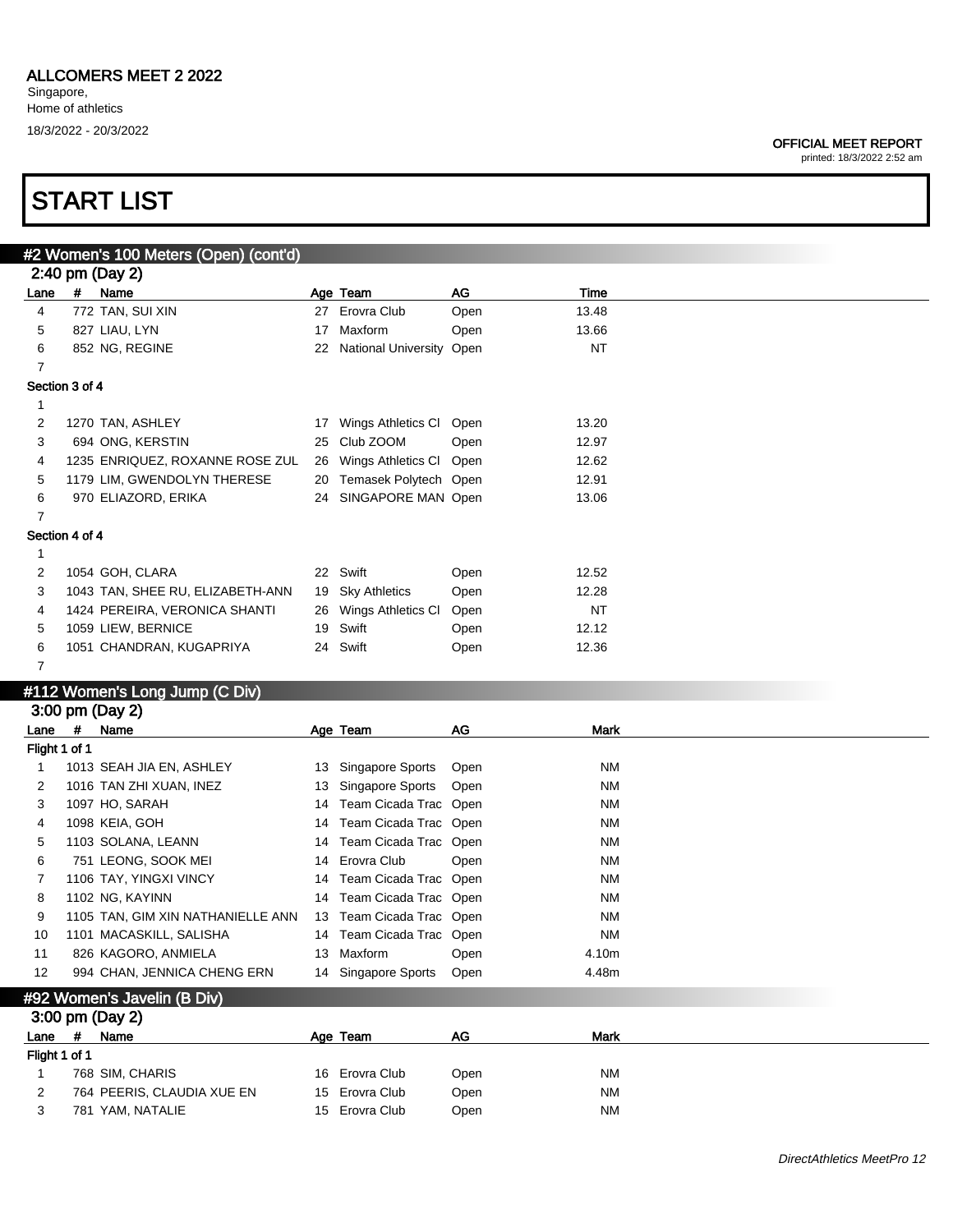printed: 18/3/2022 2:52 am

|                |   | #50 Women's Javelin (A Div) |    |                             |      |             |
|----------------|---|-----------------------------|----|-----------------------------|------|-------------|
|                |   | 3:00 pm (Day 2)             |    |                             |      |             |
| Lane           |   | # Name                      |    | Age Team                    | AG   | Mark        |
| Flight 1 of 1  |   |                             |    |                             |      |             |
| 1              |   | 1260 PHUA, JAYDENE          |    | 18 Wings Athletics CI Open  |      | <b>NM</b>   |
| 2              |   | 1254 LIM, YE ROU            |    | 17 Wings Athletics Cl       | Open | <b>NM</b>   |
| 3              |   | 727 ANG, ZHI NI INEZ        |    | 16 Erovra Club              | Open | <b>NM</b>   |
|                |   | #28 Women's Javelin (Open)  |    |                             |      |             |
|                |   | 3:00 pm (Day 2)             |    |                             |      |             |
| Lane           | # | Name                        |    | Age Team                    | AG   | <b>Mark</b> |
| Flight 1 of 1  |   |                             |    |                             |      |             |
| 1              |   | 973 EFONDO, JENALYN         |    | 38 Singapore Masters Open   |      | <b>NM</b>   |
| 2              |   | 806 SEAH, MICHELLE          |    | 23 FAC                      | Open | <b>NM</b>   |
| 3              |   | 1233 CHUNG, VANESSA         |    | 27 Wings Athletics Cl Open  |      | <b>NM</b>   |
| 4              |   | 1275 TEO, HUI JUEN          |    | 33 Wings Athletics Cl Open  |      | <b>NM</b>   |
| 5              |   | 853 NG, WEN FANG            |    | 21 National University Open |      | <b>NM</b>   |
|                |   |                             |    |                             |      |             |
|                |   | #1 Men's 100 Meters (Open)  |    |                             |      |             |
|                |   | 3:00 pm (Day 2)             |    |                             |      |             |
|                |   | Lane # Name                 |    | Age Team                    | AG   | Time        |
| Section 1 of 8 |   |                             |    |                             |      |             |
| 1              |   |                             |    |                             |      |             |
| 2              |   | 978 HENG, LIH HOOI          |    | 52 Singapore Masters Open   |      | NT          |
| 3              |   | 985 TAN, YEW YONG           |    | 54 Singapore Masters Open   |      | NT          |
| 4              |   | 986 TANG, LUKE              | 41 | Singapore Masters Open      |      | <b>NT</b>   |
| 5              |   | 1125 NAIDU, SRIVEN          |    | 51 Team Cicada Trac Open    |      | NT          |
| 6              |   |                             |    |                             |      |             |
| Section 2 of 8 |   |                             |    |                             |      |             |
| $\mathbf{1}$   |   |                             |    |                             |      |             |
| 2              |   | 968 SIA, SHUO ZHE           |    | 22 Singapore Institute Open |      | <b>NT</b>   |
| 3              |   | 862 NG, BRYAN               |    | 22 National University Open |      | <b>NT</b>   |
| 4              |   | 864 PEH, ROYDAN             |    | 23 National University Open |      | NT          |
| 5              |   | 1423 TAN, ZONG YANG         |    | 28 Wings Athletics Cl Open  |      | <b>NT</b>   |
| 6              |   |                             |    |                             |      |             |
| Section 3 of 8 |   |                             |    |                             |      |             |
|                |   | 1357 NE, DARIUS             |    | 20 Wings Athletics Cl Open  |      | <b>NT</b>   |
| 2              |   | 1348 LOW, RUSSELL           |    | 21 Wings Athletics Cl Open  |      | NT          |
|                |   | 860 LIM, OLIVER             |    | 22 National University Open |      | $\sf{NT}$   |
| 4              |   | 1339 LIM, YUAN BIN          | 21 | Wings Athletics Cl Open     |      | <b>NT</b>   |
| 5              |   | 967 CHU, ZHI LIN            |    | 25 Singapore Institute Open |      | <b>NT</b>   |
| 6              |   |                             |    |                             |      |             |
| Section 4 of 8 |   |                             |    |                             |      |             |
| 1              |   | 979 KUAN, CALEB             |    | 41 Singapore Masters Open   |      | <b>NT</b>   |
| 2              |   | 1087 WRIGHT, LAFIAMA        |    | 32 Swift                    | Open | <b>NT</b>   |
| 3              |   | 965 ADAM, MAXIMUS ANESRIF   |    | 19 Singapore Institute Open |      | <b>NT</b>   |
| 4              |   | 859 CONG, HAOTING           |    | 24 National University Open |      | <b>NT</b>   |
| 5              |   | 1317 KO, REYOR              |    | 31 Wings Athletics Cl Open  |      | <b>NT</b>   |
| 6              |   |                             |    |                             |      |             |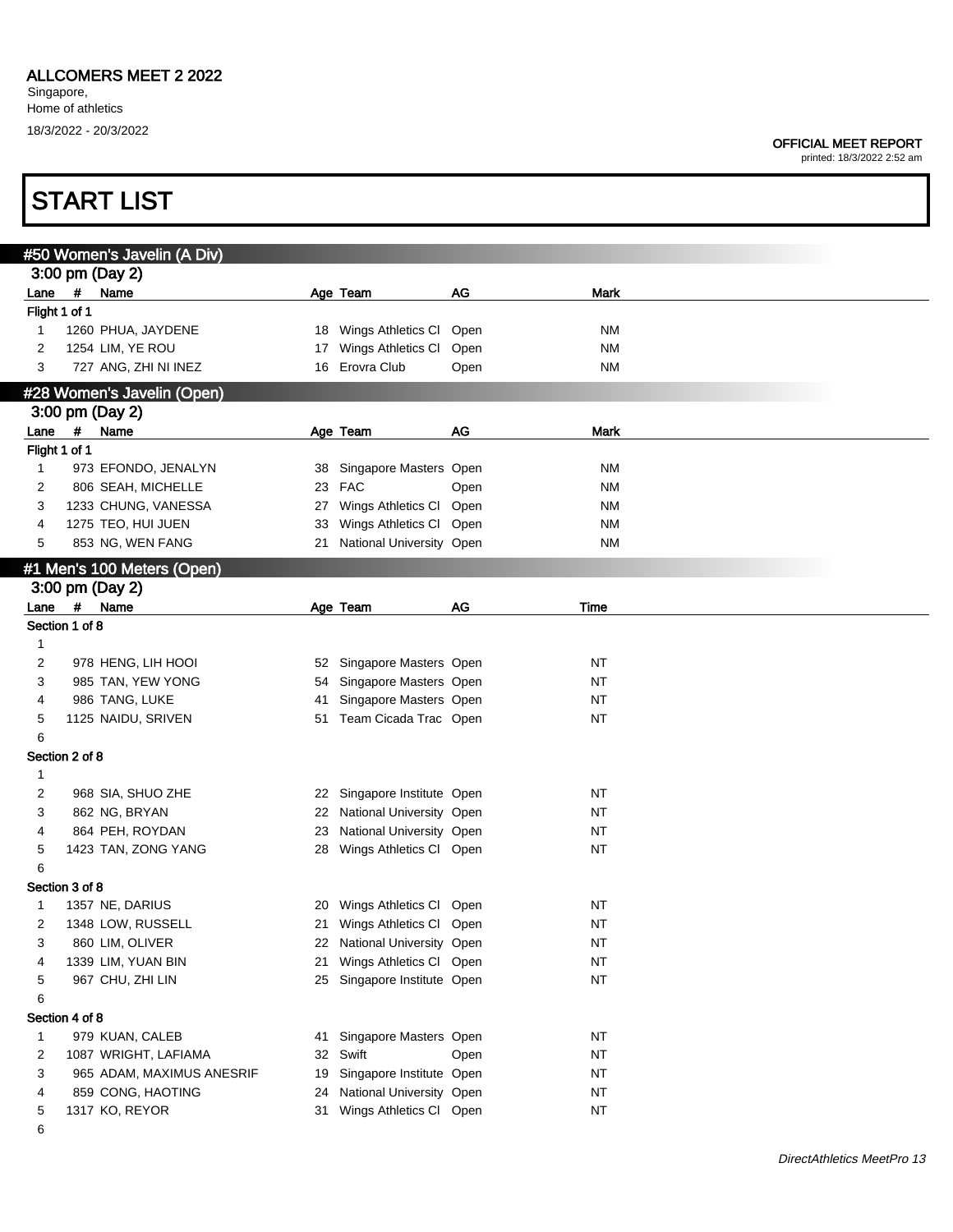### START LIST

|                |            | #1 Men's 100 Meters (Open) (cont'd)            |    |                                  |               |           |  |
|----------------|------------|------------------------------------------------|----|----------------------------------|---------------|-----------|--|
|                |            | 3:00 pm (Day 2)                                |    |                                  |               |           |  |
| Lane           | $\pmb{\#}$ | Name                                           |    | Age Team                         | AG            | Time      |  |
| Section 5 of 8 |            |                                                |    |                                  |               |           |  |
| 1              |            | 857 CHUI, LINUS                                |    | 22 National University Open      |               | <b>NT</b> |  |
| 2              |            | 966 CHANG, KIAT                                | 23 | Singapore Institute Open         |               | <b>NT</b> |  |
| 3              |            | 1333 LIM, AARON                                | 21 | Wings Athletics Cl Open          |               | 12.54     |  |
| 4              |            | 808 BIN SUHANI, SUHAIRI                        | 25 | <b>FAC</b>                       | Open          | <b>NT</b> |  |
| 5              |            | 901 CHOO, SHAUN                                |    | 22 Oldham Athletics              | Open          | <b>NT</b> |  |
| 6              |            |                                                |    |                                  |               |           |  |
| Section 6 of 8 |            |                                                |    |                                  |               |           |  |
| $\mathbf{1}$   |            | 1049 TOMASSINI, KEVIN                          | 39 | SMA                              | Open          | 12.36     |  |
| 2              |            | 796 OBAJE, BENJAMIN                            | 28 | Erovra Club                      | Open          | 12.00     |  |
| 3              |            | 1108 AMOR, ARTRI                               | 20 | Team Cicada Trac Open            |               | 11.98     |  |
| 4              |            | 795 NG, BAOQIANG                               | 27 | Erovra Club                      | Open          | 12.00     |  |
| 5              |            | 1067 ANSHAD, SHAFIQ                            |    | 23 Swift                         | Open          | 11.90     |  |
| 6              |            |                                                |    |                                  |               |           |  |
| Section 7 of 8 |            |                                                |    |                                  |               |           |  |
| $\mathbf{1}$   |            | 705 LU, WEIYI                                  | 35 | Club ZOOM                        | Open          | 11.89     |  |
| 2              |            | 1399 TOH, TEDD                                 | 20 | Wings Athletics CI               | Open          | 11.69     |  |
| 3              |            | 700 AWYONG, LIANG QI                           | 27 | Club ZOOM                        | Open          | 11.54     |  |
| 4              |            | 1329 LEE, ZHENG YU                             | 18 | Wings Athletics CI               | Open          | 11.65     |  |
| 5              |            | 1044 KUMAR, TARUN                              |    | 23 Sky Athletics                 | Open          | 11.88     |  |
| 6              |            |                                                |    |                                  |               |           |  |
| Section 8 of 8 |            |                                                |    |                                  |               |           |  |
| $\mathbf{1}$   |            | 1130 ZULKHAIR, MUHD                            |    | 25 Team Cicada Trac Open         |               | 11.50     |  |
| 2              |            | 870 WAHID, SYAZANI                             | 24 | National University Open         |               | 10.99     |  |
| 3              |            | 1318 KOE, IAN                                  | 23 | Wings Athletics Cl Open          |               | 10.76     |  |
| 4              |            | 855 ABISHA, IVAN                               |    | 22 National University Open      |               | 10.95     |  |
| 5              |            | 869 TEOW, ALPHONSUS                            |    | 23 National University Open      |               | 11.26     |  |
| 6              |            |                                                |    |                                  |               |           |  |
|                |            | #98 Women's 400 Meters (C Div)                 |    |                                  |               |           |  |
|                |            | 3:50 pm (Day 2)                                |    |                                  |               |           |  |
| Lane           | #          | Name                                           |    | Age Team                         | AG            | Time      |  |
| Section 1 of 1 |            |                                                |    |                                  |               |           |  |
| 1              |            |                                                |    |                                  |               |           |  |
| 2              |            | 730 BINTE MOHAMMAD SHAH, NUR IR 14 Erovra Club |    |                                  | Open          | 1:10.80   |  |
| 3              |            |                                                |    |                                  |               | 1:05.54   |  |
|                |            | 779 TYLES, TAMARA<br>1132 LEE, EMMA            |    | 13 Erovra Club<br>14 Team Fabian | Open          | 1:07.38   |  |
| 4              |            |                                                |    |                                  | Open          |           |  |
| 5              |            | 1004 KYRANA ABDULLAH, NAEMA                    |    | 13 Singapore Sports              | Open          | <b>NT</b> |  |
| 6              |            |                                                |    |                                  |               |           |  |
|                |            | #67 Women's 400 Meters (B Div)                 |    |                                  |               |           |  |
|                |            | 3:55 pm (Day 2)                                |    |                                  |               |           |  |
| Lane # Name    |            |                                                |    | Age Team                         | $\mathsf{AG}$ | Time      |  |
| Section 1 of 4 |            |                                                |    |                                  |               |           |  |
| 1              |            |                                                |    |                                  |               |           |  |
| 2              |            | 719 TING WEI, WU                               |    | 16 Cougars Athletic A Open       |               | <b>NT</b> |  |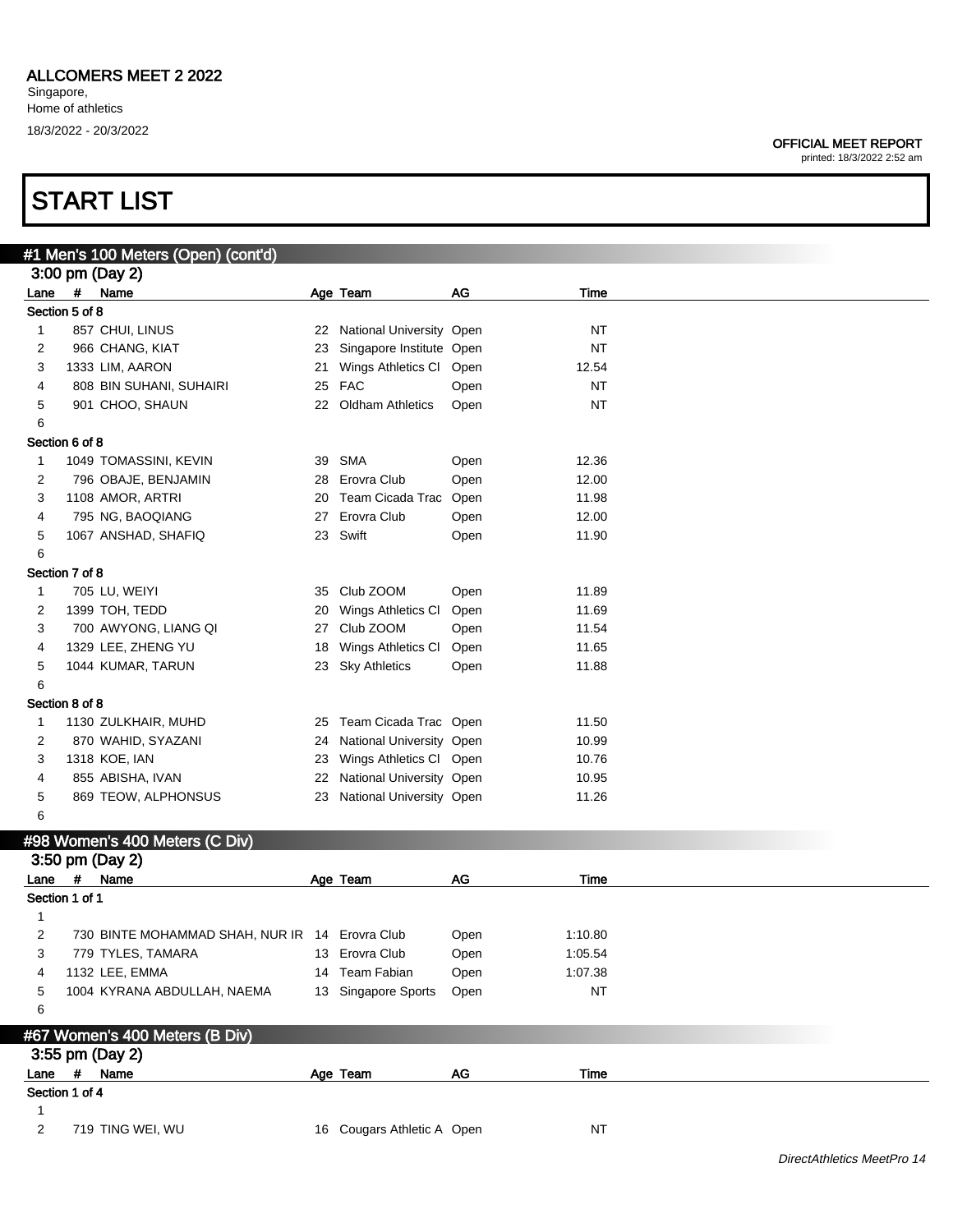#### OFFICIAL MEET REPORT printed: 18/3/2022 2:52 am

|                |   | #67 Women's 400 Meters (B Div) (cont'd) |    |                             |           |           |  |
|----------------|---|-----------------------------------------|----|-----------------------------|-----------|-----------|--|
|                |   | 3:55 pm (Day 2)                         |    |                             |           |           |  |
| Lane           |   | # Name                                  |    | Age Team                    | <b>AG</b> | Time      |  |
| 3              |   | 828 LOW, CALYNE                         |    | 15 Maxform                  | Open      | <b>NT</b> |  |
| 4              |   | 1266 SIU, EMILY                         | 15 | Wings Athletics Cl Open     |           | <b>NT</b> |  |
| 5              |   | 1206 THAN, ALYCIA                       |    | 15 Total Kinetics Spor Open |           | <b>NT</b> |  |
| 6              |   |                                         |    |                             |           |           |  |
| Section 2 of 4 |   |                                         |    |                             |           |           |  |
| 1              |   | 818 LI, JIAYI CHRISTINA                 |    | 17 JS Athletics             | Open      | <b>NT</b> |  |
| 2              |   | 1243 JOHN, NERYS                        |    | 16 Wings Athletics CI       | Open      | <b>NT</b> |  |
| 3              |   | 1091 CHAN, VICTORIA                     |    | 16 Team Cicada Trac Open    |           | <b>NT</b> |  |
| 4              |   | 1094 CHEW, KIMBERLY                     | 15 | Team Cicada Trac Open       |           | <b>NT</b> |  |
| 5              |   | 1056 KOH, WEI QI                        |    | 15 Swift                    | Open      | NT        |  |
| 6              |   |                                         |    |                             |           |           |  |
| Section 3 of 4 |   |                                         |    |                             |           |           |  |
| 1              |   | 1089 BHANDARI, NIESHA KIM               |    | 16 Team Cicada Trac Open    |           | <b>NT</b> |  |
| 2              |   | 997 CHUA, VICTORIA SI YU                |    | 15 Singapore Sports         | Open      | 1:11.77   |  |
| 3              |   | 1276 TOH, ISABEL                        |    | 15 Wings Athletics CI       | Open      | 1:09.50   |  |
| 4              |   | 1061 NG YU TING, MELISSA                |    | 16 Swift                    | Open      | 1:11.00   |  |
| 5              |   | 729 BINTE MOHAMED ISHAM, MASHE          |    | 15 Erovra Club              | Open      | <b>NT</b> |  |
| 6              |   |                                         |    |                             |           |           |  |
| Section 4 of 4 |   |                                         |    |                             |           |           |  |
| 1              |   | 1010 MUAMMAR GADAFI, SITI NURHID        |    | 15 Singapore Sports         | Open      | 1:09.20   |  |
| 2              |   | 720 TRICIA, SIM                         |    | 16 Cougars Athletic A Open  |           | 1:07.20   |  |
| 3              |   |                                         |    |                             |           |           |  |
|                |   | 1002 JAIGANTH, LAAVINIA                 |    | 16 Singapore Sports         | Open      | 1:03.62   |  |
| 4              |   | 712 CHERYL, TAN                         | 15 | Cougars Athletic A Open     |           | 1:07.10   |  |
| 5              |   | 1062 PEREIRA, DAVINA                    |    | 15 Swift                    | Open      | 1:08.00   |  |
| 6              |   |                                         |    |                             |           |           |  |
|                |   | #42 Women's 400 Meters (A Div)          |    |                             |           |           |  |
|                |   | 4:15 pm (Day 2)                         |    |                             |           |           |  |
| Lane           | # | Name                                    |    | Age Team                    | <b>AG</b> | Time      |  |
| Section 1 of 3 |   |                                         |    |                             |           |           |  |
| 1              |   |                                         |    |                             |           |           |  |
| 2              |   | 1267 SNG, FELICIA                       |    | 18 Wings Athletics CI       | Open      | <b>NT</b> |  |
| 3              |   | 1181 LOW, JIE YING                      |    | 19 Temasek Polytech Open    |           | <b>NT</b> |  |
| 4              |   | 880 MOK, NATASHA                        | 18 | <b>Oldham Athletics</b>     | Open      | <b>NT</b> |  |
| 5              |   | 1220 ZHI XUAN, HO                       |    | 19 Trackstar Athletics Open |           | <b>NT</b> |  |
| 6              |   |                                         |    |                             |           |           |  |
| Section 2 of 3 |   |                                         |    |                             |           |           |  |
| $\mathbf{1}$   |   |                                         |    |                             |           |           |  |
| 2              |   | 878 KOH, NATALIE                        |    | 18 Oldham Athletics         | Open      | NT        |  |
| 3              |   | 739 HU, DING XUAN                       |    | 18 Erovra Club              | Open      | <b>NT</b> |  |
| 4              |   | 1241 HENG, ANN XIN                      |    | 18 Wings Athletics Cl Open  |           | NT        |  |
| 5              |   | 1218 LOH, ANTHIAS FLAMMEUS              |    | 18 Trackstar Athletics Open |           | NT        |  |
| 6              |   |                                         |    |                             |           |           |  |
| Section 3 of 3 |   |                                         |    |                             |           |           |  |
| $\mathbf{1}$   |   |                                         |    |                             |           |           |  |
| 2              |   | 743 KONG, HUAN XIN EMMA                 |    | 18 Erovra Club              | Open      | 1:13.54   |  |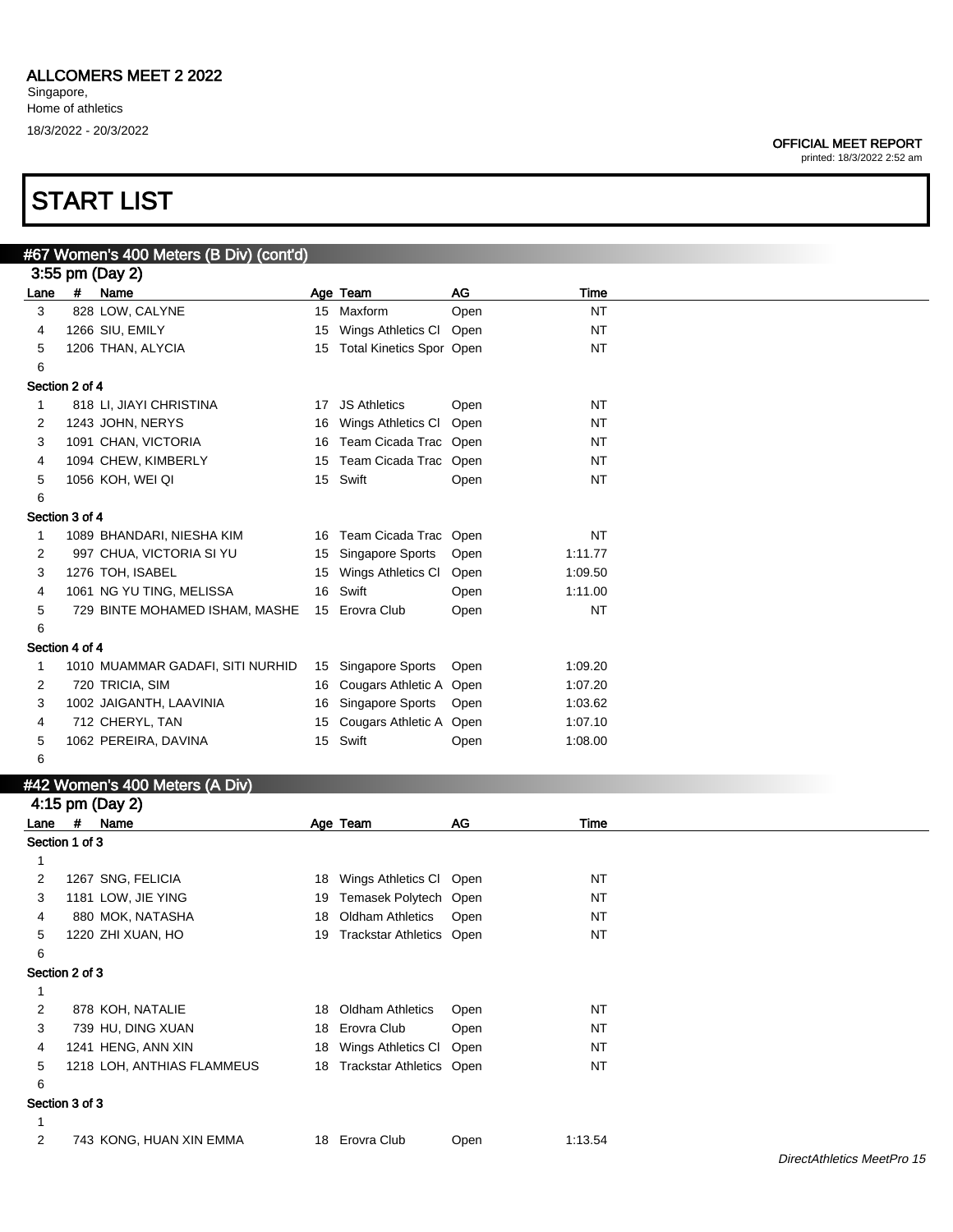|                |                | <b>START LIST</b>                                     |                             |      |           |  |
|----------------|----------------|-------------------------------------------------------|-----------------------------|------|-----------|--|
|                |                |                                                       |                             |      |           |  |
|                |                | #42 Women's 400 Meters (A Div) (cont'd)               |                             |      |           |  |
|                |                | 4:15 pm (Day 2)<br># Name                             |                             | AG   | Time      |  |
| Lane<br>3      |                | 769 SIVAKUMAR, TVISHA RHEA                            | Age Team<br>18 Erovra Club  | Open | 1:06.53   |  |
| 4              |                | 1093 CHEN, CLAIRE                                     | 17 Team Cicada Trac Open    |      | 1:10.00   |  |
| 5              |                | 875 CHOO, KYRA                                        | 18 Oldham Athletics         | Open | <b>NT</b> |  |
| 6              |                |                                                       |                             |      |           |  |
|                |                | #6 Women's 400 Meters (Open)                          |                             |      |           |  |
|                |                | 4:20 pm (Day 2)                                       |                             |      |           |  |
|                |                | Lane # Name                                           | Age Team                    | AG   | Time      |  |
|                | Section 1 of 1 |                                                       |                             |      |           |  |
| $\mathbf{1}$   |                |                                                       |                             |      |           |  |
| 2              |                |                                                       |                             |      |           |  |
| 3              |                | 1271 TAN, CLENYCE                                     | 23 Wings Athletics Cl Open  |      | 1:04.00   |  |
| 4              |                | 850 HIA, ALICIA                                       | 20 National University Open |      | 1:06.00   |  |
| 5<br>6         |                |                                                       |                             |      |           |  |
|                |                |                                                       |                             |      |           |  |
|                |                | #97 Men's 400 Meters (C Div)                          |                             |      |           |  |
|                | #              | 4:30 pm (Day 2)<br>Name                               |                             | AG   | Time      |  |
| Lane           | Section 1 of 1 |                                                       | Age Team                    |      |           |  |
| 1              |                |                                                       |                             |      |           |  |
| 2              |                |                                                       |                             |      |           |  |
| 3              |                | 1026 HARRIS MULYADI, EMRE RIZQ MI 14 Singapore Sports |                             | Open | 1:07.66   |  |
| 4              |                | 944 TAY, SEAN                                         | 13 Oldham Athletics         | Open | NT        |  |
| 5              |                |                                                       |                             |      |           |  |
| 6              |                |                                                       |                             |      |           |  |
|                |                | #66 Men's 400 Meters (B Div)                          |                             |      |           |  |
|                |                | 4:40 pm (Day 2)                                       |                             |      |           |  |
|                |                | Lane # Name                                           | Age Team                    | AG   | Time      |  |
|                | Section 1 of 4 |                                                       |                             |      |           |  |
| $\mathbf{1}$   |                | 956 YOONG, TIMOTHY, TIN LUI                           | 16 Oldham Athletics         | Open | NT        |  |
| 2              |                | 939 TAN, SAMUEL                                       | 15 Oldham Athletics Open    |      | $\sf{NT}$ |  |
| 3              |                | 927 RIVAS, ALEJANDRO SANTOS                           | 16 Oldham Athletics         | Open | NT        |  |
| 4              |                | 929 SOH, AIDAN MICHAEL                                | 15 Oldham Athletics         | Open | NT        |  |
| 5              |                | 1173 WONG, OLIVER                                     | 15 Team St. Pat             | Open | <b>NT</b> |  |
| 6              | Section 2 of 4 |                                                       |                             |      |           |  |
| $\mathbf{1}$   |                | 915 LIM, SETH                                         | 15 Oldham Athletics         | Open | <b>NT</b> |  |
| $\overline{c}$ |                | 908 LAM, JOEL                                         | 16 Oldham Athletics         | Open | <b>NT</b> |  |
| 3              |                | 886 BALAKRISHNAN, LUKE                                | 16 Oldham Athletics         | Open | NT        |  |
| 4              |                | 1140 BEGBIE, CHRISTOPHER                              | 15 Team St. Pat             | Open | <b>NT</b> |  |
| 5              |                | 912 LIM, ASHTON                                       | 15 Oldham Athletics         | Open | <b>NT</b> |  |
| 6              |                |                                                       |                             |      |           |  |
|                | Section 3 of 4 |                                                       |                             |      |           |  |
| $\mathbf{1}$   |                | 1086 TEE, TARO                                        | 14 Swift                    | Open | 1:01.00   |  |
| 2              |                | 1078 JOON YI, PEI                                     | 16 Swift                    | Open | 57.36     |  |
|                |                |                                                       |                             |      |           |  |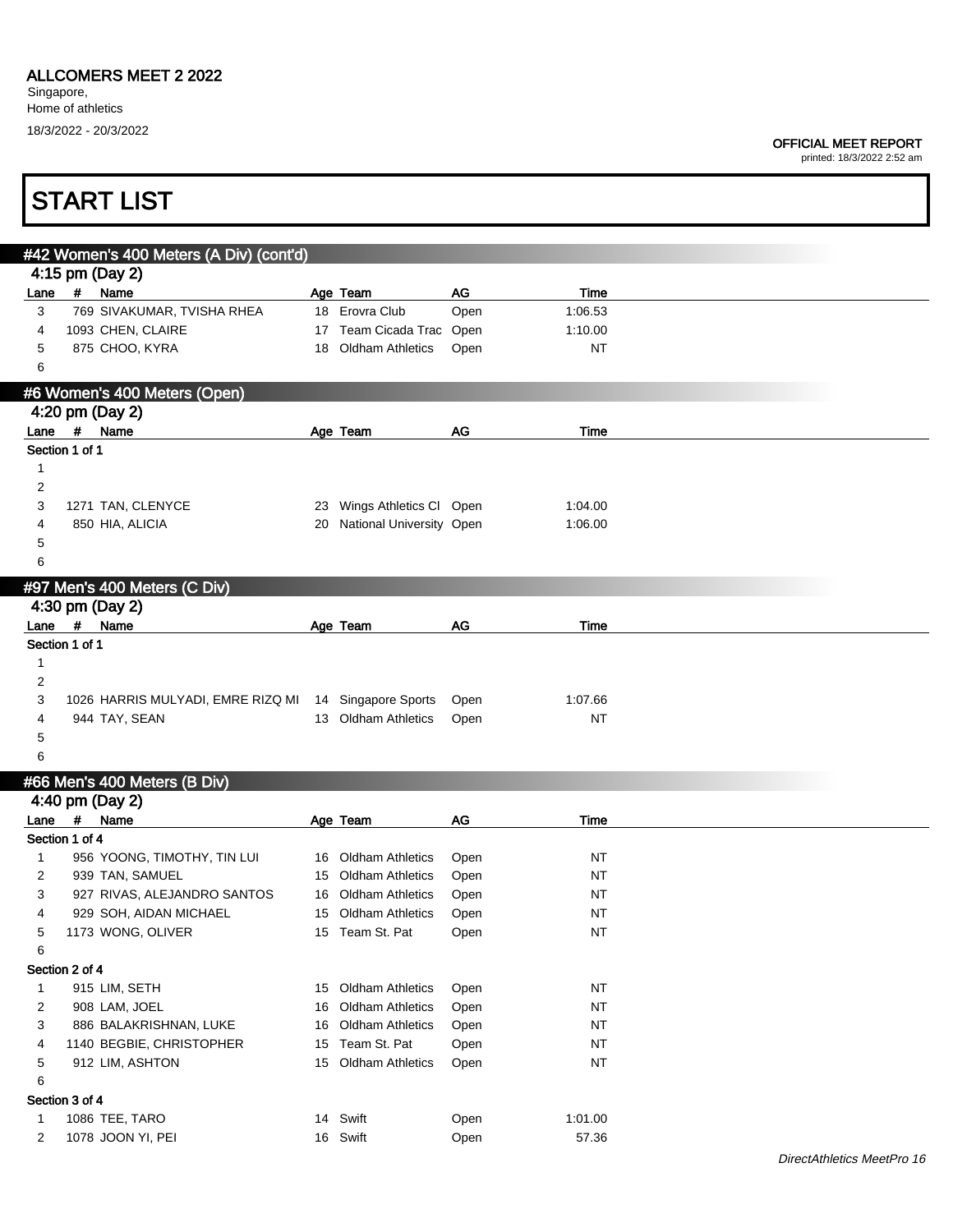#### OFFICIAL MEET REPORT

printed: 18/3/2022 2:52 am

### START LIST

|                |                    | #66 Men's 400 Meters (B Div) (cont'd) |    |                          |           |           |  |
|----------------|--------------------|---------------------------------------|----|--------------------------|-----------|-----------|--|
|                |                    | 4:40 pm (Day 2)                       |    |                          |           |           |  |
| Lane           | #                  | Name                                  |    | Age Team                 | <b>AG</b> | Time      |  |
| 3              |                    | 919 LOW, JOEL                         | 16 | <b>Oldham Athletics</b>  | Open      | 56.55     |  |
| 4              |                    | 794 LOW, WEI YI DILLON                |    | 16 Erovra Club           | Open      | 56.65     |  |
| 5              |                    | 1079 LEE, DAVE                        |    | 16 Swift                 | Open      | 1:00.00   |  |
| 6              |                    |                                       |    |                          |           |           |  |
| Section 4 of 4 |                    |                                       |    |                          |           |           |  |
| $\mathbf{1}$   |                    | 1075 HARI, SUBARAGHAV                 |    | 16 Swift                 | Open      | 55.46     |  |
| 2              |                    | 1032 MOHAMAD HYDER ANARQI, BIN        |    | 16 Singapore Sports      | Open      | 54.50     |  |
| 3              |                    | 1114 CURRAN, HARRY IRFAN              |    | 14 Team Cicada Trac Open |           | 52.84     |  |
| 4              |                    | 1083 PHUA, ETHAN                      |    | 16 Swift                 | Open      | 53.83     |  |
| 5              |                    | 1078 JOON YI, PEI                     |    | 16 Swift                 | Open      | 55.00     |  |
| 6              |                    |                                       |    |                          |           |           |  |
|                |                    | #41 Men's 400 Meters (A Div)          |    |                          |           |           |  |
|                |                    | 4:55 pm (Day 2)                       |    |                          |           |           |  |
| Lane           | $\boldsymbol{\mu}$ | Name                                  |    | Age Team                 | <b>AG</b> | Time      |  |
| Section 1 of 2 |                    |                                       |    |                          |           |           |  |
| 1              |                    |                                       |    |                          |           |           |  |
| 2              |                    | 1346 LOW, ERN KYE                     | 18 | Wings Athletics CI       | Open      |           |  |
| 3              |                    |                                       |    |                          |           | <b>NT</b> |  |
|                |                    | 1188 BIN ANZARI, ANIQ                 | 19 | Temasek Polytech Open    |           | <b>NT</b> |  |
| 4              |                    | 895 CHEW, JULIAN                      | 18 | <b>Oldham Athletics</b>  | Open      | <b>NT</b> |  |
| 5              |                    | 954 YAP, JIAN WEN, JAREN              |    | 18 Oldham Athletics      | Open      | <b>NT</b> |  |
| 6              |                    |                                       |    |                          |           |           |  |
| Section 2 of 2 |                    |                                       |    |                          |           |           |  |
| 1              |                    |                                       |    |                          |           |           |  |
| $\overline{2}$ |                    | 800 TAN, CHONG WEI SEBASTIAN          |    | 18 Erovra Club           | Open      | 58.53     |  |
| 3              |                    | 1194 KUMAR, S ANISH                   |    | 18 Temasek Polytech Open |           | 57.59     |  |
| 4              |                    | 1198 S/O CHANDRASEKARAN, KATHIE       |    | 19 Temasek Polytech Open |           | 58.22     |  |

### #81 Men's Long Jump (B Div)

|               |   | 5:00 pm (Day 2)           |      |                            |      |           |
|---------------|---|---------------------------|------|----------------------------|------|-----------|
| Lane          | # | Name                      |      | Age Team                   | AG   | Mark      |
| Flight 1 of 1 |   |                           |      |                            |      |           |
|               |   | 1176 ZULKIFLY, ISA        | 15   | Team St. Pat               | Open | <b>NM</b> |
| 2             |   | 937 TAN, JOSHUA           |      | 16 Oldham Athletics        | Open | <b>NM</b> |
| 3             |   | 1411 YADAV, BOYINI        |      | 15 Wings Athletics CI Open |      | <b>NM</b> |
| 4             |   | 1314 KAPIL, AHAN          |      | 15 Wings Athletics CI Open |      | <b>NM</b> |
| 5             |   | 1295 CHEONG, KANE         |      | 16 Wings Athletics CI Open |      | <b>NM</b> |
| 6             |   | 1304 EMERY, CONRAD KANGLI | 16   | Wings Athletics CI Open    |      | <b>NM</b> |
|               |   | 890 CHEONG, JOSHUA        |      | 15 Oldham Athletics        | Open | <b>NM</b> |
| 8             |   | 1413 ZUHAYR, RAYAN        | 15 - | Wings Athletics CI Open    |      | 4.80m     |
| 9             |   | 1383 TAN, CALUM           | 15   | Wings Athletics CI         | Open | 5.20m     |
| 10            |   | 1331 LI, TRISTEN          | 15.  | Wings Athletics CI         | Open | 5.81m     |
| 11            |   | 803 YANG, EN HAO DANIEL   |      | 15 Erovra Club             | Open | 5.94m     |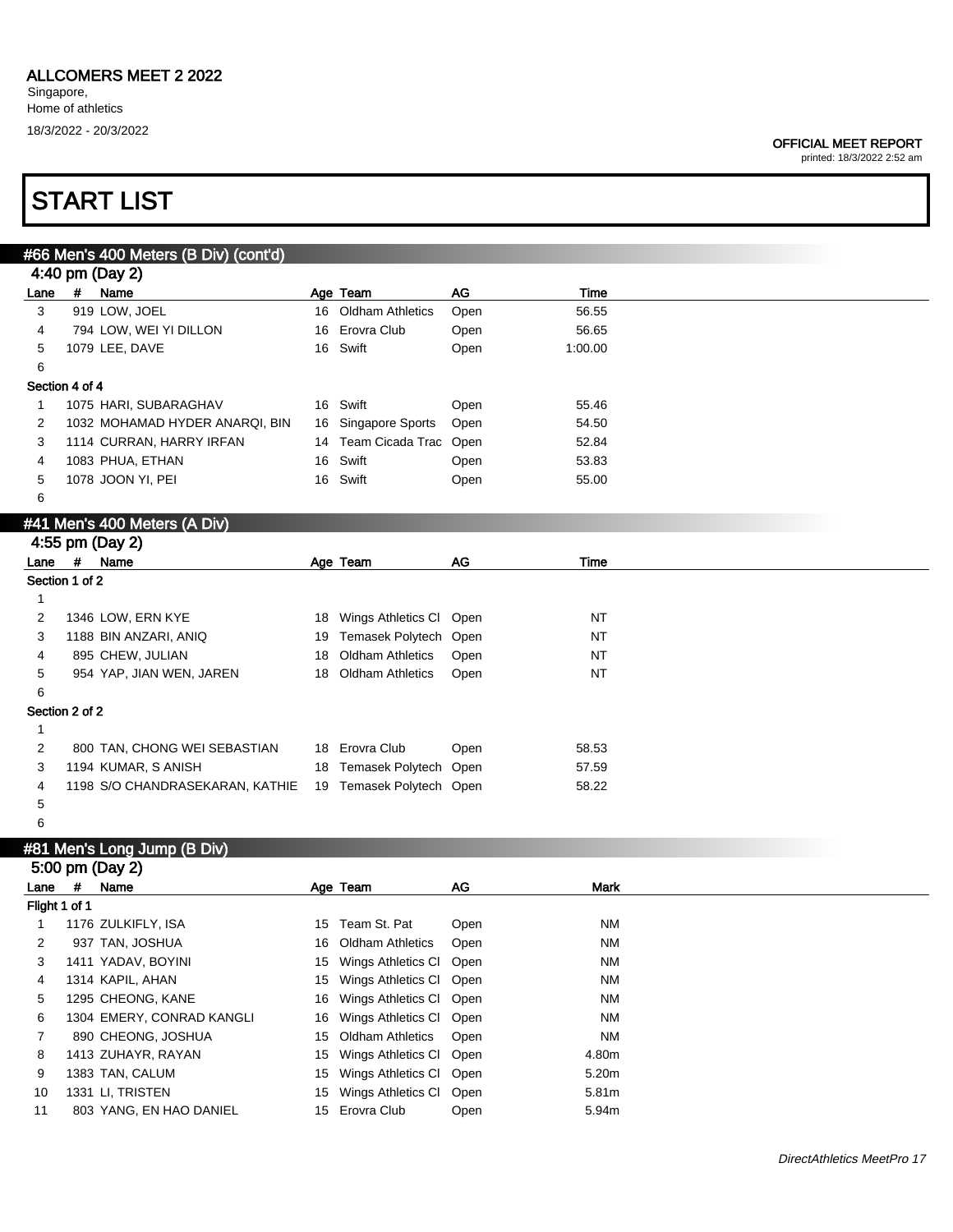printed: 18/3/2022 2:52 am

|                |            | #127 Men's High Jump (Intermediate)      |    |                                                     |      |                    |
|----------------|------------|------------------------------------------|----|-----------------------------------------------------|------|--------------------|
|                |            | 5:00 pm (Day 2)                          |    |                                                     |      |                    |
| Lane           | $\pmb{\#}$ | Name                                     |    | Age Team                                            | AG   | Mark               |
| Flight 1 of 1  |            |                                          |    |                                                     |      |                    |
| 1              |            | 1381 TAN, ASHTON                         | 17 | Wings Athletics CI Open                             |      | NΜ                 |
| 2              |            | 1365 PAK, ANDREW                         | 20 | Wings Athletics CI                                  | Open | ΝM                 |
| 3              |            | 936 TAN, JONATHAN                        | 18 | <b>Oldham Athletics</b>                             | Open | ΝM                 |
| 4              |            | 1332 LIANG, EVAN                         | 18 | Wings Athletics CI                                  | Open | ΝM                 |
| 5              |            | 861 LOW, TRAHERN                         | 24 | National University Open                            |      | <b>NM</b>          |
| 6              |            | 1360 NGO, TIMOTHY                        | 18 | Wings Athletics CI                                  | Open | <b>NM</b>          |
| 8              |            | 1039 TAN, ELIJAH                         | 18 | Singapore Sports                                    | Open | 1.85m              |
| 9              |            | 1325 LEE, ABEL                           | 18 | Wings Athletics Cl Open                             |      | 2.05m              |
|                |            |                                          |    |                                                     |      |                    |
|                |            | #51 Men's Javelin (A Div)                |    |                                                     |      |                    |
|                |            | 5:00 pm (Day 2)                          |    |                                                     |      |                    |
| Lane           | #          | Name                                     |    | Age Team                                            | AG   | <b>Mark</b>        |
| Flight 1 of 1  |            |                                          |    |                                                     |      |                    |
| 1              |            | 1392 TEH, GUANG YU                       |    | 17 Wings Athletics CI                               | Open | <b>NM</b>          |
| 2              |            | 816 WONG, YIJIE LUCAS                    | 18 | <b>FAC</b>                                          | Open | 19.00m             |
| 3              |            | 811 JI, ZEYAO                            | 18 | <b>FAC</b>                                          | Open | 20.00m             |
| 4              |            | 810 CHUA, QI LONG                        | 18 | <b>FAC</b>                                          | Open | 21.00m             |
| 5              |            | 1306 FENG, HAN LIN                       | 18 | Wings Athletics CI                                  | Open | 42.77m             |
| 6              |            | 1337 LIM, JARED                          | 18 | Wings Athletics CI                                  | Open | 50.99m             |
|                |            | #27 Men's Javelin (Open)                 |    |                                                     |      |                    |
|                |            | 5:00 pm (Day 2)                          |    |                                                     |      |                    |
|                |            |                                          |    |                                                     |      |                    |
|                |            |                                          |    |                                                     |      |                    |
| Lane           | $\pmb{\#}$ | Name                                     |    | Age Team                                            | AG   | <b>Mark</b>        |
| Flight 1 of 1  |            |                                          |    |                                                     |      |                    |
| $\mathbf{1}$   |            | 872 XIAO, HONGYANG                       | 22 | National University Open                            |      | ΝM                 |
| 2              |            | 976 DEMETRIADES, CONSTANTINOS            | 39 | Singapore Masters Open                              |      | <b>NM</b>          |
| 3              |            | 977 FOTOHI, REZA                         | 55 | Singapore Masters Open                              |      | <b>NM</b>          |
| 4              |            | 1347 LOW, JOEL                           | 21 | Wings Athletics Cl Open                             |      | 53.00m             |
|                |            | #5 Men's 400 Meters (Open)               |    |                                                     |      |                    |
|                |            | 5:05 pm (Day 2)                          |    |                                                     |      |                    |
| Lane #         |            | Name                                     |    | Age Team                                            | AG   | Time               |
| Section 1 of 3 |            |                                          |    |                                                     |      |                    |
| 1              |            |                                          |    |                                                     |      |                    |
| 2              |            | 974 AKAHODANI, TAKAYUKI                  |    | 49 Singapore Masters Open                           |      | <b>NT</b>          |
| 3              |            | 959 TAI HONG, TAN                        | 49 | Reactiv                                             | Open | NT                 |
| 4              |            |                                          | 49 |                                                     |      |                    |
|                |            | 975 CHIN, KHEN THEEN                     | 52 | Singapore Masters Open                              |      | 1:01.00            |
| 5              |            | 978 HENG, LIH HOOI                       |    | Singapore Masters Open                              |      | NT                 |
| 6              |            | 1190 BIN ZUHRI, HAIDAR                   | 20 | Temasek Polytech Open                               |      | <b>NT</b>          |
| Section 2 of 3 |            |                                          |    |                                                     |      |                    |
| 1              |            |                                          |    |                                                     |      |                    |
| $\overline{c}$ |            | 971 ANG, JAMES                           | 21 | SINGAPORE MAN Open                                  |      | 53.50              |
| 3              |            | 1069 ASOKAN, NIVASHAN                    | 23 | Swift                                               | Open | 54.00              |
| 4              |            | 856 CHIANG, LUKE                         | 23 | National University Open                            |      | 54.15              |
| 5<br>6         |            | 1117 HASHIM, IMAN<br>1423 TAN, ZONG YANG | 27 | Team Cicada Trac Open<br>28 Wings Athletics Cl Open |      | 54.30<br><b>NT</b> |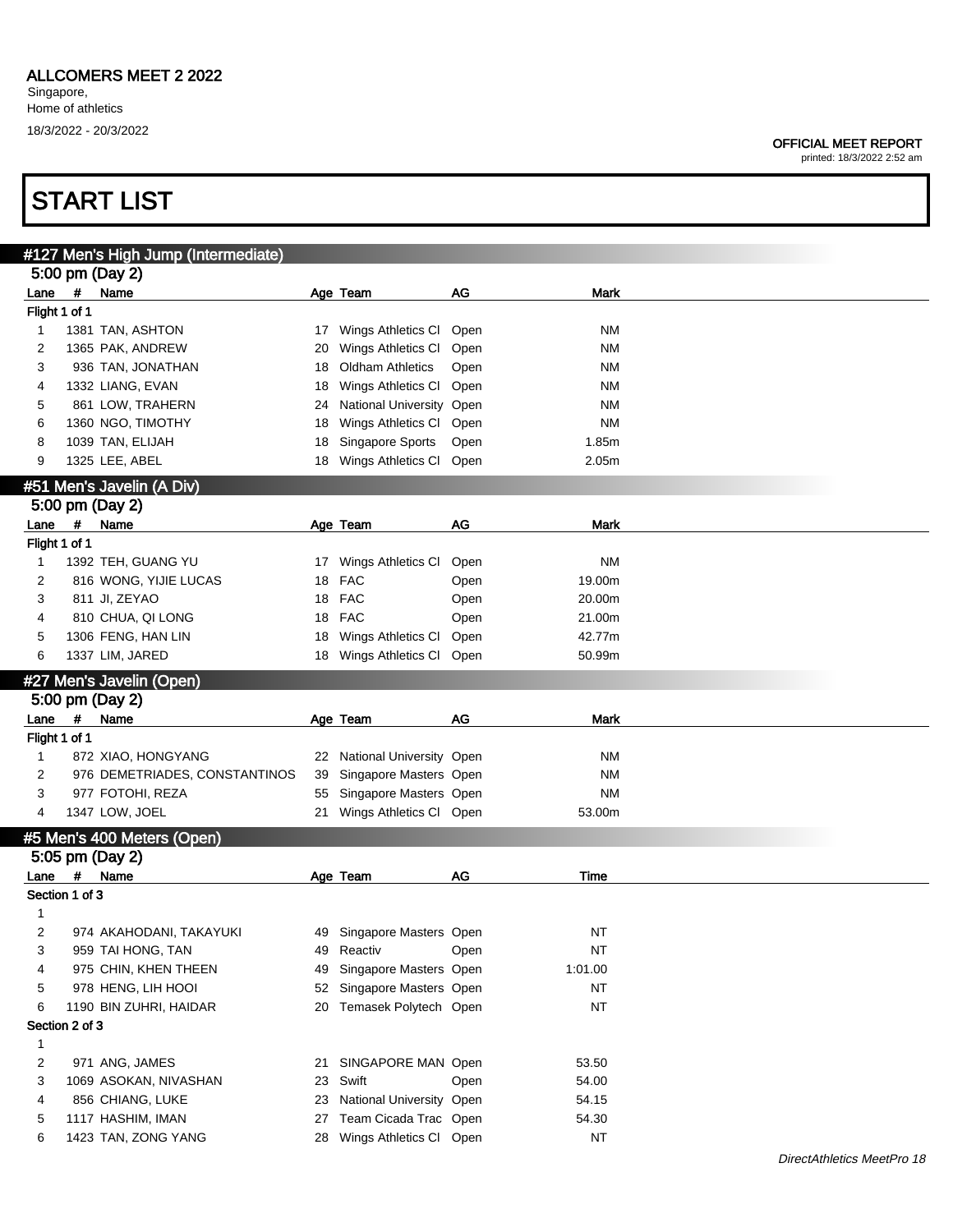### ALLCOMERS MEET 2 2022

Singapore, Home of athletics 18/3/2022 - 20/3/2022

#### OFFICIAL MEET REPORT

printed: 18/3/2022 2:52 am

|              |                | #5 Men's 400 Meters (Open) (cont'd) |    |                         |      |           |  |
|--------------|----------------|-------------------------------------|----|-------------------------|------|-----------|--|
|              |                | 5:05 pm (Day 2)                     |    |                         |      |           |  |
|              |                | Lane # Name                         |    | Age Team                | AG   | Time      |  |
|              | Section 3 of 3 |                                     |    |                         |      |           |  |
| 1            |                |                                     |    |                         |      |           |  |
| 2            |                | 1034 MUTHUKUMARAN, RAAM KUMAR       |    | 18 Singapore Sports     | Open | 52.69     |  |
| 3            |                | 921 NG, CHIN HUI                    |    | 28 Oldham Athletics     | Open | 49.80     |  |
| 4            |                | 1029 LEE SIONG EN, REUBEN RAINER    |    | 20 Singapore Sports     | Open | 49.60     |  |
| 5            |                | 1070 BHARADWAJ, AKASH VIJAY         |    | 18 Swift                | Open | 51.34     |  |
| 6            |                | 1085 SUBASH, KISEN                  |    | 24 Swift                | Open | 52.00     |  |
|              |                | #101 Men's 1500 Meters (C Div)      |    |                         |      |           |  |
|              |                | 5:30 pm (Day 2)                     |    |                         |      |           |  |
| Lane         | #              | Name                                |    | Age Team                | AG   | Time      |  |
|              | Section 1 of 1 |                                     |    |                         |      |           |  |
| 1            |                | 930 SOH, WEE JIN                    |    | 14 Oldham Athletics     | Open | 4:51.00   |  |
| 2            |                | 1147 HAZIQ, RIZQIN                  |    | 13 Team St. Pat         | Open | NT        |  |
| 3            |                | 923 PAL, NEVIN                      | 13 | <b>Oldham Athletics</b> | Open | <b>NT</b> |  |
| 4            |                | 920 MUHAMMAD, AKID                  |    | 14 Oldham Athletics     | Open | 4:50.00   |  |
|              |                | #70 Men's 1500 Meters (B Div)       |    |                         |      |           |  |
|              |                | 5:40 pm (Day 2)                     |    |                         |      |           |  |
| Lane         | $\#$           | Name                                |    | Age Team                | AG   | Time      |  |
|              | Section 1 of 4 |                                     |    |                         |      |           |  |
| $\mathbf{1}$ |                | 941 TANG, DANIEL                    |    | 16 Oldham Athletics     | Open | ΝT        |  |
| 2            |                | 1166 TAN, GABRIEL                   |    | 16 Team St. Pat         | Open | <b>NT</b> |  |
| 3            |                | 1167 TAN, MATTHAEUS                 |    | 15 Team St. Pat         | Open | NT        |  |
|              | Section 2 of 4 |                                     |    |                         |      |           |  |
| 1            |                | 1155 NICHOLLS, SEAN                 |    | 16 Team St. Pat         | Open | <b>NT</b> |  |
| 2            |                | 1150 KOH, KYRON                     |    | 15 Team St. Pat         | Open | NT        |  |
| 3            |                | 786 CHUA, XAVIER                    | 15 | Erovra Club             | Open | NT        |  |
| 4            |                | 1158 PIYASENA, AYUSH                |    | 15 Team St. Pat         | Open | NT        |  |
| 5            |                | 1160 SAMY, MUHIL                    |    | 16 Team St. Pat         | Open | NT        |  |
|              | Section 3 of 4 |                                     |    |                         |      |           |  |
| $\mathbf{1}$ |                | 933 TAN, EMMANUEL                   |    | 15 Oldham Athletics     | Open | 5:15.00   |  |
| 2            |                | 953 WEE, JOSEPH                     |    | 15 Oldham Athletics     | Open | 5:15.00   |  |
| 3            |                | 823 SEYFFERT, JUSTIN                |    | 15 JS Athletics         | Open | 5:14.98   |  |
| 4            |                | 1138 ARULDASS, JERARD               |    | 15 Team St. Pat         | Open | <b>NT</b> |  |
| 5            |                | 819 BANG AN, ANTHONY                |    | 17 JS Athletics         | Open | <b>NT</b> |  |
|              | Section 4 of 4 |                                     |    |                         |      |           |  |
| 1            |                | 789 DESAI, MIHIR                    |    | 16 Erovra Club          | Open | 4:55.00   |  |
| 2            |                | 1033 MOHAMMAD HANAFIAH, MUHAM       |    | 16 Singapore Sports     | Open | 5:01.00   |  |
| 3            |                | 934 TAN, ISAAC                      |    | 15 Oldham Athletics     | Open | 4:35.00   |  |
| 4            |                | 1024 EMMANUEL, SHAYAN               |    | 16 Singapore Sports     | Open | 5:03.00   |  |
| 5            |                | 1072 FAIZAL, ARSHAD                 |    | 16 Swift                | Open | 4:48.00   |  |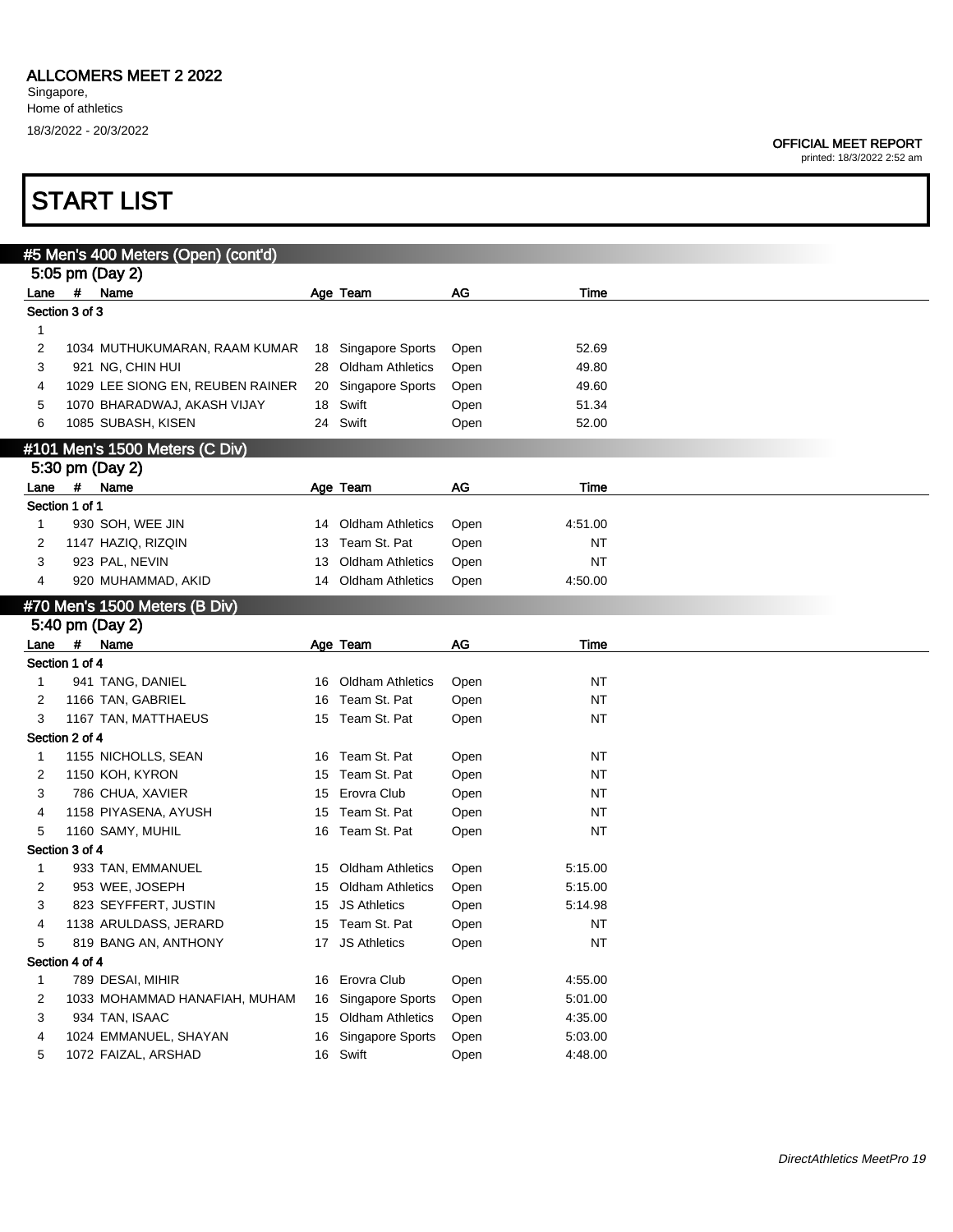### ALLCOMERS MEET 2 2022

Singapore, Home of athletics 18/3/2022 - 20/3/2022

#### OFFICIAL MEET REPORT

printed: 18/3/2022 2:52 am

|                |      | #45 Men's 1500 Meters (A Div)    |                 |                            |      |           |  |
|----------------|------|----------------------------------|-----------------|----------------------------|------|-----------|--|
|                |      | 6:10 pm (Day 2)                  |                 |                            |      |           |  |
| Lane #         |      | <b>Name</b>                      |                 | Age Team                   | AG   | Time      |  |
| Section 1 of 2 |      |                                  |                 |                            |      |           |  |
| $\mathbf{1}$   |      | 724 S/O MATHIALAGAN, KURU PRAKA  |                 | 18 Cougars Athletic A Open |      | 6:39.00   |  |
| 2              |      | 723 CHUE, ZHI QIANG JASPER       |                 | 17 Cougars Athletic A Open |      | 5:34.00   |  |
| 3              |      | 802 THANA RAJAN, THAARMIN        | 17              | Erovra Club                | Open | 4:55.00   |  |
| 4              |      | 784 BIN BAHRIM, AIMAN            | 18              | Erovra Club                | Open | NT        |  |
| Section 2 of 2 |      |                                  |                 |                            |      |           |  |
| $\mathbf{1}$   |      | 725 SAVIOUR, GILBERT DOMINIC     | 17              | Cougars Athletic A Open    |      | 2:00.00   |  |
| 2              |      | 1356 NAIDU, G SHYAM              | 18              | Wings Athletics CI Open    |      | 4:30.00   |  |
| 3              |      | 709 WONG, EVAN                   | 17              | Club ZOOM                  | Open | 4:35.00   |  |
| 4              |      | 1376 SEET, REUBEN                | 17              | Wings Athletics Cl Open    |      | 4:40.00   |  |
|                |      | #102 Women's 1500 Meters (C Div) |                 |                            |      |           |  |
|                |      | 6:20 pm (Day 2)                  |                 |                            |      |           |  |
| Lane #         |      | Name                             |                 | Age Team                   | AG   | Time      |  |
| Section 1 of 1 |      |                                  |                 |                            |      |           |  |
| 2              |      | 733 CHEN, PINGLAN                |                 | 14 Erovra Club             | Open | NT        |  |
| 3              |      | 755 LIM, MING XUAN JOY           | 14              | Erovra Club                | Open | <b>NT</b> |  |
| 4              |      | 1090 CHAN, ELIZABETH             |                 | 14 Team Cicada Trac Open   |      | NT        |  |
|                |      |                                  |                 |                            |      |           |  |
|                |      | #71 Women's 1500 Meters (B Div)  |                 |                            |      |           |  |
|                |      | 6:30 pm (Day 2)                  |                 |                            |      |           |  |
| Lane           | $\#$ | Name                             |                 | Age Team                   | AG   | Time      |  |
| Section 1 of 1 |      |                                  |                 |                            |      |           |  |
| 1              |      | 766 REINHARDT, FINJA YIN         |                 | 16 Erovra Club             | Open | 6:54.27   |  |
| 2              |      | 817 LI, JIAWEI EMMA              | 17 <sup>2</sup> | <b>JS Athletics</b>        | Open | <b>NT</b> |  |
| 3              |      | 715 HUI LIN, ONG                 |                 | 15 Cougars Athletic A Open |      | 5:57.00   |  |
| 4              |      |                                  |                 |                            |      |           |  |
|                |      | 722 YAN XIN, BOON                | 15              | Cougars Athletic A Open    |      | 5:56.00   |  |
| 5              |      | 748 LAU, YI KIT, RUTH            |                 | 16 Erovra Club             | Open | 6:20.88   |  |
|                |      | #17 Men's Long Jump (Open)       |                 |                            |      |           |  |
|                |      | 6:40 pm (Day 2)                  |                 |                            |      |           |  |
| Lane           | $\#$ | Name                             |                 | Age Team                   | AG   | Mark      |  |
| Flight 1 of 1  |      |                                  |                 |                            |      |           |  |
| 1              |      | 1310 HUAN, JUSTUS                |                 | 17 Wings Athletics CI Open |      | <b>NM</b> |  |
| 2              |      | 976 DEMETRIADES, CONSTANTINOS    | 39              | Singapore Masters Open     |      | <b>NM</b> |  |
| 3              |      | 1325 LEE, ABEL                   |                 | 18 Wings Athletics Cl Open |      | NM        |  |
| 4              |      | 983 SHIVER, NARENDER             | 41              | Singapore Masters Open     |      | <b>NM</b> |  |
| 5              |      | 1027 HAZIM BIN MOHAMMAD GHAZALI, | 16              | Singapore Sports           | Open | 5.84m     |  |
| 6              |      | 1025 FUN, LE CONG LUCAS          | 16              | Singapore Sports           | Open | 6.34m     |  |
| 7              |      | 1361 ONG, ISAAC                  | 18              | Wings Athletics CI         | Open | 6.37m     |  |
| 8              |      | 1041 ZHUO, ZHE HENG TERTIUS      | 18              | Singapore Sports           | Open | 6.41m     |  |
| 9              |      | 1364 ONG, RUSSELL                | 18              | Wings Athletics CI         | Open | 6.45m     |  |
| 10             |      | 1399 TOH, TEDD                   | 20              | Wings Athletics CI         | Open | 6.56m     |  |
| 11             |      | 1036 NUR IMAN BIN ZAINAL, EZRA   | 17              | Singapore Sports           | Open | <b>NM</b> |  |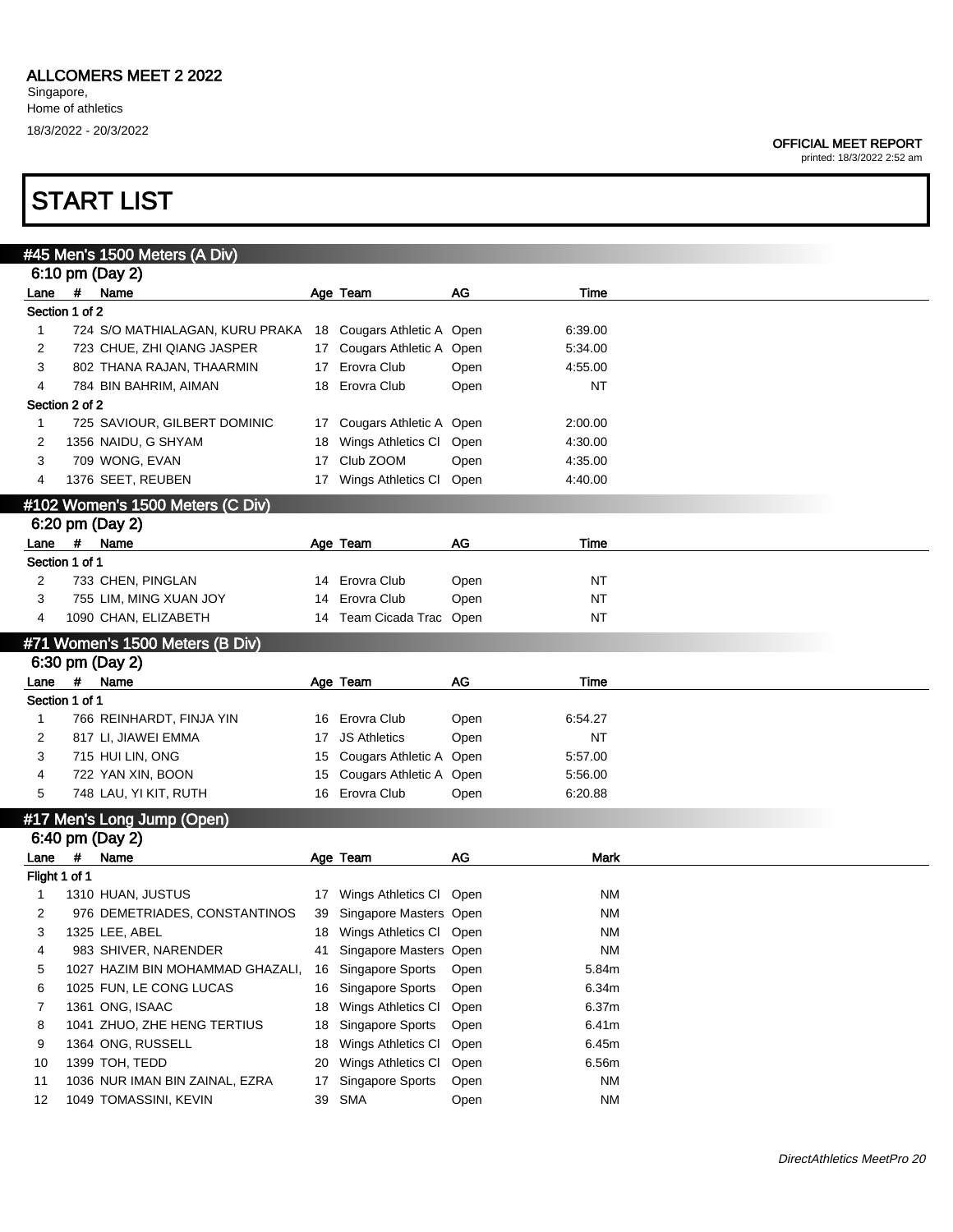printed: 18/3/2022 2:52 am

|                |                | #46 Women's 1500 Meters (A Div)           |    |                                                      |      |                      |  |
|----------------|----------------|-------------------------------------------|----|------------------------------------------------------|------|----------------------|--|
|                |                | 6:40 pm (Day 2)                           |    |                                                      |      |                      |  |
| Lane           | $\pmb{\#}$     | Name                                      |    | Age Team                                             | AG   | Time                 |  |
|                | Section 1 of 1 |                                           |    |                                                      |      |                      |  |
| 1              |                | 747 LAU, SOOK YEANG, MARY ANNE            |    | 16 Erovra Club                                       | Open | 6:00.00              |  |
| 2              |                | 740 JAIGANESH, SHRE VIDHYA                |    | 18 Erovra Club                                       | Open | 5:55.00              |  |
| 3              |                | 773 TAN, WEN XI LAURA                     | 17 | Erovra Club                                          | Open | 5:50.00              |  |
| 4              |                | 742 KOH, JUN NING, CHERYL                 |    | 18 Erovra Club                                       | Open | 6:15.00              |  |
|                |                | #10 Women's 1500 Meters (Open)            |    |                                                      |      |                      |  |
|                |                | 6:50 pm (Day 2)                           |    |                                                      |      |                      |  |
| Lane #         |                | Name                                      |    | Age Team                                             | AG   | Time                 |  |
|                | Section 1 of 2 |                                           |    |                                                      |      |                      |  |
| 1              |                | 1259 PATIL, TANISHA                       | 17 | Wings Athletics CI                                   | Open | <b>NT</b>            |  |
| 2              |                | 1277 WANG, YUTIAN                         | 19 | Wings Athletics CI                                   | Open | <b>NT</b>            |  |
| 3              |                | 1246 LAU, PHOEBE                          | 18 | Wings Athletics CI                                   | Open | <b>NT</b>            |  |
| 4              |                | 1273 TANG, CLAUDIA                        | 18 | Wings Athletics CI                                   | Open | <b>NT</b>            |  |
| 5              |                | 837 LEE XIN YI, JANICE                    |    | 22 Nanyang Technolo Open                             |      | <b>NT</b>            |  |
|                | Section 2 of 2 |                                           |    |                                                      |      |                      |  |
| 1              |                | 713 CHOO, DARINE                          | 24 | Cougars Athletic A Open                              |      | 5:54.00              |  |
| 2              |                | 840 TAY, CLAIRE                           | 22 | Nanyang Technolo Open                                |      | 5:48.00              |  |
| 3              |                | 1229 CHIANG, JULIA                        | 18 | Wings Athletics Cl Open                              |      | <b>NT</b>            |  |
| 4              |                | 714 EUNICE, CHIN                          | 17 | Cougars Athletic A Open                              |      | 5:32.00              |  |
| 5              |                | 1232 CHUA, ANNETTE                        | 18 | Wings Athletics Cl Open                              |      | <b>NT</b>            |  |
|                |                | #9 Men's 1500 Meters (Open)               |    |                                                      |      |                      |  |
|                |                | 7:10 pm (Day 2)                           |    |                                                      |      |                      |  |
| Lane $#$       |                | Name                                      |    | Age Team                                             | AG   | Time                 |  |
|                | Section 1 of 2 |                                           |    |                                                      |      |                      |  |
| 1              |                | 1196 LIM, JUN WEI DYLAN                   | 22 | Temasek Polytech Open                                |      | <b>NT</b>            |  |
| $\overline{c}$ |                | 983 SHIVER, NARENDER                      | 41 | Singapore Masters Open                               |      | <b>NT</b>            |  |
| 3              |                | 1373 S/O ILANGOH, ARAVINTHAN              | 20 | Wings Athletics Cl Open                              |      | <b>NT</b>            |  |
|                | Section 2 of 2 |                                           |    |                                                      |      |                      |  |
| $\mathbf{1}$   |                | 863 ONG, JI YE                            | 26 | National University Open                             |      | 4:55.00              |  |
| 2              |                | 987 TIMMS, CHRIS                          | 41 | Singapore Masters Open                               |      | 4:41.00              |  |
| 3              |                | 989 HERR, STEFAN                          | 35 | Singapore Shuffler Open                              |      | 4:13.17              |  |
| 4              |                | 865 SEBASTIAN, GUEK JUN KAI               | 25 | National University Open                             |      | 4:55.00              |  |
|                |                |                                           |    |                                                      |      |                      |  |
|                |                | #12 Women's 5000 Meters (Open)            |    |                                                      |      |                      |  |
|                |                | 7:25 pm (Day 2)                           |    |                                                      |      |                      |  |
| Lane           | $\pmb{\ast}$   | Name                                      |    | Age Team                                             | AG   | Time                 |  |
|                | Section 1 of 2 |                                           |    |                                                      |      |                      |  |
| 1              |                | 1240 GOH SHILEI, VERNA                    | 28 | Wings Athletics Cl Open                              |      | <b>NT</b>            |  |
| 2              |                | 972 CHEN, WEIPING                         | 31 | Singapore Masters Open                               |      | <b>NT</b>            |  |
| 3              |                | 717 NG, YEW CHEO                          | 36 | Cougars Athletic A Open                              |      | 20:54.00             |  |
|                | Section 2 of 2 |                                           |    |                                                      |      |                      |  |
| 1              |                | 848 ELIZA, KOH                            | 24 | National University Open                             |      | 20:20.00             |  |
| 2              |                | 851 MATHIESEN, JENNY                      | 21 | National University Open                             |      | 20:14.00             |  |
|                |                |                                           |    |                                                      |      |                      |  |
| 3<br>4         |                | 836 GOH, SHING LING<br>854 TOH, TING XUAN | 23 | Nanyang Technolo Open<br>22 National University Open |      | 20:30.00<br>18:30.00 |  |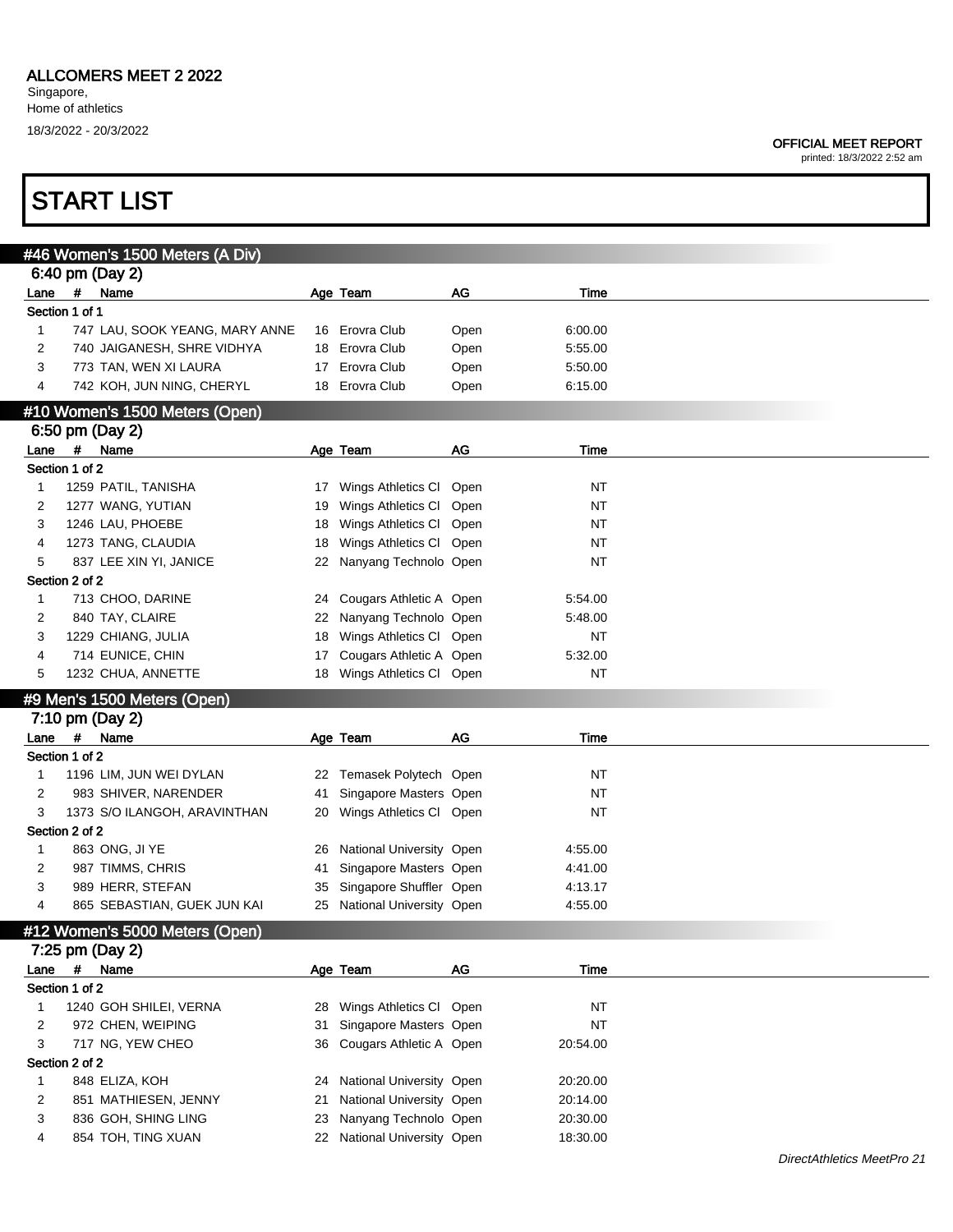### OFFICIAL MEET REPORT

printed: 18/3/2022 2:52 am

ī

|                       |             | <b>START LIST</b>                                    |    |                                                  |              |                        |  |
|-----------------------|-------------|------------------------------------------------------|----|--------------------------------------------------|--------------|------------------------|--|
|                       |             |                                                      |    |                                                  |              |                        |  |
|                       |             | #134 Men's 4 x 100m Relay (Trial)<br>8:30 pm (Day 2) |    |                                                  |              |                        |  |
| Lane Team             |             |                                                      |    |                                                  | AG           | Time                   |  |
| Section 1 of 1        |             |                                                      |    |                                                  |              |                        |  |
| 1                     |             |                                                      |    |                                                  |              |                        |  |
| $\overline{c}$        |             |                                                      |    |                                                  |              |                        |  |
| 3                     |             |                                                      |    |                                                  |              |                        |  |
| 4                     |             |                                                      |    |                                                  |              |                        |  |
| 5                     |             |                                                      |    |                                                  |              |                        |  |
| 6                     |             |                                                      |    |                                                  |              |                        |  |
| 7                     | SGP (A)     |                                                      |    |                                                  | ATrial       | <b>NT</b>              |  |
| 8                     |             |                                                      |    |                                                  |              |                        |  |
|                       |             | #114 Women's Triple Jump (C Div)                     |    |                                                  |              |                        |  |
|                       |             | 8:30 am (Day 3)                                      |    |                                                  |              |                        |  |
| Lane                  | #           | Name                                                 |    | Age Team                                         | AG           | <b>Mark</b>            |  |
| Flight 1 of 1         |             |                                                      |    |                                                  |              |                        |  |
| 1                     |             | 1102 NG, KAYINN                                      |    | 14 Team Cicada Trac Open                         |              | <b>NM</b>              |  |
| 2                     |             | 753 LIEW, JAY YEE ESTHER                             |    | 14 Erovra Club                                   | Open         | 9.31 <sub>m</sub>      |  |
|                       |             |                                                      |    |                                                  |              |                        |  |
|                       |             | #84 Women's Triple Jump (B Div)                      |    |                                                  |              |                        |  |
|                       | $\pmb{\#}$  | 8:30 am (Day 3)                                      |    |                                                  |              |                        |  |
| Lane<br>Flight 1 of 1 |             | Name                                                 |    | Age Team                                         | AG           | Mark                   |  |
| 1                     |             | 1284 ZAHARIN, YASMINE                                |    | 15 Wings Athletics CI                            | Open         | ΝM                     |  |
| 2                     |             | 693 GOPIKRISHNA, BHAVNA                              | 16 | Club ZOOM                                        | Open         | ΝM                     |  |
| 3                     |             | 1279 WOON, SUHUI                                     | 16 | Wings Athletics CI                               | Open         | <b>NM</b>              |  |
| 4                     |             | 758 NEO, LE WEI CRYSTAL                              | 15 | Erovra Club                                      | Open         | 9.03m                  |  |
| 5                     |             | 777 TOH, PEIXUAN SHERYL                              | 15 | Erovra Club                                      | Open         | 9.14m                  |  |
| 6                     |             | 1005 LAU, REINA                                      | 15 | Singapore Sports                                 | Open         | 9.54m                  |  |
| $\overline{7}$        |             | 1014 SYED AHMED RIADH, SHARIFAH                      |    | 16 Singapore Sports                              | Open         | 10.10m                 |  |
|                       |             |                                                      |    |                                                  |              |                        |  |
|                       |             | #13 Men's 3000m Steeple (Open)                       |    |                                                  |              |                        |  |
|                       |             | 8:30 am (Day 3)                                      |    |                                                  |              |                        |  |
| Lane                  | #           | Name                                                 |    | Age Team                                         | AG           | Time                   |  |
| Section 1 of 1        |             |                                                      |    |                                                  |              |                        |  |
| 1                     |             | 1376 SEET, REUBEN                                    |    | 17 Wings Athletics CI<br><b>Oldham Athletics</b> | Open         | 11:00.00               |  |
| 2<br>3                |             | 896 CHONG, JEREMY                                    | 17 | Club ZOOM                                        | Open         | $\sf{NT}$<br><b>NT</b> |  |
| 4                     |             | 709 WONG, EVAN<br>931 SRIRAAM, RAJA                  | 17 | <b>Oldham Athletics</b>                          | Open         | $\sf{NT}$              |  |
| 5                     |             | 703 KO, KEANE                                        | 18 | 22 Club ZOOM                                     | Open<br>Open | $\sf{NT}$              |  |
|                       |             |                                                      |    |                                                  |              |                        |  |
|                       |             | #125 Men's Pole Vault (Novice)                       |    |                                                  |              |                        |  |
|                       |             | 9:00 am (Day 3)                                      |    |                                                  |              |                        |  |
| Lane                  | $\pmb{\mu}$ | Name                                                 |    | Age Team                                         | AG           | <b>Mark</b>            |  |
| Flight 1 of 1         |             |                                                      |    |                                                  |              |                        |  |
| $\mathbf{1}$          |             | 1330 LI, TIANYANG                                    |    | 15 Wings Athletics CI                            | Open         | NM                     |  |
| $\overline{c}$        |             | 1390 TAN, ZHENGYAN                                   | 15 | Wings Athletics CI                               | Open         | <b>NM</b>              |  |
| 3                     |             | 1308 HO, JAYDEN                                      | 16 | Wings Athletics CI                               | Open         | <b>NM</b>              |  |
| 4                     |             | 1408 WONG, DARREN                                    |    | 14 Wings Athletics Cl Open                       |              | 2.35m                  |  |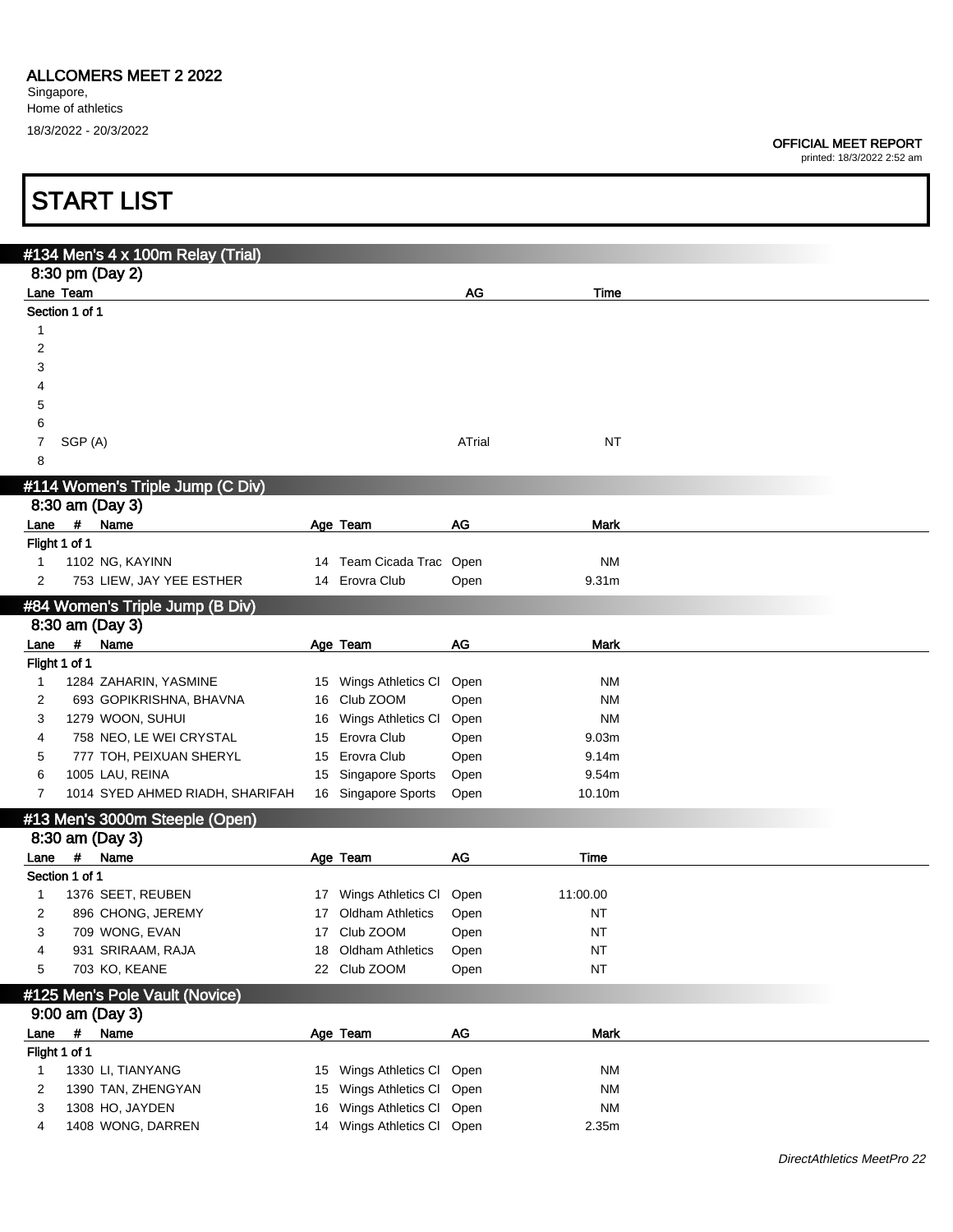### OFFICIAL MEET REPORT

|               | <b>START LIST</b>   |                                                           |                             |              |                |  |
|---------------|---------------------|-----------------------------------------------------------|-----------------------------|--------------|----------------|--|
|               |                     |                                                           |                             |              |                |  |
|               | 9:00 am (Day 3)     | #125 Men's Pole Vault (Novice) (cont'd)                   |                             |              |                |  |
| Lane          | #<br>Name           |                                                           | Age Team                    | AG           | <b>Mark</b>    |  |
| 5             | 1405 WEI, YIMING    |                                                           | 16 Wings Athletics CI       | Open         | 3.00m          |  |
| 6             |                     | 1366 PHONE, MIN MYAT                                      | 16 Wings Athletics Cl Open  |              | 3.10m          |  |
|               |                     | #126 Women's Pole Vault (Novice)                          |                             |              |                |  |
|               | 9:00 am (Day 3)     |                                                           |                             |              |                |  |
| Lane          | $\pmb{\mu}$<br>Name |                                                           | Age Team                    | AG           | <b>Mark</b>    |  |
| Flight 1 of 1 |                     |                                                           |                             |              |                |  |
| $\mathbf{1}$  | 1263 SEN, ZAHRA     | 14                                                        | Wings Athletics CI          | Open         | ΝM             |  |
| 2             |                     | 1231 CHOO, BEVERLY<br>15                                  | Wings Athletics CI          | Open         | 2.20m          |  |
| 3             |                     | 1282 YEONG, ABIGAIL<br>15                                 | Wings Athletics CI          | Open         | 2.20m          |  |
| 4             | 1265 SIEW, EN SIN   | 16                                                        | Wings Athletics CI          | Open         | 2.20m          |  |
| 5             |                     | 1247 LEE, CHAEWON<br>17                                   | Wings Athletics CI          | Open         | 2.40m          |  |
| 6             |                     | 1264 SHI, JIAYI JOEY<br>22                                | Wings Athletics CI          | Open         | 2.60m          |  |
| 7             | 1258 NG, GRACE      | 16                                                        | Wings Athletics CI          | Open         | 2.60m          |  |
| 8<br>9        | 1223 ASMAH, HANIM   | 37                                                        | Wings Athletics CI          | Open         | 2.80m<br>2.80m |  |
|               | 1272 TAN, MAXIM     |                                                           | 19 Wings Athletics Cl Open  |              |                |  |
|               |                     | #80 Men's 2000m Steeple (B Div)                           |                             |              |                |  |
|               | 9:00 am (Day 3)     |                                                           |                             |              |                |  |
| Lane          | $\pmb{\#}$<br>Name  |                                                           | Age Team                    | <b>AG</b>    | Time           |  |
| $\mathbf{1}$  | Section 1 of 2      |                                                           | <b>Oldham Athletics</b>     |              | <b>NT</b>      |  |
| 2             |                     | 924 PANG, BRANDON<br>15<br>932 SUBRAMANIAN, GAUTHAM<br>16 | <b>Oldham Athletics</b>     | Open<br>Open | <b>NT</b>      |  |
| 3             |                     | 945 TEAR, DENZEL<br>15                                    | <b>Oldham Athletics</b>     | Open         | <b>NT</b>      |  |
|               | Section 2 of 2      |                                                           |                             |              |                |  |
| $\mathbf{1}$  | 907 KHOO, SEAN      | 16                                                        | <b>Oldham Athletics</b>     | Open         | ΝT             |  |
| 2             |                     | 791 HO, TZE EN ZACHARY<br>14                              | Erovra Club                 | Open         | <b>NT</b>      |  |
| 3             | 922 NG, JAVIER      | 15                                                        | <b>Oldham Athletics</b>     | Open         | <b>NT</b>      |  |
| 4             | 790 FANG, CHEN      |                                                           | 16 Erovra Club              | Open         | <b>NT</b>      |  |
|               |                     | #8 Women's 800 Meters (Open)                              |                             |              |                |  |
|               | 9:40 am (Day 3)     |                                                           |                             |              |                |  |
|               | Lane # Name         |                                                           | Age Team                    | AG           | Time           |  |
|               | Section 1 of 1      |                                                           |                             |              |                |  |
| 1             | 848 ELIZA, KOH      |                                                           | 24 National University Open |              | 2:45.00        |  |
| 2             |                     | 717 NG, YEW CHEO<br>36                                    | Cougars Athletic A Open     |              | 2:37.00        |  |
| 3             | 839 NG, WEI TING    | 23                                                        | Nanyang Technolo Open       |              | 2:39.00        |  |
| 4             |                     | 838 MANSUL, MISYAL SONNIA<br>20                           | Nanyang Technolo Open       |              | 3:14.00        |  |
| 5             |                     | 760 ONG, HUI SHAN<br>29                                   | Erovra Club                 | Open         | NT             |  |
|               |                     | #7 Men's 800 Meters (Open)                                |                             |              |                |  |
|               | 9:45 am (Day 3)     |                                                           |                             |              |                |  |
| Lane          | #<br>Name           |                                                           | Age Team                    | AG           | Time           |  |
|               | Section 1 of 1      |                                                           |                             |              |                |  |
| 1             | 980 LIM, DAVID      |                                                           | 36 Singapore Masters Open   |              | 2:18.00        |  |
| 2             |                     | 1073 FAYIZ, MOHAMED HAJA                                  | 33 Swift                    | Open         | 2:01.00        |  |
| 3             |                     | 989 HERR, STEFAN                                          | 35 Singapore Shuffler Open  |              | 2:00.00        |  |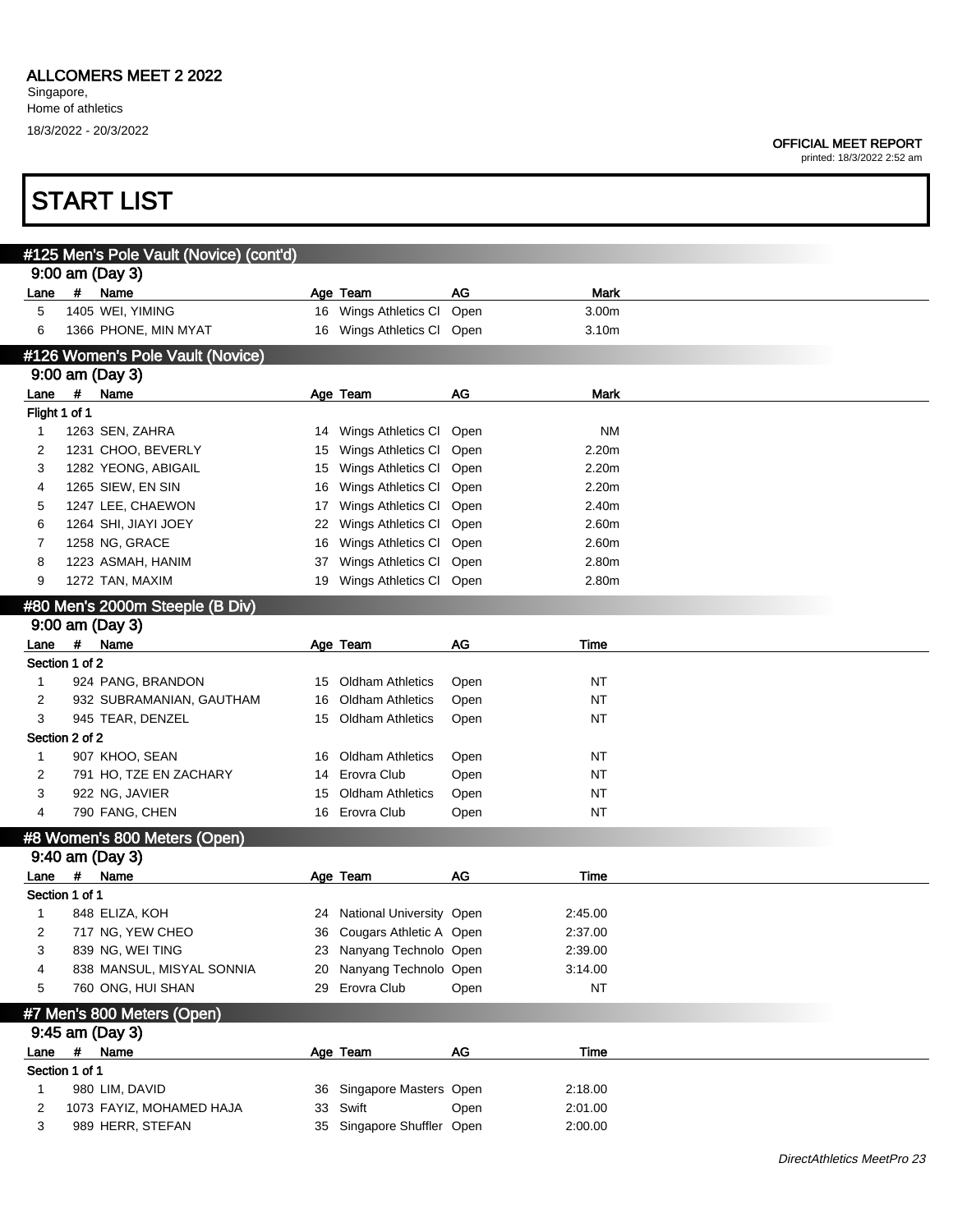#### OFFICIAL MEET REPORT

|                |   | <b>START LIST</b>                   |    |                            |      |             |  |
|----------------|---|-------------------------------------|----|----------------------------|------|-------------|--|
|                |   | #7 Men's 800 Meters (Open) (cont'd) |    |                            |      |             |  |
|                |   | 9:45 am (Day 3)                     |    |                            |      |             |  |
| Lane           | # | Name                                |    | Age Team                   | AG   | Time        |  |
| 4              |   | 845 NG JIAN QUAN, ISAAC             |    | 25 Nanyang Technolo Open   |      | <b>NT</b>   |  |
|                |   | #44 Women's 800 Meters (A Div)      |    |                            |      |             |  |
|                |   | 9:50 am (Day 3)                     |    |                            |      |             |  |
| Lane           | # | Name                                |    | Age Team                   | AG   | Time        |  |
| Section 1 of 1 |   |                                     |    |                            |      |             |  |
| 1              |   | 769 SIVAKUMAR, TVISHA RHEA          | 18 | Erovra Club                | Open | 2:44.91     |  |
| 2              |   | 778 TYLES, REBEKA                   |    | 17 Erovra Club             | Open | 3:00.00     |  |
| 3              |   | 736 DADWALL, TARITA KAUR            | 17 | Erovra Club                | Open | 3:15.00     |  |
| 4              |   | 1182 PHA, YAN YI CASSIE             | 20 | Temasek Polytech Open      |      | NT          |  |
| 5              |   | 1178 KOH, YI JIA SONIA              |    | 20 Temasek Polytech Open   |      | <b>NT</b>   |  |
|                |   | #69 Women's 800 Meters (B Div)      |    |                            |      |             |  |
|                |   | 9:55 am (Day 3)                     |    |                            |      |             |  |
| Lane           | # | Name                                |    | Age Team                   | AG   | Time        |  |
| Section 1 of 2 |   |                                     |    |                            |      |             |  |
| 1              |   | 715 HUI LIN, ONG                    |    | 15 Cougars Athletic A Open |      | NT          |  |
| 2              |   | 1094 CHEW, KIMBERLY                 | 15 | Team Cicada Trac Open      |      | NT          |  |
| 3              |   | 1050 ANG LE XUAN, FELISE            | 16 | Swift                      | Open | NT          |  |
| 4              |   | 1055 JANELLE, LEW ZI XIN            | 16 | Swift                      | Open | NT          |  |
| 5              |   | 722 YAN XIN, BOON                   | 15 | Cougars Athletic A Open    |      | NT          |  |
| Section 2 of 2 |   |                                     |    |                            |      |             |  |
| 1              |   | 737 HARIDAS, SHANICE TAN            |    | 15 Erovra Club             | Open | 2:42.77     |  |
| 2              |   | 714 EUNICE, CHIN                    | 17 | Cougars Athletic A Open    |      | 2:41.00     |  |
| 3              |   | 712 CHERYL, TAN                     | 15 | Cougars Athletic A Open    |      | 2:41.00     |  |
| 4              |   | 780 WIBAWA, SARAH MAELISA           |    | 16 Erovra Club             | Open | 2:51.63     |  |
|                |   | #83 Men's Triple Jump (B Div)       |    |                            |      |             |  |
|                |   | 10:00 am (Day 3)                    |    |                            |      |             |  |
| Lane           | # | Name                                |    | Age Team                   | AG   | Mark        |  |
| Flight 1 of 1  |   |                                     |    |                            |      |             |  |
|                |   | 1378 SIT, MATTHEW                   |    | 16 Wings Athletics Cl Open |      | <b>NM</b>   |  |
|                |   | 1295 CHEONG, KANE                   |    | 16 Wings Athletics CI Open |      | <b>NM</b>   |  |
| 3              |   | 1297 CHEW, JOSHUA                   |    | 15 Wings Athletics CI      | Open | <b>NM</b>   |  |
| 4              |   | 1019 ABDUL JALIL, MUHAMMAD ZAHIN    |    | 15 Singapore Sports        | Open | 10.51m      |  |
| 5              |   | 1040 TANG, XAVIER ALOYSIUS          |    | 15 Singapore Sports        | Open | 10.55m      |  |
| 6              |   | 1331 LI, TRISTEN                    |    | 15 Wings Athletics CI      | Open | 10.96m      |  |
| 7              |   | 803 YANG, EN HAO DANIEL             | 15 | Erovra Club                | Open | 11.28m      |  |
| 8              |   | 1372 RAO, TIANYU                    | 15 | Wings Athletics CI         | Open | 11.50m      |  |
| 9              |   | 1288 ARNOLD, SEBASTIEN              |    | 15 Wings Athletics CI      | Open | 12.28m      |  |
|                |   | #113 Men's Triple Jump (C Div)      |    |                            |      |             |  |
|                |   | 10:00 am (Day 3)                    |    |                            |      |             |  |
| Lane           | # | Name                                |    | Age Team                   | AG   | <b>Mark</b> |  |
| Flight 1 of 1  |   |                                     |    |                            |      |             |  |
| 1              |   | 1345 LOO, JIA KAI                   |    | 14 Wings Athletics CI Open |      | ΝM          |  |
| 2              |   | 1119 KO XIN TZE, DARYEN             |    | 13 Team Cicada Trac Open   |      | ΝM          |  |
|                |   |                                     |    |                            |      |             |  |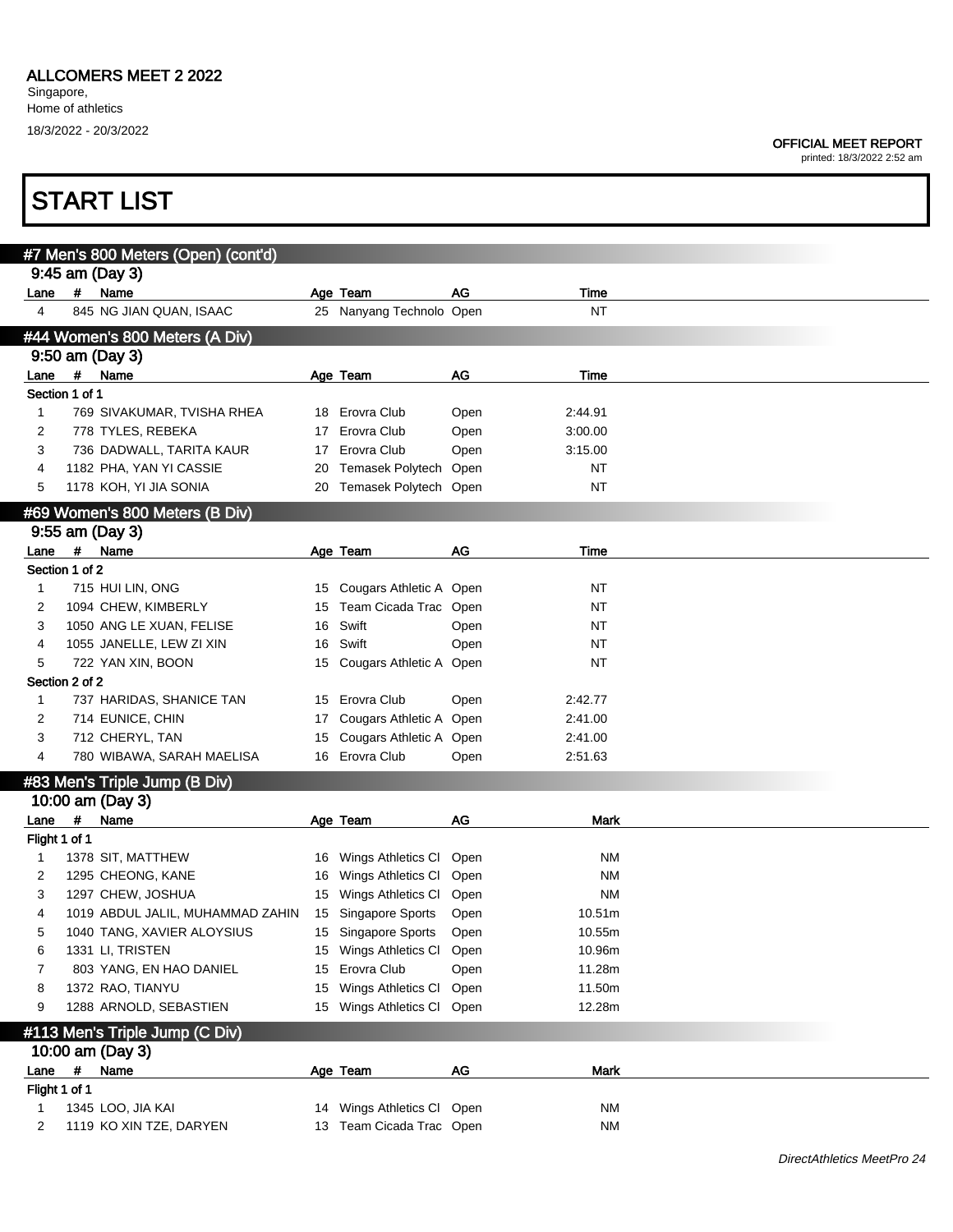#### OFFICIAL MEET REPORT

printed: 18/3/2022 2:52 am

|              |      |                | #113 Men's Triple Jump (C Div) (cont'd) |    |                             |      |             |
|--------------|------|----------------|-----------------------------------------|----|-----------------------------|------|-------------|
|              |      |                | 10:00 am (Day 3)                        |    |                             |      |             |
| Lane         |      | #              | Name                                    |    | Age Team                    | AG   | <b>Mark</b> |
| 3            |      |                | 1338 LIM, KYAN                          |    | 14 Wings Athletics CI       | Open | ΝM          |
| 4            |      |                | 1391 TANG, KAI SHENG CAYMAN             | 13 | Wings Athletics Cl Open     |      | ΝM          |
| 5            |      |                | 1120 LAU, JIA HERN                      | 14 | Team Cicada Trac Open       |      | ΝM          |
| 6            |      |                | 1286 ABE EMMANUEL, JASON                |    | 13 Wings Athletics Cl Open  |      | ΝM          |
|              |      |                |                                         |    |                             |      |             |
|              |      |                | #100 Women's 800 Meters (C Div)         |    |                             |      |             |
|              |      |                | 10:05 am (Day 3)                        |    |                             |      |             |
|              | Lane | $\#$           | Name                                    |    | Age Team                    | AG   | Time        |
|              |      | Section 1 of 1 |                                         |    |                             |      |             |
| $\mathbf{1}$ |      |                | 721 WONG, ABIGAIL SZE EN                |    | 13 Cougars Athletic A Open  |      | <b>NT</b>   |
| 2            |      |                | 716 LIM, CHLOE WEN EN                   | 13 | Cougars Athletic A Open     |      | <b>NT</b>   |
| 3            |      |                | 1239 GOH, GERMAINE                      | 13 | Wings Athletics Cl Open     |      | <b>NT</b>   |
| 4            |      |                | 734 CHEW KAI LING, CAELYN               | 14 | Erovra Club                 | Open | <b>NT</b>   |
| 5            |      |                | 718 TAN, DELPHIS                        | 14 | Cougars Athletic A Open     |      | <b>NT</b>   |
|              |      |                | #43 Men's 800 Meters (A Div)            |    |                             |      |             |
|              |      |                | 10:10 am (Day 3)                        |    |                             |      |             |
| Lane         |      | #              | Name                                    |    | Age Team                    | AG   | Time        |
|              |      | Section 1 of 2 |                                         |    |                             |      |             |
|              |      |                |                                         |    |                             |      |             |
| $\mathbf{1}$ |      |                | 1386 TAN, JETHRO                        | 17 | Wings Athletics CI          | Open | <b>NT</b>   |
| 2            |      |                | 1401 WAN, JOSHUA                        | 17 | Wings Athletics CI          | Open | <b>NT</b>   |
| 3            |      |                | 1346 LOW, ERN KYE                       | 18 | Wings Athletics CI          | Open | NT          |
| 4            |      |                | 954 YAP, JIAN WEN, JAREN                | 18 | <b>Oldham Athletics</b>     | Open | NT          |
|              |      | Section 2 of 2 |                                         |    |                             |      |             |
| $\mathbf{1}$ |      |                | 1127 OSMAN, AMIR RUSYAIDI               | 20 | Team Cicada Trac Open       |      | 2:18.00     |
| 2            |      |                | 797 ONG, YAN ERN WAYNE                  | 18 | Erovra Club                 | Open | 2:19.92     |
| 3            |      |                | 947 TOH, SAMUEL                         | 17 | <b>Oldham Athletics</b>     | Open | 2:23.00     |
| 4            |      |                | 1305 FANG, PIN XIN                      |    | 18 Wings Athletics CI       | Open | <b>NT</b>   |
|              |      |                | #68 Men's 800 Meters (B Div)            |    |                             |      |             |
|              |      |                | 10:20 am (Day 3)                        |    |                             |      |             |
| Lane         |      | #              | Name                                    |    | Age Team                    | AG   | Time        |
|              |      | Section 1 of 3 |                                         |    |                             |      |             |
|              |      |                | 823 SEYFFERT, JUSTIN                    |    | 15 JS Athletics             |      | NT          |
| 1            |      |                |                                         |    |                             | Open |             |
| 2            |      |                | 919 LOW, JOEL                           | 16 | <b>Oldham Athletics</b>     | Open | <b>NT</b>   |
| 3            |      |                | 939 TAN, SAMUEL                         |    | 15 Oldham Athletics         | Open | <b>NT</b>   |
| 4            |      |                | 1167 TAN, MATTHAEUS                     |    | 15 Team St. Pat             | Open | <b>NT</b>   |
| 5            |      |                | 1208 LIM, ZHONG XIAN                    |    | 15 Total Kinetics Spor Open |      | <b>NT</b>   |
|              |      | Section 2 of 3 |                                         |    |                             |      |             |
| 1            |      |                | 897 CHONG, JOSHUA                       | 16 | <b>Oldham Athletics</b>     | Open | <b>NT</b>   |
| 2            |      |                | 1080 MARKCUS, YONG                      | 15 | Swift                       | Open | 2:49.00     |
| 3            |      |                | 991 TEOW, YIK YEE                       | 16 | Singapore Shuffler          | Open | 2:40.00     |
| 4            |      |                | 886 BALAKRISHNAN, LUKE                  | 16 | <b>Oldham Athletics</b>     | Open | NT          |
| 5            |      |                | 914 LIM, GIA KAI                        | 17 | <b>Oldham Athletics</b>     | Open | <b>NT</b>   |
|              |      |                |                                         |    |                             |      |             |
|              |      | Section 3 of 3 |                                         |    |                             |      |             |
| 1            |      |                | 1075 HARI, SUBARAGHAV                   |    | 16 Swift                    | Open | 2:21.00     |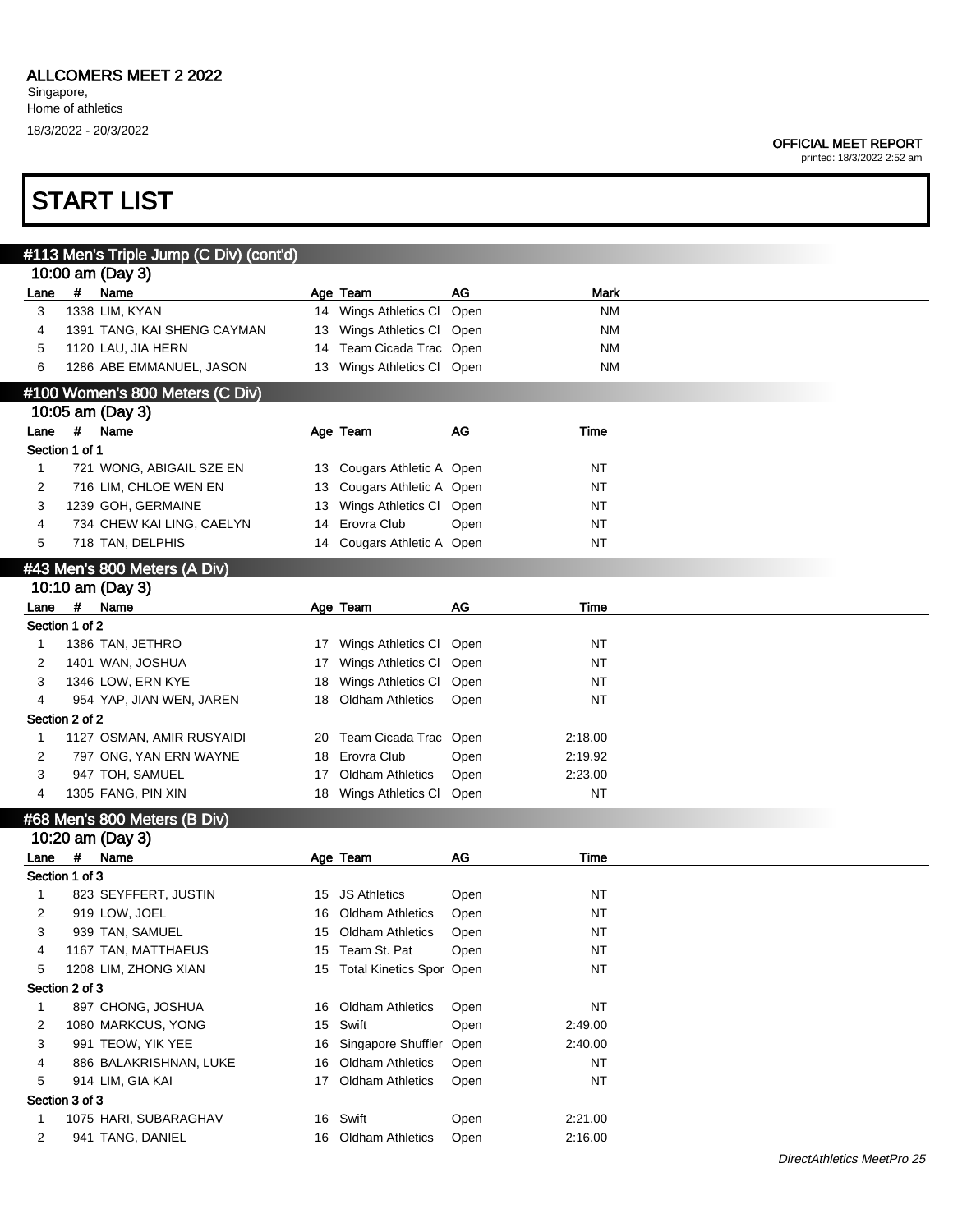### OFFICIAL MEET REPORT

|                |             | <b>START LIST</b>                     |    |                                                    |      |                        |  |
|----------------|-------------|---------------------------------------|----|----------------------------------------------------|------|------------------------|--|
|                |             | #68 Men's 800 Meters (B Div) (cont'd) |    |                                                    |      |                        |  |
|                |             | 10:20 am (Day 3)                      |    |                                                    |      |                        |  |
| Lane           | #           | Name                                  |    | Age Team                                           | AG   | Time                   |  |
| 3              |             | 701 BIN IRFAN, MUHAMMAD ILHAN         |    | 16 Club ZOOM                                       | Open | 2:16.00                |  |
| 4              |             | 898 CHONG, KEITH                      |    | 16 Oldham Athletics                                | Open | 2:25.00                |  |
| 5              |             | 799 SOLAIMUTHU, KAUSIK                |    | 14 Erovra Club                                     | Open | 2:30.00                |  |
|                |             | #99 Men's 800 Meters (C Div)          |    |                                                    |      |                        |  |
|                |             | 10:35 am (Day 3)                      |    |                                                    |      |                        |  |
| Lane #         |             | Name                                  |    | Age Team                                           | AG   | Time                   |  |
| Section 1 of 1 |             |                                       |    |                                                    |      |                        |  |
| $\mathbf{1}$   |             | 903 CURRAN, DANIEL RAIHAN             |    | 14 Oldham Athletics                                | Open | <b>NT</b>              |  |
| 2              |             | 1214 THAN, EE LOONG                   |    | 14 Total Kinetics Spor Open                        |      | <b>NT</b>              |  |
| 3              |             | 926 PHUA, AYDEN                       | 13 | <b>Oldham Athletics</b>                            | Open | NT                     |  |
| 4              |             | 904 CURRAN, JAKE ARYAN                | 14 | <b>Oldham Athletics</b>                            | Open | <b>NT</b>              |  |
| 5              |             | 792 LIEW, HNG KAI JETHRO              |    | 14 Erovra Club                                     | Open | 2:46.62                |  |
|                |             | #35 Men's 110m Hurdles (A Div)        |    |                                                    |      |                        |  |
|                |             | 11:10 am (Day 3)                      |    |                                                    |      |                        |  |
|                |             | Lane # Name                           |    | Age Team                                           | AG   | Time                   |  |
| Section 1 of 1 |             |                                       |    |                                                    |      |                        |  |
| 1              |             |                                       |    |                                                    |      |                        |  |
| $\overline{c}$ |             |                                       |    |                                                    |      |                        |  |
| 3              |             | 1135 MAH, JOEI                        |    | 17 Team Fabian                                     | Open | <b>NT</b>              |  |
| 4              |             | 1110 ANG, BRANDON                     |    | 17 Team Cicada Trac Open                           |      | NT                     |  |
| 5              |             |                                       |    |                                                    |      |                        |  |
| 6              |             |                                       |    |                                                    |      |                        |  |
|                |             | #76 Men's 110m Hurdles (B Div)        |    |                                                    |      |                        |  |
|                |             | 11:20 am (Day 3)                      |    |                                                    |      |                        |  |
| Lane           | #           | Name                                  |    | Age Team                                           | AG   | Time                   |  |
| Section 1 of 1 |             |                                       |    |                                                    |      |                        |  |
| 1              |             |                                       |    |                                                    |      |                        |  |
| 2              |             | 1289 AUDY, HAYDEN                     |    | 16 Wings Athletics CI                              | Open | <b>NT</b>              |  |
| 3              |             | 1395 TEO, XAVIER                      |    | 15 Wings Athletics CI                              | Open | <b>NT</b>              |  |
| 4              |             | 949 TONG, XIAN YAO                    |    | 15 Oldham Athletics<br>15 Total Kinetics Spor Open | Open | <b>NT</b><br><b>NT</b> |  |
| 5<br>6         |             | 1212 TAN, JING DA                     |    |                                                    |      |                        |  |
|                |             |                                       |    |                                                    |      |                        |  |
|                |             | #109 Men's 100m Hurdles (C Div)       |    |                                                    |      |                        |  |
| Lane           | $\pmb{\mu}$ | 11:35 am (Day 3)<br>Name              |    | Age Team                                           | AG   | Time                   |  |
| Section 1 of 1 |             |                                       |    |                                                    |      |                        |  |
| 1              |             | 1355 NAGARAJ, DHIYANESH               |    | 13 Wings Athletics Cl Open                         |      | <b>NT</b>              |  |
| 2              |             | 1116 FANG, KAYDEN                     |    | 13 Team Cicada Trac Open                           |      | <b>NT</b>              |  |
| 3              |             | 1112 CHUA, GARRETT                    | 14 | Team Cicada Trac Open                              |      | <b>NT</b>              |  |
| 4              |             | 955 YOO, SEAN                         | 14 | <b>Oldham Athletics</b>                            | Open | <b>NT</b>              |  |
| 5              |             | 1109 ANG, BRADLEY                     | 13 | Team Cicada Trac Open                              |      | <b>NT</b>              |  |
| 6              |             | 1129 WANG, MINGLE                     |    | 13 Team Cicada Trac Open                           |      | <b>NT</b>              |  |
|                |             |                                       |    |                                                    |      |                        |  |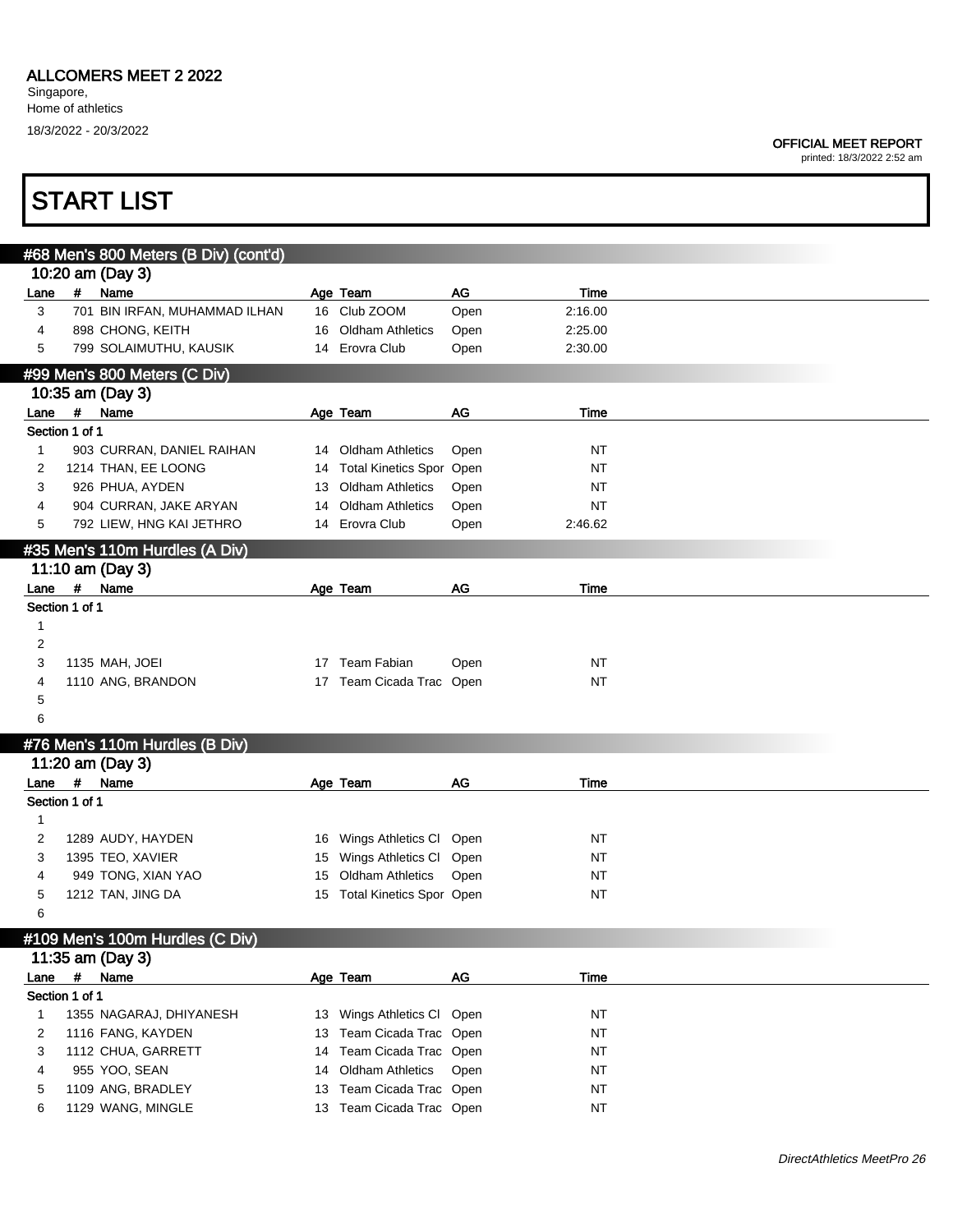printed: 18/3/2022 2:52 am

|                        |             | #30 Women's 100m Hurdles (Open)   |    |                            |      |           |  |
|------------------------|-------------|-----------------------------------|----|----------------------------|------|-----------|--|
|                        |             | 11:45 am (Day 3)                  |    |                            |      |           |  |
| Lane                   |             | # Name                            |    | Age Team                   | AG   | Time      |  |
| Section 1 of 1         |             |                                   |    |                            |      |           |  |
| 1                      |             | 973 EFONDO, JENALYN               | 38 | Singapore Masters Open     |      | NT        |  |
| 2                      |             | 1253 LIM, NICOLE                  | 20 | Wings Athletics Cl Open    |      | <b>NT</b> |  |
| 3                      |             | 694 ONG, KERSTIN                  | 25 | Club ZOOM                  | Open | 15.05     |  |
| 4                      |             | 1271 TAN, CLENYCE                 | 23 | Wings Athletics Cl         | Open | 17.00     |  |
| 5                      |             | 1244 KANG, PEI LING               | 25 | Wings Athletics CI         | Open | <b>NT</b> |  |
| 6                      |             | 1177 HOW JIA MIAN, ELIZABETH      |    | 20 Temasek Polytech Open   |      | <b>NT</b> |  |
|                        |             | #36 Women's 100m Hurdles (A Div)  |    |                            |      |           |  |
|                        |             | 11:50 am (Day 3)                  |    |                            |      |           |  |
| Lane                   | $\pmb{\mu}$ | Name                              |    | Age Team                   | AG   | Time      |  |
| Section 1 of 1         |             |                                   |    |                            |      |           |  |
| 1                      |             | 1185 TAN, GEOK CHING KAYLEEN      |    | 19 Temasek Polytech Open   |      | NT        |  |
| 2                      |             | 754 LIM, HUI EN HAYLEY            | 17 | Erovra Club                | Open | <b>NT</b> |  |
| 3                      |             | 1270 TAN, ASHLEY                  |    | 17 Wings Athletics Cl Open |      | 16.60     |  |
| 4                      |             | 1248 LEE, ERIKA                   | 18 | Wings Athletics Cl Open    |      | 18.00     |  |
| 5                      |             | 1281 YEOH, YUE QI                 |    | 18 Wings Athletics Cl Open |      | <b>NT</b> |  |
| 6                      |             |                                   |    |                            |      |           |  |
|                        |             |                                   |    |                            |      |           |  |
|                        |             | #77 Women's 100m Hurdles (B Div)  |    |                            |      |           |  |
|                        |             | 12:10 pm (Day 3)                  |    |                            |      |           |  |
| Lane<br>Section 1 of 2 |             | # Name                            |    | Age Team                   | AG   | Time      |  |
|                        |             |                                   |    |                            |      |           |  |
| 1                      |             |                                   |    |                            |      |           |  |
| 2                      |             | 1100 LIM, SUMANA                  |    | 15 Team Cicada Trac Open   |      | <b>NT</b> |  |
| 3                      |             | 1091 CHAN, VICTORIA               | 16 | Team Cicada Trac Open      |      | <b>NT</b> |  |
|                        |             |                                   |    |                            |      |           |  |
| 4                      |             | 1096 ELYSHA, NYLA DYAN            | 16 | Team Cicada Trac Open      |      | <b>NT</b> |  |
| 5                      |             | 1063 SAMANTHA YAN NING, LOOI      |    | 15 Swift                   | Open | <b>NT</b> |  |
| 6                      |             |                                   |    |                            |      |           |  |
| Section 2 of 2         |             |                                   |    |                            |      |           |  |
| 1                      |             |                                   |    |                            |      |           |  |
| 2                      |             | 1001 IYENGAR, ANAGHA VEDANARAY    |    | 16 Singapore Sports        | Open | 19.10     |  |
| 3                      |             | 1006 LI, YU QING ANGELA           |    | 16 Singapore Sports        | Open | 16.90     |  |
| 4                      |             |                                   |    |                            |      |           |  |
| 5                      |             | 1088 ANG, SOPHIE                  |    | 15 Team Cicada Trac Open   |      | <b>NT</b> |  |
| 6                      |             |                                   |    |                            |      |           |  |
|                        |             | #110 Women's 80m Hurdles (C Div)  |    |                            |      |           |  |
|                        |             | 12:30 pm (Day 3)                  |    |                            |      |           |  |
| Lane                   |             | # Name                            |    | Age Team                   | AG   | Time      |  |
| Section 1 of 1         |             |                                   |    |                            |      |           |  |
| 1                      |             |                                   |    |                            |      |           |  |
| 2                      |             | 1105 TAN, GIM XIN NATHANIELLE ANN |    | 13 Team Cicada Trac Open   |      | NT        |  |
| 3                      |             | 1261 QUEK, ISABELLE               |    | 13 Wings Athletics Cl Open |      | <b>NT</b> |  |
| 4                      |             | 1106 TAY, YINGXI VINCY            |    | 14 Team Cicada Trac Open   |      | <b>NT</b> |  |
| 5                      |             | 1421 TAN, AYRA                    |    | 14 Erovra Club             | Open | NT        |  |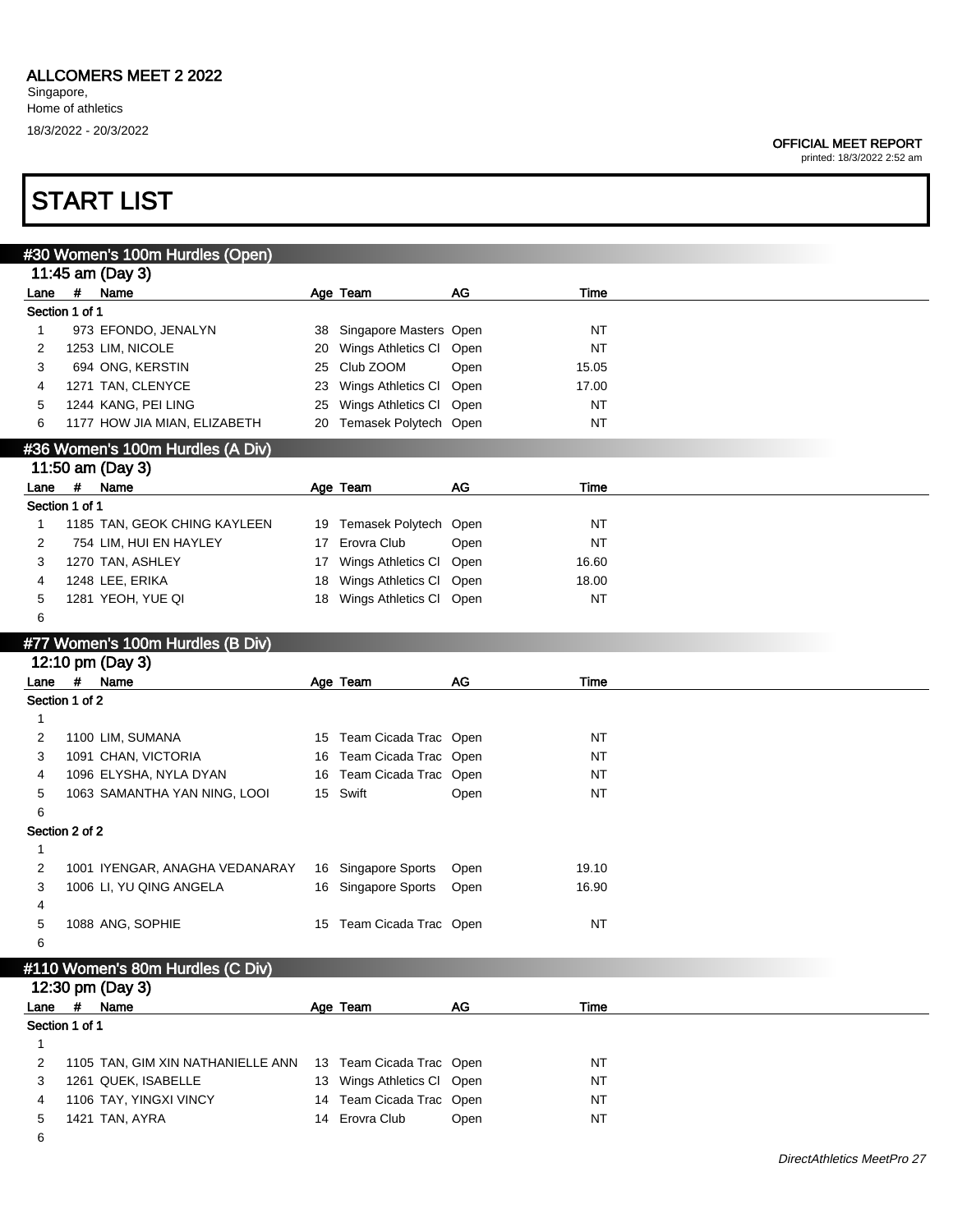printed: 18/3/2022 2:52 am

|               |             | #87 Men's Discus (B Div)             |    |                         |           |             |  |
|---------------|-------------|--------------------------------------|----|-------------------------|-----------|-------------|--|
|               |             | 1:30 pm (Day 3)                      |    |                         |           |             |  |
| Lane          | #           | Name                                 |    | Age Team                | AG        | Mark        |  |
| Flight 1 of 1 |             |                                      |    |                         |           |             |  |
| 1             |             | 1363 ONG, RAYMUS                     | 15 | Wings Athletics CI Open |           | <b>NM</b>   |  |
| 2             |             | 1369 QUAH, XIAO WEI                  | 16 | Wings Athletics CI      | Open      | <b>NM</b>   |  |
| 3             |             | 1393 TEO, LEAM                       | 15 | Wings Athletics CI      | Open      | <b>NM</b>   |  |
| 4             |             | 1407 WONG, CHOONG YIN                | 16 | Wings Athletics CI      | Open      | <b>NM</b>   |  |
| 5             |             | 1299 CHNG, LEROY                     | 15 | Wings Athletics CI      | Open      | <b>NM</b>   |  |
| 6             |             | 1388 TAN, JUN JIE                    | 15 | Wings Athletics Cl Open |           | <b>NM</b>   |  |
|               |             |                                      |    |                         |           |             |  |
|               |             | #55 Men's Discus (A Div)             |    |                         |           |             |  |
|               |             | 1:30 pm (Day 3)                      |    |                         |           |             |  |
| Lane #        |             | Name                                 |    | Age Team                | AG        | <b>Mark</b> |  |
| Flight 1 of 1 |             |                                      |    |                         |           |             |  |
| 1             |             | 1409 WONG, MARCUS                    | 17 | Wings Athletics CI      | Open      | <b>NM</b>   |  |
| 2             |             | 813 LOW, CHUAN YI                    | 18 | <b>FAC</b>              | Open      | 20.01m      |  |
| 3             |             | 798 SENTHIL KUMAR, VISHAL            | 19 | Erovra Club             | Open      | 29.96m      |  |
| 4             |             | 785 CHAN, JIN SIANG LUCAS            | 17 | Erovra Club             | Open      | 33.31m      |  |
| 5             |             | 1397 THAM ZHI XUAN, JAN              | 17 | Wings Athletics CI      | Open      | 35.00m      |  |
| 6             |             | 1398 THENG, YI KAI                   | 18 | Wings Athletics CI      | Open      | 38.00m      |  |
| 7             |             | 1402 WANG, HANCHEN                   | 18 | Wings Athletics CI      | Open      | 46.00m      |  |
| 8             |             | 1343 LOH, ALOYSIUS                   | 18 | Wings Athletics CI      | Open      | 48.00m      |  |
|               |             |                                      |    |                         |           |             |  |
|               |             | #20 Women's Triple Jump (Open)       |    |                         |           |             |  |
|               |             | 1:45 pm (Day 3)                      |    |                         |           |             |  |
| Lane          | $\#$        | Name                                 |    | Age Team                | AG        | Mark        |  |
| Flight 1 of 1 |             |                                      |    |                         |           |             |  |
| 1             |             | 1104 SONG, RUTH                      | 25 | Team Cicada Trac Open   |           | <b>NM</b>   |  |
| 2             |             | 1225 CHAN, ZIYEE                     | 21 | Wings Athletics CI      | Open      | <b>NM</b>   |  |
| 3             |             | 1015 TAN, CHLOE                      | 18 | Singapore Sports        | Open      | 10.06m      |  |
| 4             |             | 1011 NG, JING NI                     | 18 | Singapore Sports        | Open      | 10.50m      |  |
| 5             |             | 996 CHANDRU, BHAVIKA                 | 18 | Singapore Sports        | Open      | 10.77m      |  |
|               |             | #58 Women's Triple Jump (A Div)      |    |                         |           |             |  |
|               |             | 1:45 pm (Day 3)                      |    |                         |           |             |  |
| Lane          | #           | Name                                 |    | Age Team                | <b>AG</b> | <b>Mark</b> |  |
| Flight 1 of 1 |             |                                      |    |                         |           |             |  |
| 1             |             | 728 AYE KYAW, YUNN BRITNEY           |    | 17 Erovra Club          | Open      | <b>NM</b>   |  |
| 2             |             | 1274 TAY, CHLOE                      | 18 | Wings Athletics Cl Open |           | <b>NM</b>   |  |
| 3             |             | 1255 MOK, TZE YUEN                   |    | 18 Wings Athletics CI   | Open      | <b>NM</b>   |  |
|               |             |                                      |    |                         |           | <b>NM</b>   |  |
| 4             |             | 1262 QUEK, SYN HUI                   |    | 17 Wings Athletics Cl   | Open      |             |  |
| 5             |             | 1285 ZHONG, CHUHAN                   | 17 | Wings Athletics CI      | Open      | <b>NM</b>   |  |
| 6             |             | 765 POR, SZE MUN                     | 15 | Erovra Club             | Open      | <b>NM</b>   |  |
|               |             | #129 Men's Pole Vault (Intermediate) |    |                         |           |             |  |
|               |             | 2:00 pm (Day 3)                      |    |                         |           |             |  |
| Lane          | $\pmb{\mu}$ | Name                                 |    | Age Team                | AG        | <b>Mark</b> |  |
| Flight 1 of 1 |             |                                      |    |                         |           |             |  |
| 1             |             | 702 FAVARD, AYMERIC                  |    | 27 Club ZOOM            | Open      | <b>NM</b>   |  |
|               |             |                                      |    |                         |           |             |  |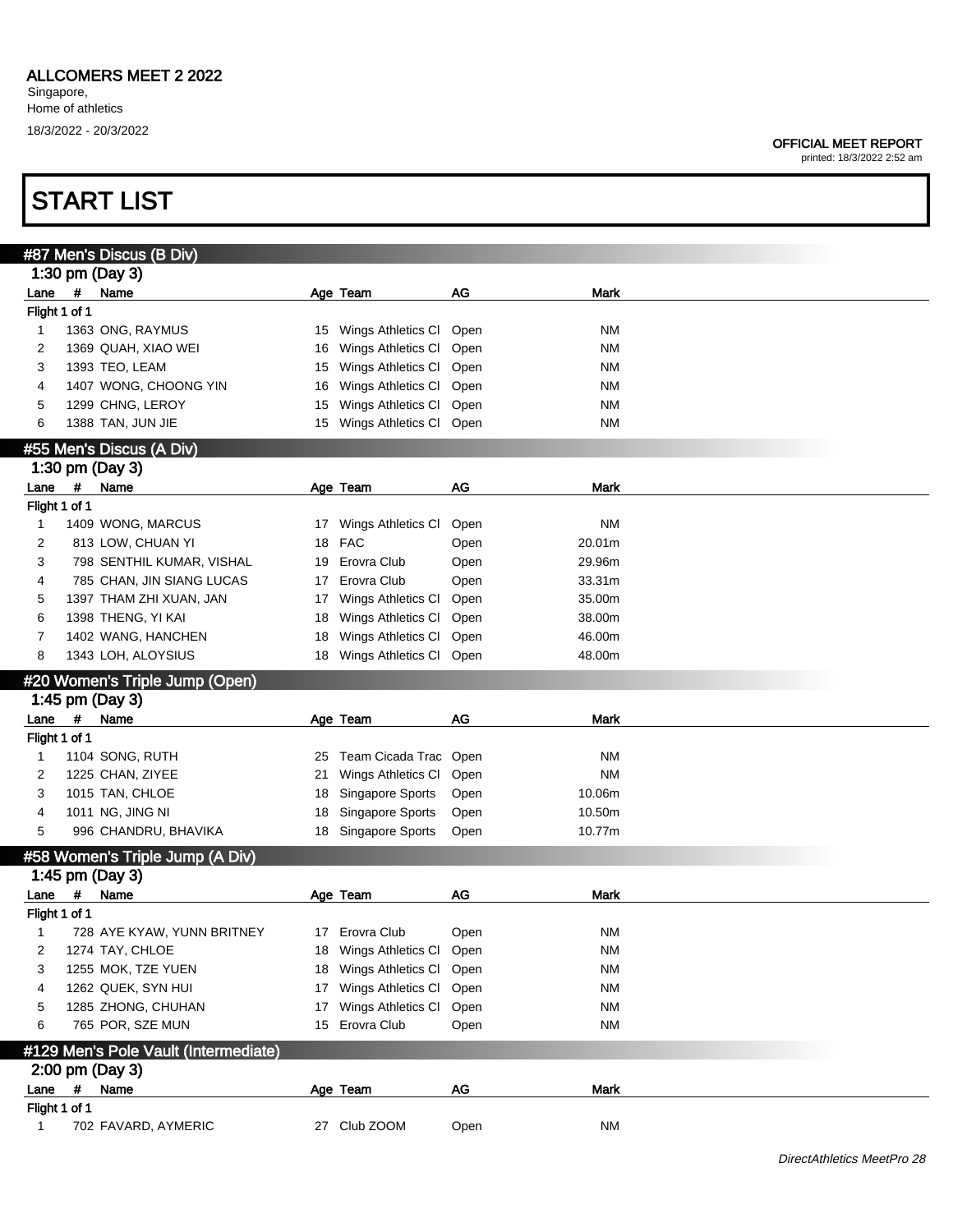#### OFFICIAL MEET REPORT

printed: 18/3/2022 2:52 am

|                |                | #129 Men's Pole Vault (Intermediate) (cont'd)   |    |                          |      |             |  |
|----------------|----------------|-------------------------------------------------|----|--------------------------|------|-------------|--|
|                |                | 2:00 pm (Day 3)                                 |    |                          |      |             |  |
| Lane           | #              | Name                                            |    | Age Team                 | AG   | <b>Mark</b> |  |
| $\overline{c}$ |                | 710 YEO, DILLON                                 |    | 16 Club ZOOM             | Open | <b>NM</b>   |  |
| 3              |                | 1387 TAN, JOEL                                  | 17 | Wings Athletics CI       | Open | <b>NM</b>   |  |
| 4              |                | 1389 TAN, ZEN JERR                              | 16 | Wings Athletics CI       | Open | <b>NM</b>   |  |
| 5              |                | 1413 ZUHAYR, RAYAN                              | 15 | Wings Athletics CI       | Open | 3.00m       |  |
| 6              |                | 812 LEE, IAN                                    | 17 | <b>FAC</b>               | Open | 3.00m       |  |
| 7              |                | 1294 CHENG, ADAM                                | 19 | Wings Athletics CI       | Open | 3.25m       |  |
| 8              |                | 1303 DIVYANATHAN, ELIJAH                        | 15 | Wings Athletics CI       | Open | 3.30m       |  |
| 9              |                | 1342 LIU, YUCEN                                 | 17 | Wings Athletics CI       | Open | 3.45m       |  |
| 10             |                | 1410 XIAO, DANIEL                               | 18 | Wings Athletics CI       | Open | 3.70m       |  |
| 11             |                | 1370 QUEK, JONATHAN                             | 17 | Wings Athletics CI       | Open | 3.80m       |  |
|                |                | #130 Women's Pole Vault (Intermediate)          |    |                          |      |             |  |
|                |                | 2:00 pm (Day 3)                                 |    |                          |      |             |  |
| Lane           | #              | Name                                            |    | Age Team                 | AG   | <b>Mark</b> |  |
|                | Flight 1 of 1  |                                                 |    |                          |      |             |  |
| 1              |                | 696 TAN, SHAYNE                                 | 19 | Club ZOOM                | Open | <b>NM</b>   |  |
| 2              |                | 697 TAY, ESTHER                                 | 17 | Club ZOOM                | Open | <b>NM</b>   |  |
| 3              |                | 695 SIA, CHERLIN                                | 21 | Club ZOOM                | Open | <b>NM</b>   |  |
|                |                |                                                 |    |                          |      |             |  |
|                |                | #4 Women's 200 Meters (Open)<br>2:00 pm (Day 3) |    |                          |      |             |  |
| Lane           | $\#$           | Name                                            |    | Age Team                 | AG   | Time        |  |
|                | Section 1 of 1 |                                                 |    |                          |      |             |  |
| 1              |                |                                                 |    |                          |      |             |  |
| $\overline{c}$ |                |                                                 |    |                          |      |             |  |
| 3              |                | 1017 TONG, YAN YEE                              |    |                          |      | 27.70       |  |
|                |                |                                                 | 18 | Singapore Sports         | Open |             |  |
| 4              |                | 1235 ENRIQUEZ, ROXANNE ROSE ZUL                 | 26 | Wings Athletics CI       | Open | 26.56       |  |
| 5              |                | 1179 LIM, GWENDOLYN THERESE                     | 20 | Temasek Polytech Open    |      | 26.91       |  |
| 6              |                | 847 ANG, JOVIAL                                 | 20 | National University Open |      | 29.28       |  |
| 7              |                |                                                 |    |                          |      |             |  |
|                |                | #40 Women's 200 Meters (A Div)                  |    |                          |      |             |  |
|                |                | 2:05 pm (Day 3)                                 |    |                          |      |             |  |
| Lane           | #              | Name                                            |    | Age Team                 | AG   | Time        |  |
|                | Section 1 of 3 |                                                 |    |                          |      |             |  |
| 1              |                |                                                 |    |                          |      |             |  |
|                |                |                                                 |    |                          |      |             |  |
| 2              |                | 881 OH, EMMA                                    |    | 18 Oldham Athletics      | Open | <b>NT</b>   |  |
| 3              |                | 879 LIAN, REI YEAN                              | 18 | <b>Oldham Athletics</b>  | Open | NT          |  |
| 4              |                | 880 MOK, NATASHA                                | 18 | <b>Oldham Athletics</b>  | Open | NT          |  |
| 5              |                | 882 TAN, ZOEY                                   |    | 18 Oldham Athletics      | Open | <b>NT</b>   |  |
| 6              |                |                                                 |    |                          |      |             |  |
|                | Section 2 of 3 |                                                 |    |                          |      |             |  |
| $\mathbf{1}$   |                |                                                 |    |                          |      |             |  |
| $\overline{c}$ |                | 1238 GOH, ELEANA                                | 17 | Wings Athletics CI       | Open | NT          |  |
| 3              |                | 770 SRINIVASAN, NANDHITHA SHREE                 | 17 | Erovra Club              | Open | 34.01       |  |
| 4              |                | 1224 AZALI, NATASHA                             | 18 | Wings Athletics CI       | Open | NT          |  |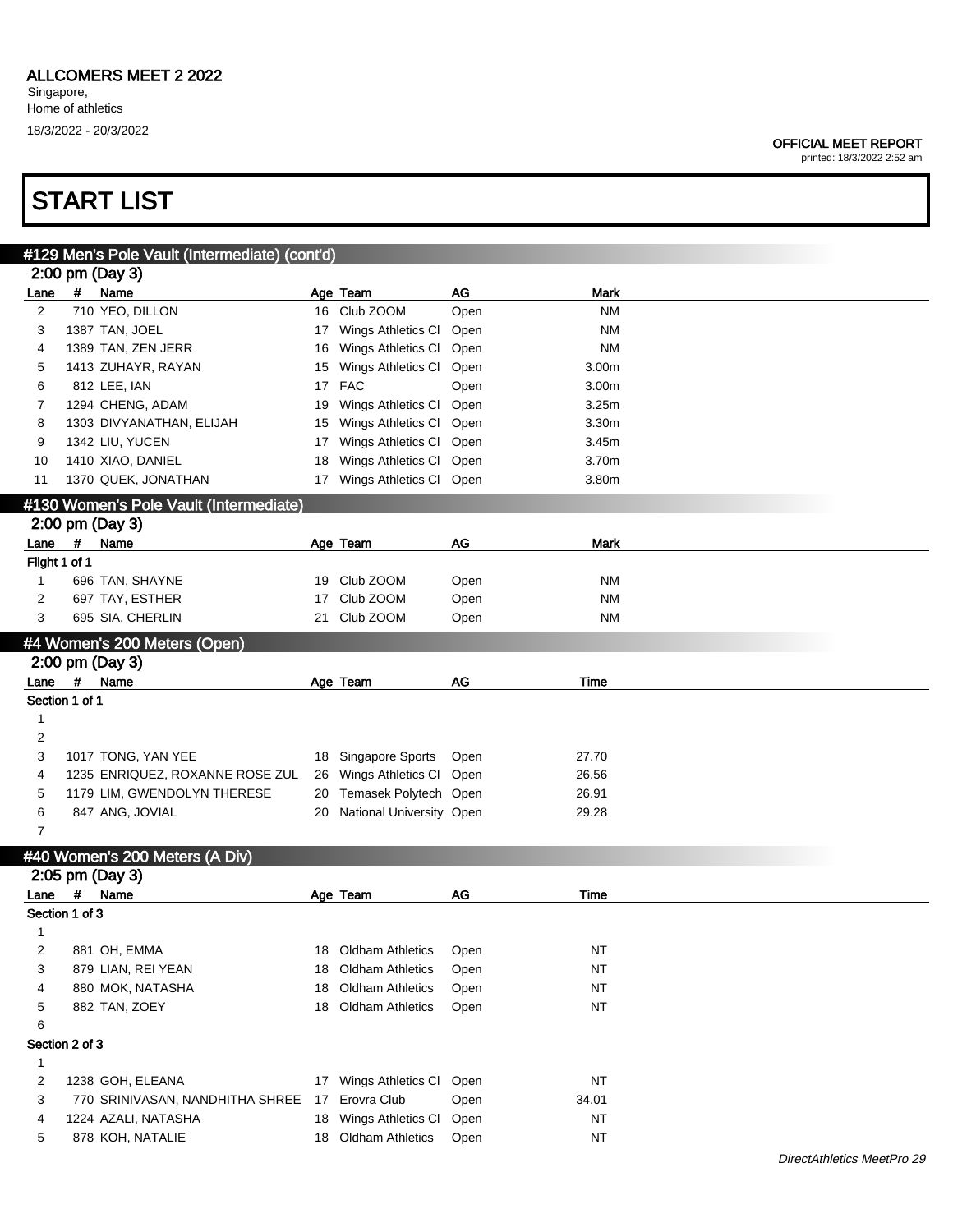|                |                | <b>START LIST</b>                       |   |                             |      |             |                            |
|----------------|----------------|-----------------------------------------|---|-----------------------------|------|-------------|----------------------------|
|                |                |                                         |   |                             |      |             |                            |
|                |                | #40 Women's 200 Meters (A Div) (cont'd) |   |                             |      |             |                            |
|                |                | 2:05 pm (Day 3)                         |   |                             |      |             |                            |
| Lane<br>6      | $\#$           | Name                                    |   | Age Team                    | AG   | Time        |                            |
|                | Section 3 of 3 |                                         |   |                             |      |             |                            |
| $\mathbf{1}$   |                |                                         |   |                             |      |             |                            |
| 2              |                | 741 KHOO, JACKIE                        |   | 17 Erovra Club              | Open | 31.06       |                            |
| 3              |                | 1241 HENG, ANN XIN                      |   | 18 Wings Athletics Cl       | Open | 28.15       |                            |
| 4              |                | 827 LIAU, LYN                           |   | 17 Maxform                  | Open | 28.50       |                            |
| 5              |                | 763 PATANKAR, ANIKA NILESH              |   | 17 Erovra Club              | Open | 32.13       |                            |
| 6              |                |                                         |   |                             |      |             |                            |
|                |                |                                         |   |                             |      |             |                            |
|                |                | #65 Women's 200 Meters (B Div)          |   |                             |      |             |                            |
|                |                | 2:20 pm (Day 3)<br>Lane # Name          |   |                             | AG   | <b>Time</b> |                            |
| Section 1 of 4 |                |                                         |   | Age Team                    |      |             |                            |
| 1              |                |                                         |   |                             |      |             |                            |
| 2              |                | 1276 TOH, ISABEL                        |   | 15 Wings Athletics Cl Open  |      | NT          |                            |
| 3              |                | 1266 SIU, EMILY                         |   | 15 Wings Athletics Cl Open  |      | NT          |                            |
| 4              |                | 831 TEH, JUSTINE                        |   | 15 Maxform                  | Open | NT          |                            |
| 5              |                | 1107 TSAI, AMELIE                       |   | 16 Team Cicada Trac Open    |      | NT          |                            |
| 6              |                |                                         |   |                             |      |             |                            |
|                | Section 2 of 4 |                                         |   |                             |      |             |                            |
| 1              |                | 1219 SANDARAN, THARINE                  |   | 15 Trackstar Athletics Open |      | NT          |                            |
| 2              |                | 1133 LIM, CLARA                         |   | 15 Team Fabian              | Open | NT          |                            |
| 3              |                | 1243 JOHN, NERYS                        |   | 16 Wings Athletics Cl       | Open | NT          |                            |
| 4              |                | 750 LEE SZE YIN, MEGAN                  |   | 16 Erovra Club              | Open | NT          |                            |
| 5              |                | 757 MING, XIN                           |   | 15 Erovra Club              | Open | NT          |                            |
| 6              |                |                                         |   |                             |      |             |                            |
|                | Section 3 of 4 |                                         |   |                             |      |             |                            |
| 1              |                | 1217 IMMANUEL, ALICIA KELLY             |   | 15 Trackstar Athletics Open |      | NT          |                            |
| 2              |                | 1089 BHANDARI, NIESHA KIM               |   | 16 Team Cicada Trac Open    |      | NT          |                            |
| 3              |                | 1062 PEREIRA, DAVINA                    |   | 15 Swift                    | Open | 33.00       |                            |
| 4              |                | 1066 YITONG, CHIA                       |   | 17 Swift                    | Open | 35.70       |                            |
|                |                | 731 CHAN, KAYLENE                       |   | 16 Erovra Club              | Open | <b>NT</b>   |                            |
| 6              |                |                                         |   |                             |      |             |                            |
|                | Section 4 of 4 |                                         |   |                             |      |             |                            |
| $\mathbf{1}$   |                | 762 PANG, KEE ANN                       |   | 16 Erovra Club              | Open | 30.20       |                            |
| 2              |                | 830 SOH, SHARLENE                       |   | 15 Maxform                  | Open | 29.00       |                            |
| 3              |                | 1052 CHEE, JAYME NG SOK                 |   | 15 Swift                    | Open | 28.17       |                            |
| 4              |                | 1249 LEE, MEREDITH                      |   | 16 Wings Athletics CI       | Open | 28.70       |                            |
| 5              |                | 744 KRISHNAN, ANNE                      |   | 16 Erovra Club              | Open | 29.50       |                            |
| 6              |                |                                         |   |                             |      |             |                            |
|                |                | #96 Women's 200 Meters (C Div)          |   |                             |      |             |                            |
|                |                | 2:40 pm (Day 3)                         |   |                             |      |             |                            |
|                |                | Lane # Name                             |   | Age Team                    | AG   | Time        |                            |
|                | Section 1 of 2 |                                         |   |                             |      |             |                            |
| 1              |                | 1099 LE XIAO, TAN                       | 0 | Team Cicada Trac            |      | <b>NT</b>   |                            |
|                |                |                                         |   |                             |      |             |                            |
|                |                |                                         |   |                             |      |             | DirectAthletics MeetPro 30 |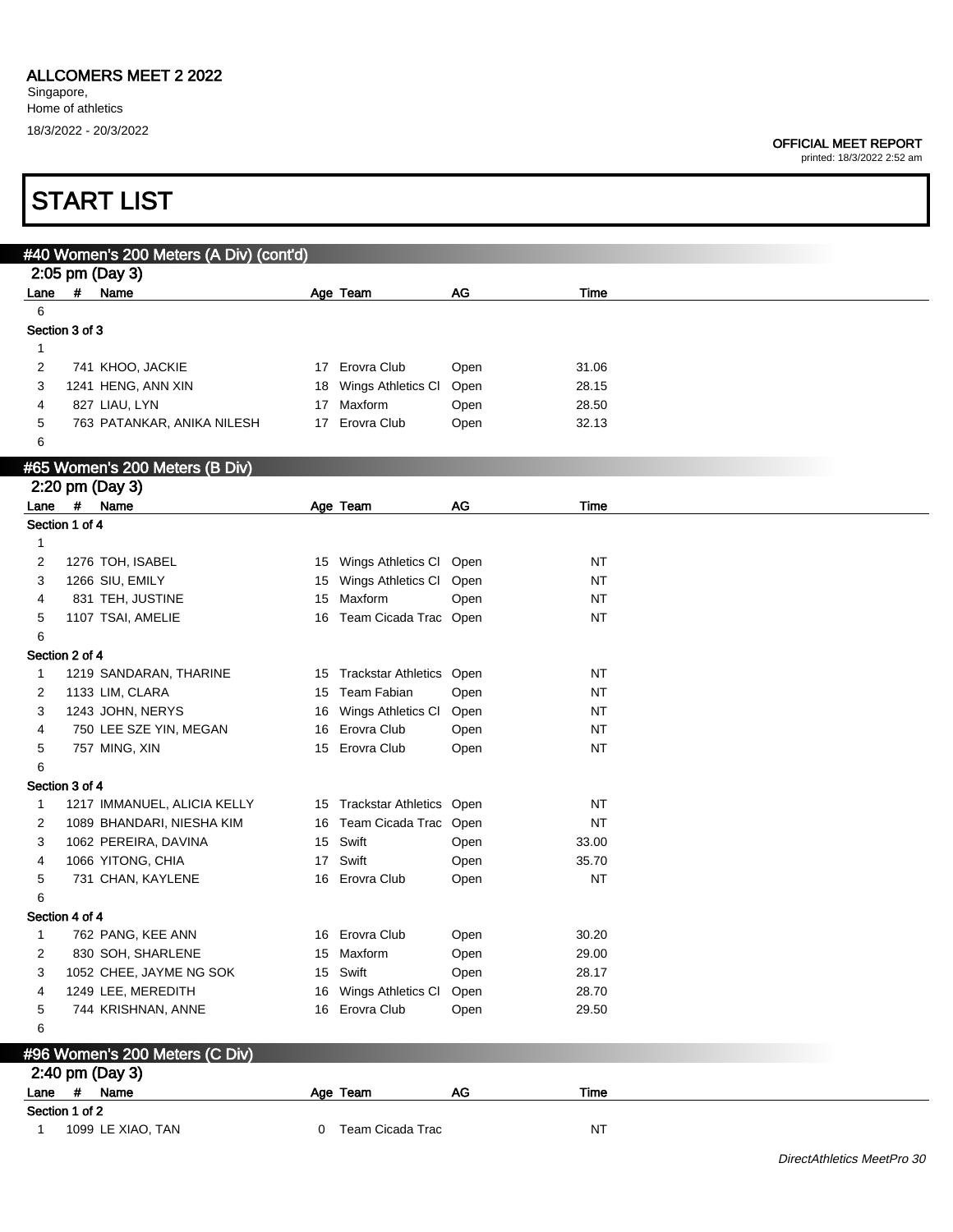### ALLCOMERS MEET 2 2022

Singapore, Home of athletics 18/3/2022 - 20/3/2022

#### OFFICIAL MEET REPORT

printed: 18/3/2022 2:52 am

|                         |   | #96 Women's 200 Meters (C Div) (cont'd)        |    |                             |      |           |
|-------------------------|---|------------------------------------------------|----|-----------------------------|------|-----------|
|                         |   | 2:40 pm (Day 3)                                |    |                             |      |           |
| Lane                    | # | Name                                           |    | Age Team                    | AG   | Time      |
| $\overline{2}$          |   | 1092 CHEE, CHLOE ENYA                          |    | 14 Team Cicada Trac Open    |      | <b>NT</b> |
| 3                       |   | 776 THIRUMALAI, NIVEDITA                       | 13 | Erovra Club                 | Open | 32.20     |
| 4                       |   | 1203 KAUFMANN, MAYAH                           | 13 | Total Kinetics Spor Open    |      | <b>NT</b> |
| 5                       |   | 735 CHOO, JIAYI                                |    | 14 Erovra Club              | Open | <b>NT</b> |
| 6                       |   |                                                |    |                             |      |           |
| Section 2 of 2          |   |                                                |    |                             |      |           |
| $\mathbf{1}$            |   | 732 CHAN, YU HUI GWENDOLYN                     |    | 13 Erovra Club              | Open | 31.40     |
| 2                       |   | 779 TYLES, TAMARA                              | 13 | Erovra Club                 | Open | 30.10     |
| 3                       |   | 1131 LEE, ELIZABETH                            | 14 | <b>Team Fabian</b>          | Open | 28.39     |
| 4                       |   | 1132 LEE, EMMA                                 | 14 | <b>Team Fabian</b>          | Open | 28.57     |
| 5                       |   | 730 BINTE MOHAMMAD SHAH, NUR IR 14 Erovra Club |    |                             | Open | 30.50     |
| 6                       |   |                                                |    |                             |      |           |
|                         |   | #3 Men's 200 Meters (Open)                     |    |                             |      |           |
|                         |   | 2:50 pm (Day 3)                                |    |                             |      |           |
| Lane                    | # | Name                                           |    | Age Team                    | AG   | Time      |
| Section 1 of 4          |   |                                                |    |                             |      |           |
| $\mathbf{1}$            |   |                                                |    |                             |      |           |
| 2                       |   |                                                |    |                             |      |           |
| 3                       |   | 1049 TOMASSINI, KEVIN                          | 39 | SMA                         | Open | <b>NT</b> |
| 4                       |   | 862 NG, BRYAN                                  |    | 22 National University Open |      | <b>NT</b> |
| 5                       |   | 801 TEO JIA JUN, LINCOLN                       | 31 | Erovra Club                 | Open | <b>NT</b> |
| 6                       |   | 1087 WRIGHT, LAFIAMA                           |    | 32 Swift                    | Open | NT        |
| $\overline{7}$          |   |                                                |    |                             |      |           |
| Section 2 of 4          |   |                                                |    |                             |      |           |
|                         |   |                                                |    |                             |      |           |
| $\mathbf{1}$            |   |                                                |    |                             |      |           |
| 2                       |   | 1339 LIM, YUAN BIN                             | 21 | Wings Athletics Cl Open     |      | <b>NT</b> |
| 3                       |   | 978 HENG, LIH HOOI                             | 52 | Singapore Masters Open      |      | <b>NT</b> |
| 4                       |   | 1333 LIM, AARON                                | 21 | Wings Athletics Cl Open     |      | 25.35     |
| 5                       |   | 859 CONG, HAOTING                              |    | 24 National University Open |      | <b>NT</b> |
| 6                       |   | 860 LIM, OLIVER                                |    | 22 National University Open |      | NT        |
| $\overline{7}$          |   |                                                |    |                             |      |           |
| Section 3 of 4          |   |                                                |    |                             |      |           |
| $\mathbf 1$             |   |                                                |    |                             |      |           |
| 2                       |   | 795 NG, BAOQIANG                               |    | 27 Erovra Club              | Open | 25.00     |
| 3                       |   | 1199 TAN, SHEN JIE BRIAN                       | 20 | Temasek Polytech Open       |      | 24.64     |
| 4                       |   | 1044 KUMAR, TARUN                              | 23 | <b>Sky Athletics</b>        | Open | 24.31     |
| 5                       |   | 1108 AMOR, ARTRI                               | 20 | Team Cicada Trac Open       |      | 24.50     |
| 6                       |   | 705 LU, WEIYI                                  | 35 | Club ZOOM                   | Open | 24.72     |
| $\overline{7}$          |   |                                                |    |                             |      |           |
| Section 4 of 4          |   |                                                |    |                             |      |           |
| $\mathbf{1}$            |   |                                                |    |                             |      |           |
| $\overline{\mathbf{c}}$ |   | 1329 LEE, ZHENG YU                             | 18 | Wings Athletics Cl Open     |      | 24.13     |
| 3                       |   | 1071 DHIYA'ULHAQ, ADAM                         | 23 | Swift                       | Open | 23.50     |
| 4                       |   | 1318 KOE, IAN                                  | 23 | Wings Athletics Cl Open     |      | 22.08     |
| 5                       |   | 869 TEOW, ALPHONSUS                            |    | 23 National University Open |      | 23.17     |
|                         |   |                                                |    |                             |      |           |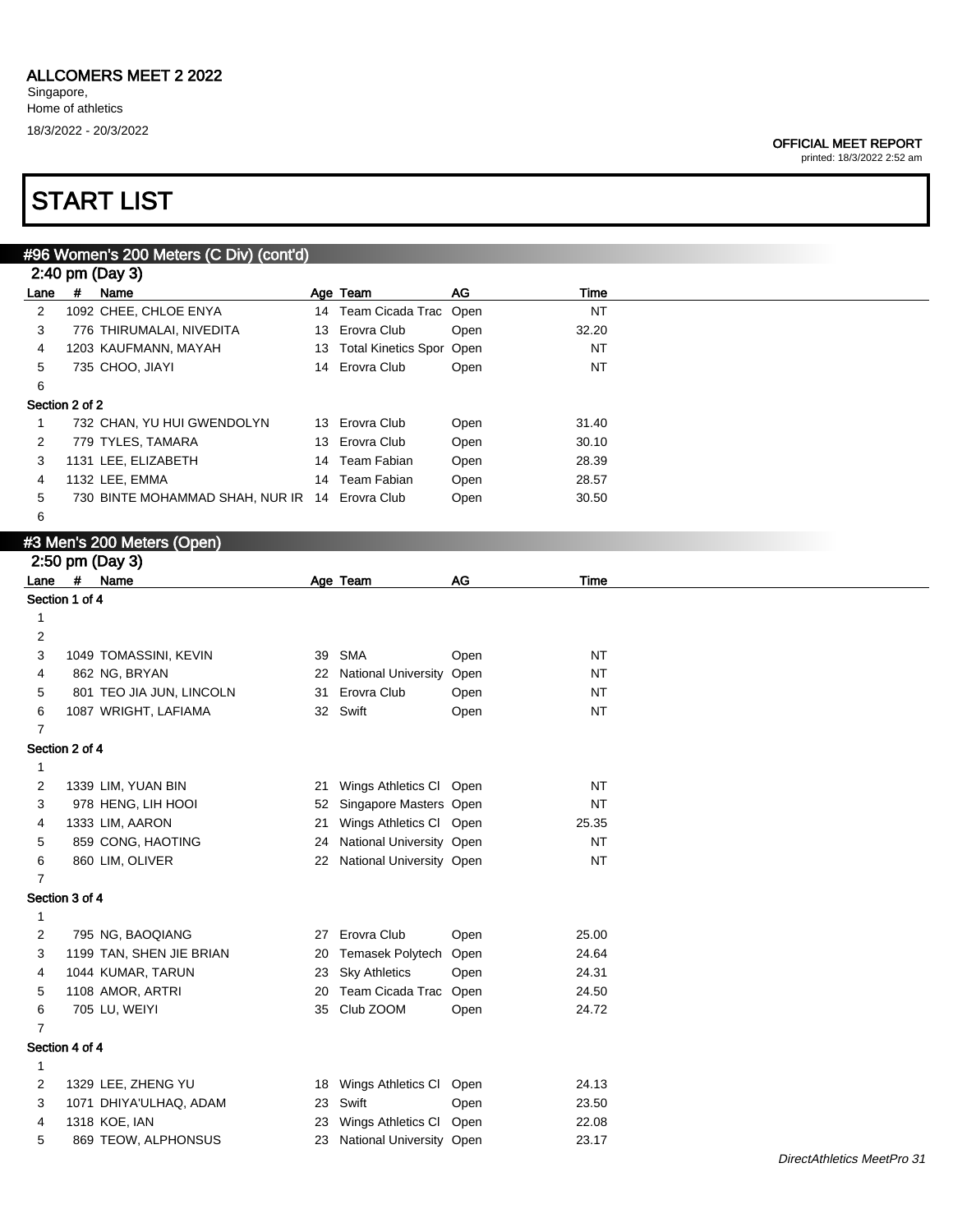Г

#### OFFICIAL MEET REPORT

|                | <b>START LIST</b>                   |    |                          |      |             |  |
|----------------|-------------------------------------|----|--------------------------|------|-------------|--|
|                |                                     |    |                          |      |             |  |
|                | #3 Men's 200 Meters (Open) (cont'd) |    |                          |      |             |  |
|                | 2:50 pm (Day 3)                     |    |                          |      |             |  |
| Lane           | #<br>Name                           |    | Age Team                 | AG   | Time        |  |
| 6              | 707 TOH, EDDIE                      |    | 41 Club ZOOM             | Open | 24.00       |  |
| $\overline{7}$ |                                     |    |                          |      |             |  |
|                |                                     |    |                          |      |             |  |
|                | #117 Men's Discus (C Div)           |    |                          |      |             |  |
|                | 3:00 pm (Day 3)                     |    |                          |      |             |  |
| Lane #         | Name                                |    | Age Team                 | AG   | <b>Mark</b> |  |
|                | Flight 1 of 1                       |    |                          |      |             |  |
| $\mathbf{1}$   | 1316 KHANN, RITWIK                  |    | 14 Wings Athletics CI    | Open | <b>NM</b>   |  |
| 2              | 1350 LYE, ELLIOT                    | 13 | Wings Athletics CI       | Open | <b>NM</b>   |  |
| 3              | 1368 POH, YAN AN DARIUS             | 13 | Wings Athletics CI       | Open | <b>NM</b>   |  |
| 4              | 893 CHEW, JADEN                     | 14 | <b>Oldham Athletics</b>  | Open | <b>NM</b>   |  |
| 5              | 1377 SEETOH, ISAAC                  | 14 | Wings Athletics CI       | Open | <b>NM</b>   |  |
| 6              | 1328 LEE, YU FOONG                  | 13 | Wings Athletics CI       | Open | <b>NM</b>   |  |
| 7              | 1334 LIM, BRANDEN                   | 14 | Wings Athletics CI       | Open | <b>NM</b>   |  |
| 8              | 1359 NG, CHERN YI                   | 14 | Wings Athletics CI       | Open | <b>NM</b>   |  |
| 9              | 1321 KWA, EU HAN                    | 14 | Wings Athletics CI       | Open | 20.00m      |  |
| 10             | 1374 SEAH, DYLAN                    | 14 | Wings Athletics CI       | Open | 25.00m      |  |
| 11             | 1126 NG, GABRIEL                    | 14 | Team Cicada Trac Open    |      | 33.00m      |  |
| 12             | 1344 LOH, ANSON                     | 14 | Wings Athletics Cl Open  |      | 40.00m      |  |
|                | #39 Men's 200 Meters (A Div)        |    |                          |      |             |  |
|                | 3:10 pm (Day 3)                     |    |                          |      |             |  |
|                | Lane #<br>Name                      |    | Age Team                 | AG   | Time        |  |
|                | Section 1 of 3                      |    |                          |      |             |  |
| 1              |                                     |    |                          |      |             |  |
| 2              | 1200 TAY, ZI XIANG                  |    | 18 Temasek Polytech Open |      | <b>NT</b>   |  |
| 3              | 1128 TAN, KEAN                      | 17 | Team Cicada Trac Open    |      | <b>NT</b>   |  |
| 4              | 938 TAN, LUKE                       | 17 | <b>Oldham Athletics</b>  | Open | <b>NT</b>   |  |
| 5              |                                     |    |                          |      |             |  |
| 6              |                                     |    |                          |      |             |  |
|                | Section 2 of 3                      |    |                          |      |             |  |
| 1              |                                     |    |                          |      |             |  |
| 2              |                                     |    |                          |      |             |  |
|                | 1191 CHIA, TZE HIAN DAVID           |    | 18 Temasek Polytech Open |      | NT          |  |
| 3              | 895 CHEW, JULIAN                    |    | 18 Oldham Athletics      | Open | <b>NT</b>   |  |
| 4              | 1298 CHIA, DARIUS                   |    | 17 Wings Athletics CI    | Open | <b>NT</b>   |  |
| 5              | 1048 TAN, YONG TZER, ZACHARY        |    | 18 Sky Athletics         | Open | <b>NT</b>   |  |
| 6              |                                     |    |                          |      |             |  |
|                | Section 3 of 3                      |    |                          |      |             |  |
| $\mathbf{1}$   |                                     |    |                          |      |             |  |
| $\overline{c}$ | 1046 LIM, YU HNG                    |    | 18 Sky Athletics         | Open | 24.01       |  |
| 3              | 911 LEE, MARK                       |    | 18 Oldham Athletics      | Open | 22.42       |  |
| 4              | 940 TAN, XAVIER                     | 17 | <b>Oldham Athletics</b>  | Open | 23.47       |  |
| 5              | 1296 CHERN, SAMUEL                  |    | 18 Wings Athletics CI    | Open | <b>NT</b>   |  |
| 6              |                                     |    |                          |      |             |  |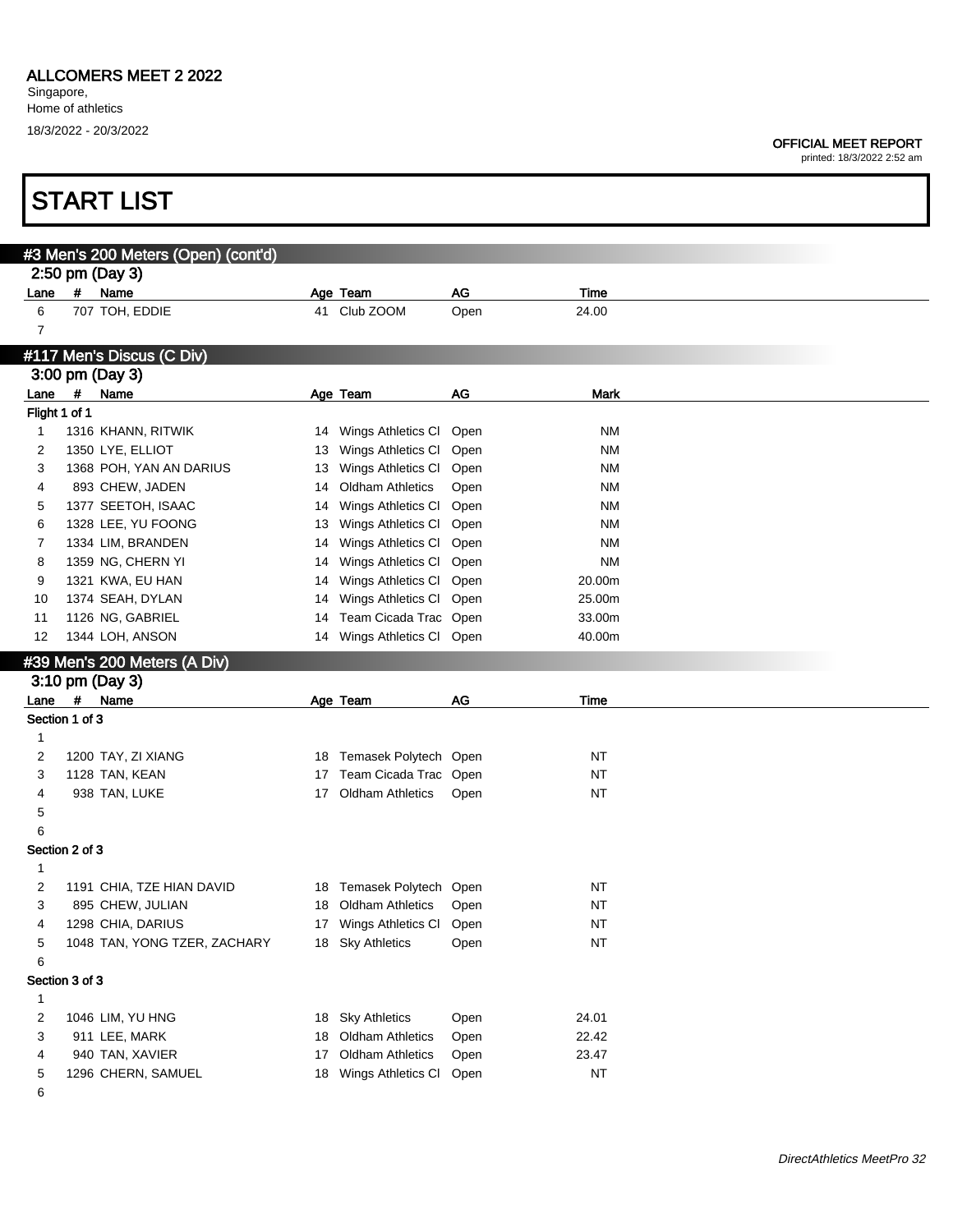Г

|                               |                | <b>START LIST</b>             |    |                             |      |             |  |  |  |  |
|-------------------------------|----------------|-------------------------------|----|-----------------------------|------|-------------|--|--|--|--|
|                               |                |                               |    |                             |      |             |  |  |  |  |
|                               |                | #59 Men's Triple Jump (A Div) |    |                             |      |             |  |  |  |  |
|                               |                | 3:15 pm (Day 3)               |    |                             |      |             |  |  |  |  |
| Lane                          | $\pmb{\#}$     | Name                          |    | Age Team                    | AG   | Mark        |  |  |  |  |
| Flight 1 of 1<br>$\mathbf{1}$ |                | 1319 KOK, RHINESON            |    | 18 Wings Athletics CI Open  |      | NΜ          |  |  |  |  |
|                               |                |                               |    |                             |      |             |  |  |  |  |
| #19 Men's Triple Jump (Open)  |                |                               |    |                             |      |             |  |  |  |  |
|                               |                | 3:15 pm (Day 3)               |    |                             |      |             |  |  |  |  |
| Lane<br>Flight 1 of 1         | #              | Name                          |    | Age Team                    | AG   | <b>Mark</b> |  |  |  |  |
| $\mathbf{1}$                  |                | 976 DEMETRIADES, CONSTANTINOS |    | 39 Singapore Masters Open   |      | ΝM          |  |  |  |  |
| 2                             |                | 1379 SNG, MARKUUS             |    | 18 Wings Athletics Cl Open  |      | <b>NM</b>   |  |  |  |  |
| 3                             |                | 1326 LEE, BENNETT             | 0  | Wings Athletics CI          |      | 12.61m      |  |  |  |  |
| 4                             |                | 1364 ONG, RUSSELL             | 18 | Wings Athletics Cl Open     |      | 14.27m      |  |  |  |  |
| 5                             |                | 1361 ONG, ISAAC               |    | 18 Wings Athletics Cl Open  |      | 14.40m      |  |  |  |  |
|                               |                | #64 Men's 200 Meters (B Div)  |    |                             |      |             |  |  |  |  |
|                               |                | 3:25 pm (Day 3)               |    |                             |      |             |  |  |  |  |
| Lane                          |                | # Name                        |    | Age Team                    | AG   | Time        |  |  |  |  |
|                               | Section 1 of 9 |                               |    |                             |      |             |  |  |  |  |
| 1                             |                |                               |    |                             |      |             |  |  |  |  |
| 2                             |                | 957 ZEE, KA-HAO               | 16 | <b>Oldham Athletics</b>     | Open | <b>NT</b>   |  |  |  |  |
| 3                             |                | 1174 YIP, DONAVAN             | 16 | Team St. Pat                | Open | <b>NT</b>   |  |  |  |  |
| 4                             |                | 1175 ZAINAL, IRFAN            | 17 | Team St. Pat                | Open | <b>NT</b>   |  |  |  |  |
| 5                             |                | 1176 ZULKIFLY, ISA            |    | 15 Team St. Pat             | Open | NT          |  |  |  |  |
| 6                             |                |                               |    |                             |      |             |  |  |  |  |
|                               | Section 2 of 9 |                               |    |                             |      |             |  |  |  |  |
| 1                             |                | 1411 YADAV, BOYINI            |    | 15 Wings Athletics CI       | Open | <b>NT</b>   |  |  |  |  |
| 2                             |                | 1172 WIJAYA, MIKAIL EMRE      | 15 | Team St. Pat                | Open | NT          |  |  |  |  |
| 3                             |                | 1222 VARSHAN, BALA KUMAR      | 16 | Trackstar Athletics Open    |      | NT          |  |  |  |  |
| 4                             |                | 952 WANG, JUN XIANG           | 16 | <b>Oldham Athletics</b>     | Open | <b>NT</b>   |  |  |  |  |
| 5<br>6                        |                | 1173 WONG, OLIVER             |    | 15 Team St. Pat             | Open | NT          |  |  |  |  |
|                               | Section 3 of 9 |                               |    |                             |      |             |  |  |  |  |
| 1                             |                | 1171 TULSI, SHAAN             |    | 15 Team St. Pat             | Open | <b>NT</b>   |  |  |  |  |
|                               |                | 1213 TAN, REAGAN              |    | 16 Total Kinetics Spor Open |      | <b>NT</b>   |  |  |  |  |
| 3                             |                | 1162 SEAH, ANDI               |    | 16 Team St. Pat             | Open | <b>NT</b>   |  |  |  |  |
| 4                             |                | 929 SOH, AIDAN MICHAEL        |    | 15 Oldham Athletics         | Open | <b>NT</b>   |  |  |  |  |
| 5                             |                | 1169 TEO, ELDEN               |    | 15 Team St. Pat             | Open | <b>NT</b>   |  |  |  |  |
| 6                             |                |                               |    |                             |      |             |  |  |  |  |
| Section 4 of 9                |                |                               |    |                             |      |             |  |  |  |  |
| 1                             |                | 824 SHARMA, YASH              |    | 17 JS Athletics             | Open | <b>NT</b>   |  |  |  |  |
| 2                             |                | 1083 PHUA, ETHAN              |    | 16 Swift                    | Open | <b>NT</b>   |  |  |  |  |
| 3                             |                | 1209 ONG, ROYCE               |    | 17 Total Kinetics Spor Open |      | <b>NT</b>   |  |  |  |  |
| 4                             |                | 1157 PEH, AIDAN               |    | 15 Team St. Pat             | Open | <b>NT</b>   |  |  |  |  |
| 5                             |                | 927 RIVAS, ALEJANDRO SANTOS   |    | 16 Oldham Athletics         | Open | <b>NT</b>   |  |  |  |  |
| 6                             |                |                               |    |                             |      |             |  |  |  |  |
|                               | Section 5 of 9 |                               |    |                             |      |             |  |  |  |  |
| 1                             |                | 1124 MEHTA, ARYAN             |    | 15 Team Cicada Trac Open    |      | <b>NT</b>   |  |  |  |  |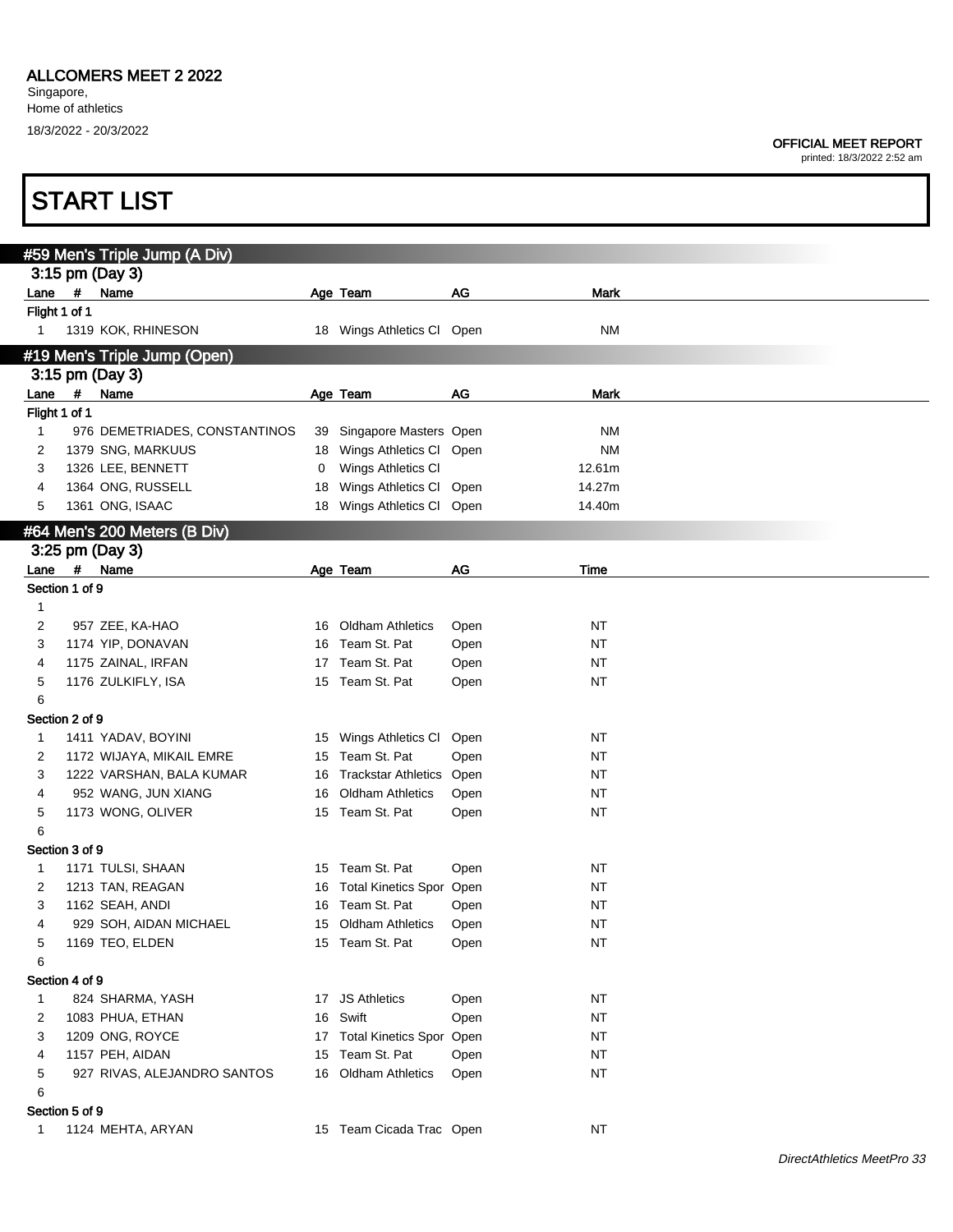### START LIST

#### OFFICIAL MEET REPORT

|                | #64 Men's 200 Meters (B Div) (cont'd) |    |                            |      |           |  |
|----------------|---------------------------------------|----|----------------------------|------|-----------|--|
|                | 3:25 pm (Day 3)                       |    |                            |      |           |  |
| Lane           | # Name                                |    | Age Team                   | AG   | Time      |  |
| $\overline{2}$ | 913 LIM, AUSTIN                       |    | 15 Oldham Athletics        | Open | NT        |  |
| 3              | 1221 IMMANUEL, AARON KEITH            | 16 | <b>Trackstar Athletics</b> | Open | NT        |  |
| 4              | 1149 KHAN, AQIL                       |    | 15 Team St. Pat            | Open | NT        |  |
| 5              | 1154 MANIMAREN, ROSHAN                |    | 15 Team St. Pat            | Open | NT        |  |
| 6              |                                       |    |                            |      |           |  |
| Section 6 of 9 |                                       |    |                            |      |           |  |
| 1              | 1074 GOH, WAYNE                       |    | 16 Swift                   | Open | NT        |  |
| 2              | 1144 CHIU, BRODY                      |    | 15 Team St. Pat            | Open | NT        |  |
| 3              | 1143 CASTRO, WADE                     | 16 | Team St. Pat               | Open | NT        |  |
| 4              | 1291 CHAN, BRAYDEN                    | 15 | Wings Athletics CI         | Open | NT        |  |
| 5              | 1145 DHANETWAL, PRIYANSH              |    | 15 Team St. Pat            | Open | NT        |  |
| 6              |                                       |    |                            |      |           |  |
| Section 7 of 9 |                                       |    |                            |      |           |  |
| 1              | 1142 CALLANTA, CHARLES                |    | 15 Team St. Pat            | Open | NT        |  |
| 2              | 787 CHUA HAO EN, VEREK                | 15 | Erovra Club                | Open | NT        |  |
| 3              | 1139 ASHRAF, DANISH                   |    | 15 Team St. Pat            | Open | NT        |  |
| 4              | 889 CHAN, REUBEN                      | 16 | <b>Oldham Athletics</b>    | Open | NT        |  |
| 5              | 788 CURRIN, XAVIER                    |    | 16 Erovra Club             | Open | NT        |  |
| 6              |                                       |    |                            |      |           |  |
| Section 8 of 9 |                                       |    |                            |      |           |  |
| 1              | 1077 HONG, CHEAH                      |    | 17 Swift                   | Open | 31.20     |  |
| 2              | 1079 LEE, DAVE                        |    | 16 Swift                   | Open | 28.00     |  |
| 3              | 1068 ARMAN DANIAL, AINOL JALAL        |    | 15 Swift                   | Open | 25.80     |  |
| 4              | 1068 ARMAN DANIAL, AINOL JALAL        |    | 15 Swift                   | Open | 25.90     |  |
| 5              | 1086 TEE, TARO                        |    | 14 Swift                   | Open | 28.40     |  |
| 6              |                                       |    |                            |      |           |  |
| Section 9 of 9 |                                       |    |                            |      |           |  |
|                |                                       |    | 16 Swift                   |      |           |  |
| 1              | 1078 JOON YI, PEI                     |    |                            | Open | 25.70     |  |
| 2              | 1114 CURRAN, HARRY IRFAN              |    | 14 Team Cicada Trac        | Open | 24.50     |  |
| 3              | 1082 ONG, YING TAT                    |    | 16 Swift                   | Open | 23.68     |  |
| 4              | 794 LOW, WEI YI DILLON                |    | 16 Erovra Club             | Open | 24.46     |  |
| 5              | 1076 HONG, CHEACH                     |    | 17 Swift                   | Open | 25.00     |  |
| 6              |                                       |    |                            |      |           |  |
|                | #95 Men's 200 Meters (C Div)          |    |                            |      |           |  |
|                | 4:10 pm (Day 3)                       |    |                            |      |           |  |
| Lane           | # Name                                |    | Age Team                   | AG   | Time      |  |
| Section 1 of 4 |                                       |    |                            |      |           |  |
| $\mathbf{1}$   |                                       |    |                            |      |           |  |
| 2              | 948 TONG, GABRIEL                     |    | 14 Oldham Athletics        | Open | <b>NT</b> |  |
| 3              | 944 TAY, SEAN                         | 13 | <b>Oldham Athletics</b>    | Open | <b>NT</b> |  |
| 4              | 1170 TEO, JAVEN                       |    | 14 Team St. Pat            | Open | <b>NT</b> |  |
| 5              |                                       |    |                            |      |           |  |
| 6              |                                       |    |                            |      |           |  |
| Section 2 of 4 |                                       |    |                            |      |           |  |
| 1              | 1168 TAN, SEAN                        |    | 14 Team St. Pat            | Open | NT        |  |
|                |                                       |    |                            |      |           |  |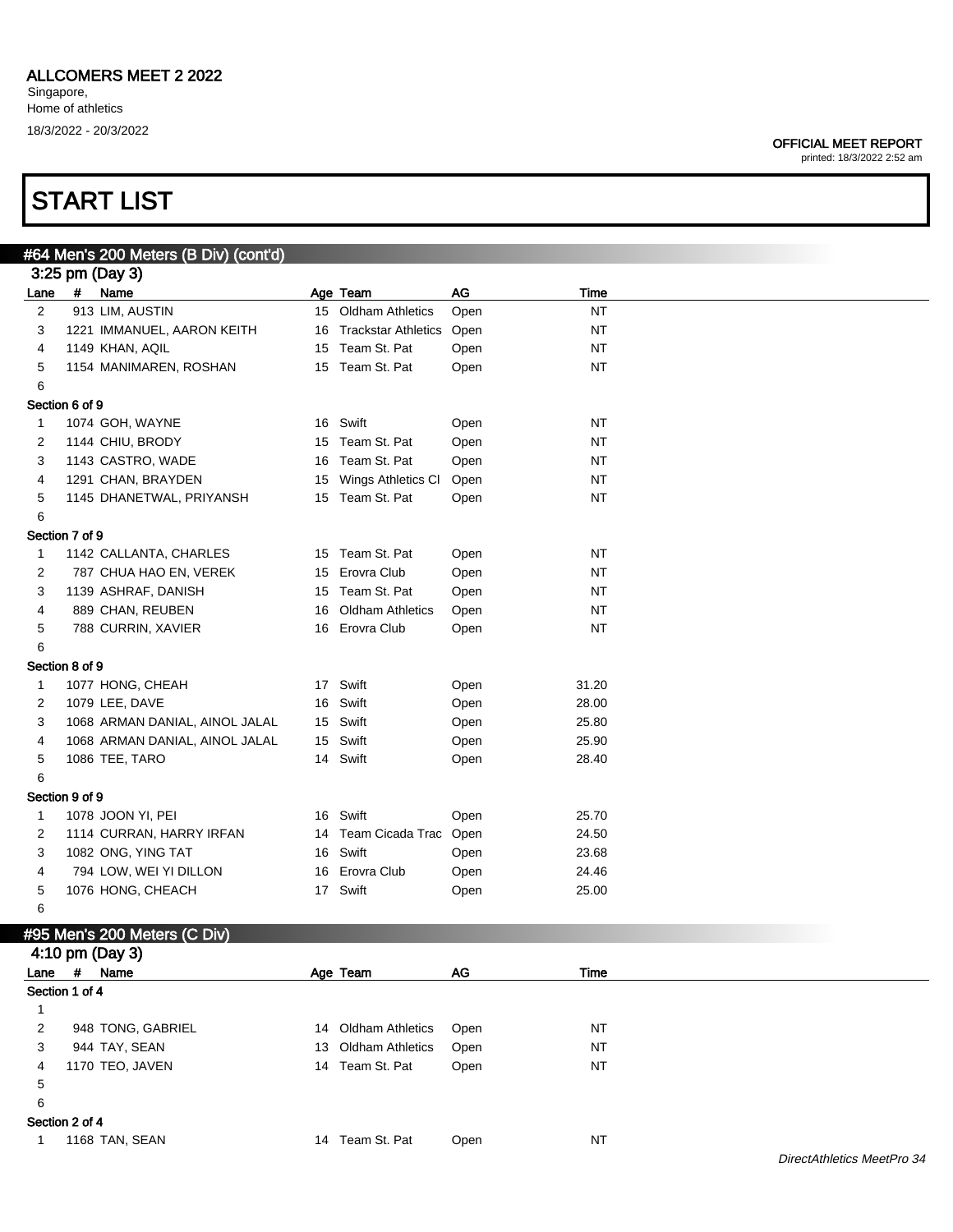### OFFICIAL MEET REPORT

printed: 18/3/2022 2:52 am

### START LIST

|                 |   | #95 Men's 200 Meters (C Div) (cont'd) |    |                         |      |           |  |  |  |
|-----------------|---|---------------------------------------|----|-------------------------|------|-----------|--|--|--|
| 4:10 pm (Day 3) |   |                                       |    |                         |      |           |  |  |  |
| Lane            | # | Name                                  |    | Age Team                | AG   | Time      |  |  |  |
| 2               |   | 1163 STOCCHINO, GIULIO                |    | 14 Team St. Pat         | Open | <b>NT</b> |  |  |  |
| 3               |   | 1123 MEHTA, ARJUN                     |    | 13 Team Cicada Trac     | Open | <b>NT</b> |  |  |  |
| 4               |   | 1159 RAGHAVENDRA, V                   |    | 14 Team St. Pat         | Open | <b>NT</b> |  |  |  |
| 5               |   | 1165 TAN, AXEL                        |    | 14 Team St. Pat         | Open | <b>NT</b> |  |  |  |
| 6               |   |                                       |    |                         |      |           |  |  |  |
| Section 3 of 4  |   |                                       |    |                         |      |           |  |  |  |
|                 |   | 833 LIVERPOOL, CALEB WILSON           |    | 14 Maxform              | Open | <b>NT</b> |  |  |  |
| 2               |   | 1207 LIM, MARCUS                      |    | 14 Total Kinetics Spor  | Open | <b>NT</b> |  |  |  |
| 3               |   | 1146 FREEMAN, ALEX                    |    | 14 Team St. Pat         | Open | <b>NT</b> |  |  |  |
| 4               |   | 1152 LEE, MAX                         |    | 13 Team St. Pat         | Open | <b>NT</b> |  |  |  |
| 5               |   | 1153 LIM, RAINER                      |    | 14 Team St. Pat         | Open | NT        |  |  |  |
| 6               |   |                                       |    |                         |      |           |  |  |  |
| Section 4 of 4  |   |                                       |    |                         |      |           |  |  |  |
|                 |   | 900 CHOO, DARYL                       | 14 | <b>Oldham Athletics</b> | Open | NT        |  |  |  |
| 2               |   | 1137 ANGEL, KURT                      |    | 13 Team St. Pat         | Open | <b>NT</b> |  |  |  |
| 3               |   | 1113 CURRAN, DANIEL RAIHAN            |    | 14 Team Cicada Trac     | Open | 26.96     |  |  |  |
| 4               |   | 1115 CURRAN, JAKE ARYAN               |    | 14 Team Cicada Trac     | Open | 26.97     |  |  |  |
| 5               |   | 1141 CAI, DYLAN                       |    | 13 Team St. Pat         | Open | <b>NT</b> |  |  |  |
| 6               |   |                                       |    |                         |      |           |  |  |  |
|                 |   | #131 Men's Pole Vault (Advance)       |    |                         |      |           |  |  |  |

#### #131 Men's Pole Vault (Advance)

6

|                |   | 4:30 pm (Day 3)                  |    |                          |      |             |
|----------------|---|----------------------------------|----|--------------------------|------|-------------|
| Lane           | # | Name                             |    | Age Team                 | AG   | <b>Mark</b> |
| Flight 1 of 1  |   |                                  |    |                          |      |             |
|                |   | 706 TAN, EZEKIEL                 | 18 | Club ZOOM                | Open | <b>NM</b>   |
| 2              |   | 1302 CHUA, OLIVER                | 18 | Wings Athletics CI       | Open | 3.82m       |
| 3              |   | 1319 KOK, RHINESON               | 18 | Wings Athletics CI       | Open | 4.00m       |
| 4              |   | 708 WEE, ELLIOTT                 | 20 | Club ZOOM                | Open | 4.02m       |
| 5              |   | 1396 TEW, ENOCH                  | 17 | Wings Athletics CI       | Open | 4.40m       |
| 6              |   | 871 WONG, CLEVON                 | 22 | National University Open |      | 4.40m       |
|                |   | 704 KOH, AARON                   | 27 | Club ZOOM                | Open | 4.40m       |
| 8              |   | 1414 KOH, WEI SHIEN              | 25 | National University Open |      | NM          |
|                |   | #33 Men's 400m Hurdles (A Div)   |    |                          |      |             |
|                |   | 4:50 pm (Day 3)                  |    |                          |      |             |
| Lane           | # | Name                             |    | Age Team                 | AG   | Time        |
| Section 1 of 1 |   |                                  |    |                          |      |             |
|                |   |                                  |    |                          |      |             |
| 2              |   | 1187 BIN ABDUL JALIL, MUHAMMAD A | 19 | Temasek Polytech Open    |      | NT          |
| 3              |   | 1110 ANG, BRANDON                |    | 17 Team Cicada Trac Open |      | <b>NT</b>   |
| 4              |   | 800 TAN, CHONG WEI SEBASTIAN     |    | 18 Erovra Club           | Open | <b>NT</b>   |
| 5              |   | 1400 TOH, YUE TAI                | 18 | Wings Athletics CI       | Open | <b>NT</b>   |

DirectAthletics MeetPro 35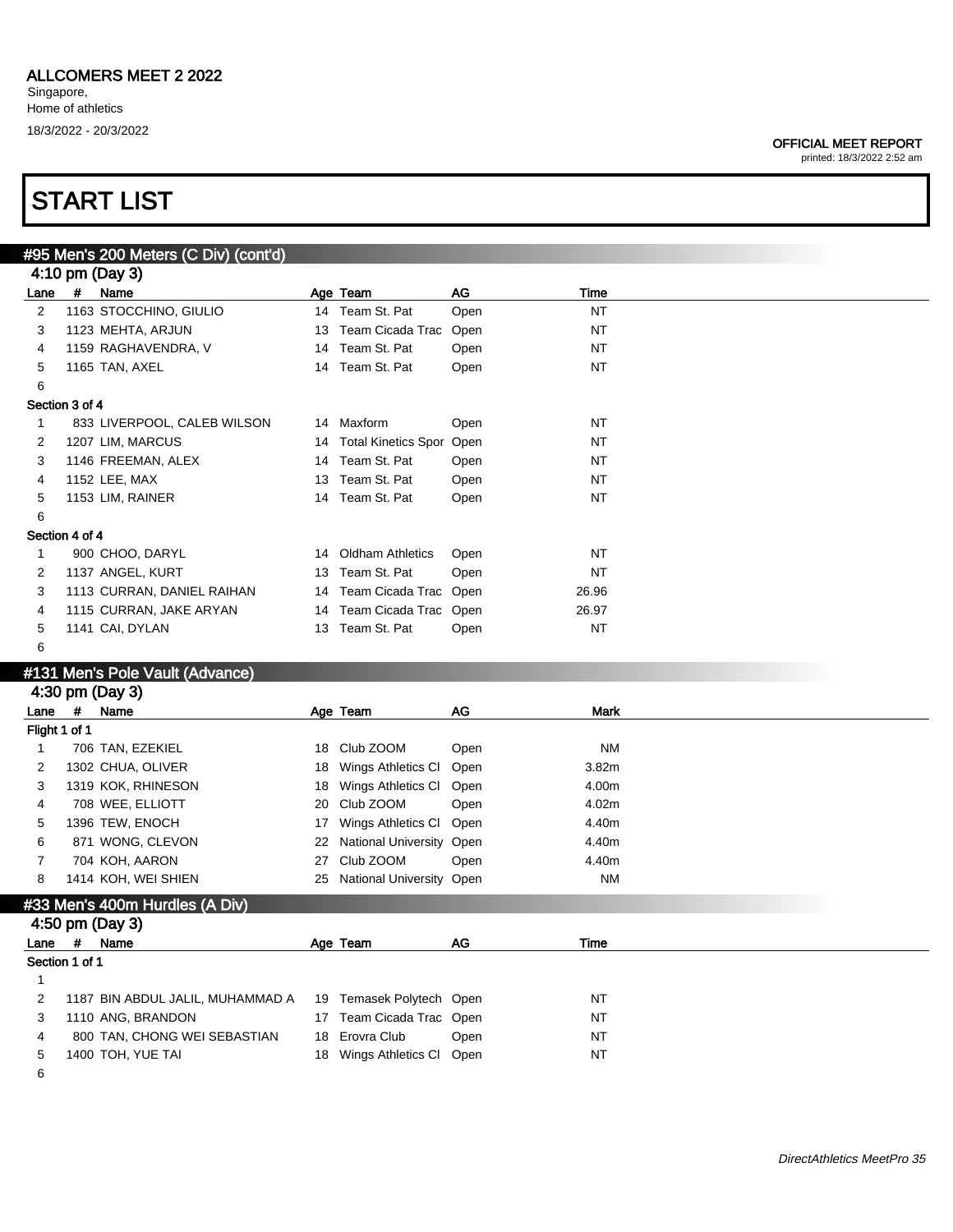### ALLCOMERS MEET 2 2022

Singapore, Home of athletics 18/3/2022 - 20/3/2022

### OFFICIAL MEET REPORT

|                       |   | <b>START LIST</b>                                            |    |                             |      |             |  |
|-----------------------|---|--------------------------------------------------------------|----|-----------------------------|------|-------------|--|
|                       |   | #78 Men's 400m Hurdles (B Div)                               |    |                             |      |             |  |
|                       |   | 5:00 pm (Day 3)                                              |    |                             |      |             |  |
| Lane                  |   | # Name                                                       |    | Age Team                    | AG   | Time        |  |
| Section 1 of 1        |   |                                                              |    |                             |      |             |  |
| 1                     |   |                                                              |    |                             |      |             |  |
| 2                     |   |                                                              |    |                             |      |             |  |
| 3                     |   | 793 LIM, JUN YI MATTHEW                                      |    | 16 Erovra Club              | Open | NT          |  |
| 4                     |   | 1422 ., KHAIRULNAZIM                                         |    | 16 Trackstar Athletics Open |      | <b>NT</b>   |  |
| 5<br>6                |   |                                                              |    |                             |      |             |  |
|                       |   |                                                              |    |                             |      |             |  |
|                       |   | #23 Men's Discus (Open)                                      |    |                             |      |             |  |
|                       |   | 5:00 pm (Day 3)                                              |    |                             |      |             |  |
| Lane<br>Flight 1 of 1 |   | # Name                                                       |    | Age Team                    | AG   | <b>Mark</b> |  |
| 1                     |   | 988 WHEBLE, ANDY                                             |    | 35 Singapore Masters Open   |      | ΝM          |  |
| 2                     |   | 1021 BIN SHEIK ALAU'UDIN, SHEIK FAY 19 Singapore Sports Open |    |                             |      | <b>NM</b>   |  |
| 3                     |   | 977 FOTOHI, REZA                                             |    | 55 Singapore Masters Open   |      | <b>NM</b>   |  |
| 4                     |   | 867 TAN, TING JUN                                            |    | 25 National University Open |      | 39.35m      |  |
| 5                     |   | 873 YEE, CHUN WAI, ERIC                                      |    | 23 National University Open |      | 44.41m      |  |
|                       |   | #118 Women's Discus (C Div)                                  |    |                             |      |             |  |
|                       |   | 5:00 pm (Day 3)                                              |    |                             |      |             |  |
| Lane                  | # | Name                                                         |    | Age Team                    | AG   | Mark        |  |
| Flight 1 of 1         |   |                                                              |    |                             |      |             |  |
| $\mathbf{1}$          |   | 1095 CHUA SHU EN, KAYLYN                                     |    | 14 Team Cicada Trac Open    |      | <b>NM</b>   |  |
|                       |   | #88 Women's Discus (B Div)                                   |    |                             |      |             |  |
|                       |   | 5:00 pm (Day 3)                                              |    |                             |      |             |  |
|                       |   | Lane # Name                                                  |    | Age Team                    | AG   | <b>Mark</b> |  |
| Flight 1 of 1         |   |                                                              |    |                             |      |             |  |
| $\mathbf{1}$          |   | 1278 WONG, NADYA                                             |    | 16 Wings Athletics Cl Open  |      | ΝM          |  |
|                       |   | #54 Women's Discus (A Div)                                   |    |                             |      |             |  |
|                       |   | 5:00 pm (Day 3)                                              |    |                             |      |             |  |
|                       |   | Lane # Name                                                  |    | Age Team                    | AG   | Mark        |  |
| Flight 1 of 1         |   |                                                              |    |                             |      |             |  |
| 1                     |   | 1226 CHEN JING YING, JANELLE                                 |    | 17 Wings Athletics CI       | Open | <b>NM</b>   |  |
| 2                     |   | 1260 PHUA, JAYDENE                                           | 18 | Wings Athletics CI          | Open | <b>NM</b>   |  |
| 3                     |   | 805 NEO, LE TENG                                             |    | 17 FAC                      | Open | 10.00m      |  |
| 4                     |   | 1250 LIM, CHERYL                                             |    | 18 Wings Athletics CI       | Open | 18.00m      |  |
|                       |   | #24 Women's Discus (Open)                                    |    |                             |      |             |  |
|                       |   | 5:00 pm (Day 3)                                              |    |                             |      |             |  |
| Lane                  | # | Name                                                         |    | Age Team                    | AG   | Mark        |  |
| Flight 1 of 1         |   |                                                              |    |                             |      |             |  |
| $\mathbf{1}$          |   | 969 TAN, XIN NING                                            |    | 22 Singapore Institute Open |      | <b>NM</b>   |  |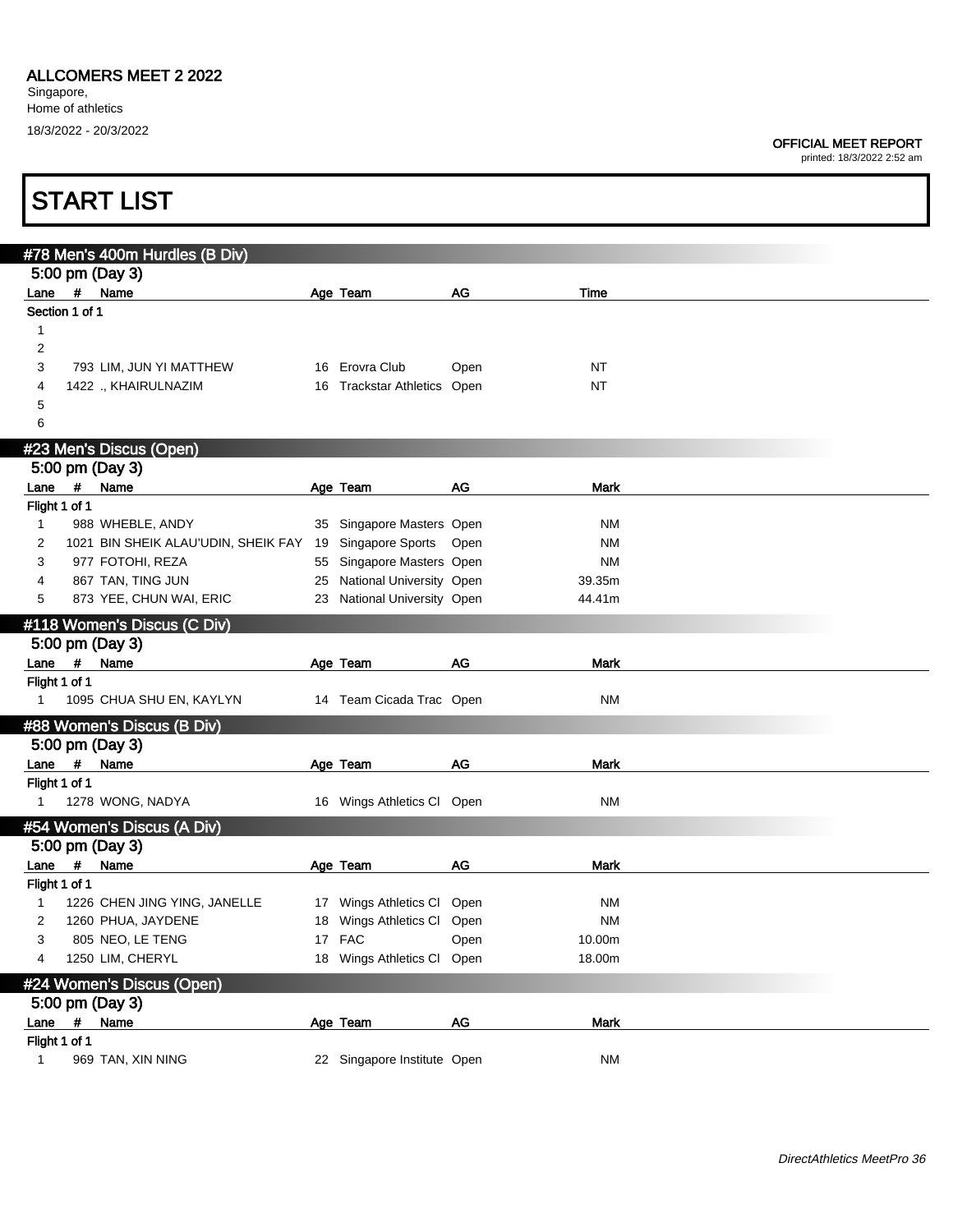printed: 18/3/2022 2:52 am

## START LIST

|                | #32 Women's 400m Hurdles (Open)  |    |                            |      |           |  |
|----------------|----------------------------------|----|----------------------------|------|-----------|--|
|                | 5:10 pm (Day 3)                  |    |                            |      |           |  |
|                | Lane # Name                      |    | Age Team                   | AG   | Time      |  |
| Section 1 of 2 |                                  |    |                            |      |           |  |
| 1              |                                  |    |                            |      |           |  |
| 2              | 1230 CHNG, NIKKO                 | 18 | Wings Athletics Cl Open    |      | <b>NT</b> |  |
| 3              | 720 TRICIA, SIM                  | 16 | Cougars Athletic A Open    |      | 1:16.40   |  |
| 4              | 719 TING WEI, WU                 | 16 | Cougars Athletic A Open    |      | 1:19.50   |  |
| 5              | 1042 SIM, JIA YING               |    | 25 Singapore Universi Open |      | <b>NT</b> |  |
| 6              |                                  |    |                            |      |           |  |
| Section 2 of 2 |                                  |    |                            |      |           |  |
| 1              | 1244 KANG, PEI LING              | 25 | Wings Athletics Cl Open    |      | 1:15.00   |  |
| 2              | 995 CHAN, SI EN CASS             | 18 | Singapore Sports           | Open | 1:11.50   |  |
| 3              | 849 GOH, CELESTE                 | 23 | National University Open   |      | 1:07.50   |  |
| 4              | 1003 KOH, SHUN YI AUDREY         | 16 | Singapore Sports           | Open | 1:10.10   |  |
| 5              | 1269 SONG, ALEXIA                | 18 | Wings Athletics Cl Open    |      | 1:12.47   |  |
| 6              |                                  |    |                            |      |           |  |
|                |                                  |    |                            |      |           |  |
|                | #34 Women's 400m Hurdles (A Div) |    |                            |      |           |  |
|                | 5:15 pm (Day 3)                  |    |                            |      |           |  |
|                | Lane # Name                      |    | Age Team                   | AG   | Time      |  |
| Section 1 of 1 |                                  |    |                            |      |           |  |
| $\mathbf{1}$   |                                  |    |                            |      |           |  |
| 2              | 754 LIM, HUI EN HAYLEY           |    | 17 Erovra Club             | Open | <b>NT</b> |  |
| 3              | 743 KONG, HUAN XIN EMMA          |    | 18 Erovra Club             | Open | 1:23.42   |  |
| 4              | 739 HU, DING XUAN                |    | 18 Erovra Club             | Open | <b>NT</b> |  |
| 5              |                                  |    |                            |      |           |  |
| 6              |                                  |    |                            |      |           |  |
|                | #79 Women's 400m Hurdles (B Div) |    |                            |      |           |  |
|                | 5:20 pm (Day 3)                  |    |                            |      |           |  |
| Lane           | # Name                           |    | Age Team                   | AG   | Time      |  |
| Section 1 of 1 |                                  |    |                            |      |           |  |
| 1              |                                  |    |                            |      |           |  |
| $\overline{c}$ | 761 PADMANABAN, SUDEEKSHA        |    | 16 Erovra Club             | Open | <b>NT</b> |  |
| 3              | 1096 ELYSHA, NYLA DYAN           |    | 16 Team Cicada Trac Open   |      | <b>NT</b> |  |
| 4              | 771 TAN, CADENCE                 |    | 15 Erovra Club             | Open | <b>NT</b> |  |
| 5              |                                  |    |                            |      |           |  |
| 6              |                                  |    |                            |      |           |  |
|                |                                  |    |                            |      |           |  |
|                | #107 Men's 200m Hurdles (C Div)  |    |                            |      |           |  |
|                | 5:35 pm (Day 3)                  |    |                            |      |           |  |
| Lane           | # Name                           |    | Age Team                   | AG   | Time      |  |
| Section 1 of 1 |                                  |    |                            |      |           |  |
| $\mathbf{1}$   |                                  |    |                            |      |           |  |
| 2              |                                  |    |                            |      |           |  |
| 3              | 1119 KO XIN TZE, DARYEN          |    | 13 Team Cicada Trac Open   |      | <b>NT</b> |  |
| 4              | 1109 ANG, BRADLEY                |    | 13 Team Cicada Trac Open   |      | <b>NT</b> |  |
| 5              |                                  |    |                            |      |           |  |

6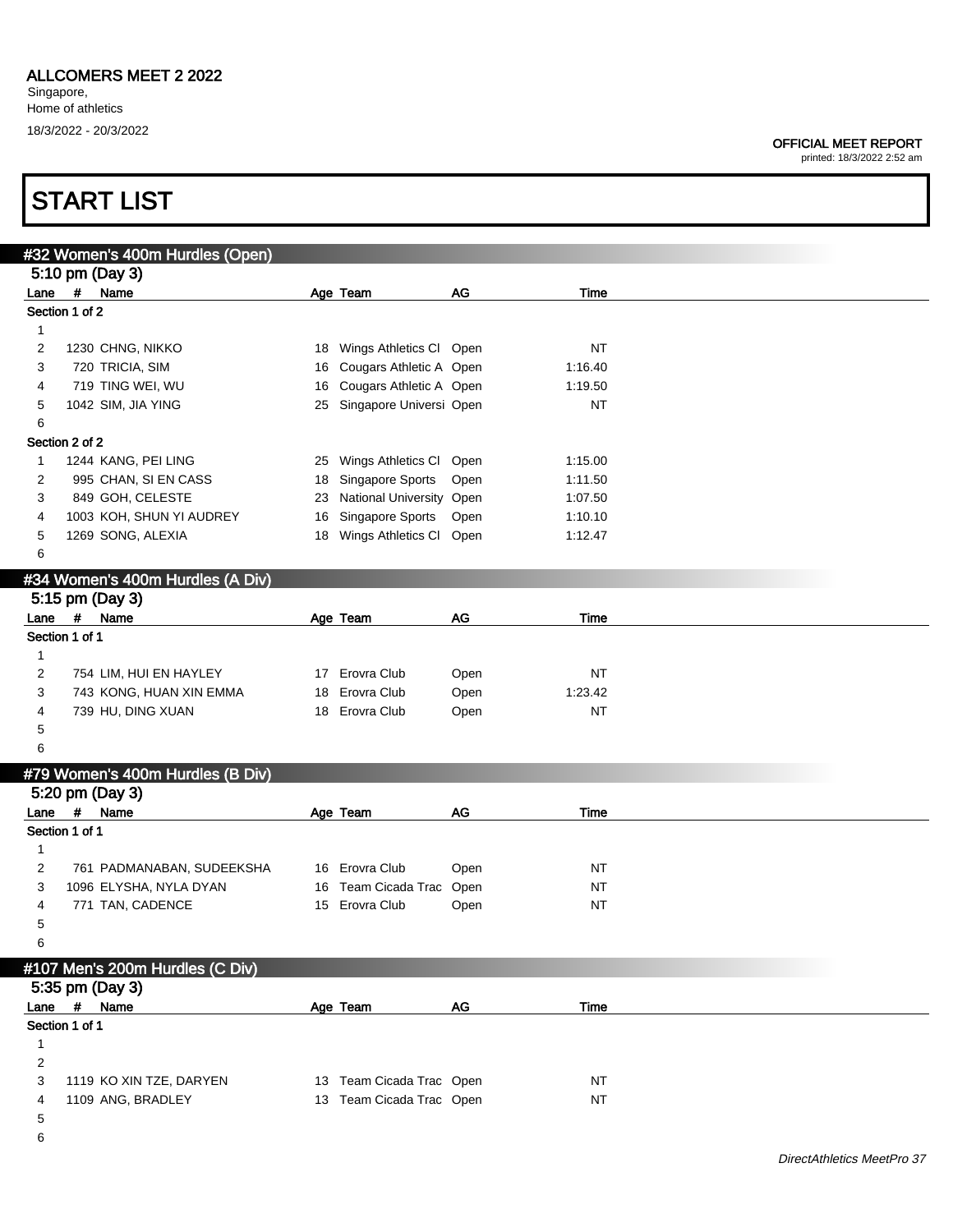printed: 18/3/2022 2:52 am

|             |                | #108 Women's 200m Hurdles (C Div) |     |                            |           |             |  |
|-------------|----------------|-----------------------------------|-----|----------------------------|-----------|-------------|--|
|             |                | 5:40 pm (Day 3)                   |     |                            |           |             |  |
|             |                | Lane # Name                       |     | Age Team                   | <b>AG</b> | Time        |  |
|             | Section 1 of 1 |                                   |     |                            |           |             |  |
| 1           |                |                                   |     |                            |           |             |  |
| 2           |                | 1106 TAY, YINGXI VINCY            |     | 14 Team Cicada Trac Open   |           | <b>NT</b>   |  |
| 3           |                | 735 CHOO, JIAYI                   |     | 14 Erovra Club             | Open      | 31.00       |  |
| 4           |                | 1101 MACASKILL, SALISHA           |     | 14 Team Cicada Trac Open   |           | NT          |  |
| 5           |                |                                   |     |                            |           |             |  |
| 6           |                |                                   |     |                            |           |             |  |
|             |                | #72 Men's 3000 Meters (B Div)     |     |                            |           |             |  |
|             |                | 6:00 pm (Day 3)                   |     |                            |           |             |  |
|             | Lane #         | Name                              |     | Age Team                   | AG        | Time        |  |
|             | Section 1 of 1 |                                   |     |                            |           |             |  |
| $\mathbf 1$ |                | 821 MCKINNEY, DANIEL              |     | 17 JS Athletics            | Open      | 9:20.00     |  |
| 2           |                | 910 LEE, FERRELL                  | 16  | <b>Oldham Athletics</b>    | Open      | 9:36.00     |  |
| 3           |                | 906 KHOO, KAVAN                   | 15  | <b>Oldham Athletics</b>    | Open      | 11:07.00    |  |
|             |                |                                   |     |                            |           |             |  |
| 4           |                | 951 VIRABHAK, THANONG             | 16  | <b>Oldham Athletics</b>    | Open      | <b>NT</b>   |  |
|             |                | #103 Men's 3000 Meters (C Div)    |     |                            |           |             |  |
|             |                | 6:15 pm (Day 3)                   |     |                            |           |             |  |
| Lane        |                | # Name                            |     | Age Team                   | AG        | Time        |  |
|             | Section 1 of 2 |                                   |     |                            |           |             |  |
| 1           |                | 950 VENKATESAN, AKILAN            |     | 14 Oldham Athletics        | Open      | 13:00.00    |  |
| 2           |                | 783 BIN AHMAD ABDILLAH, ABDUL HA  |     | 14 Erovra Club             | Open      | NT          |  |
| 3           |                | 899 CHONG, SEBASTIAN              |     | 13 Oldham Athletics        | Open      | NT          |  |
|             | Section 2 of 2 |                                   |     |                            |           |             |  |
| 1           |                | 920 MUHAMMAD, AKID                |     | 14 Oldham Athletics        | Open      | 11:04.00    |  |
| 2           |                | 946 TEH, AIDAN                    | 14  | <b>Oldham Athletics</b>    | Open      | 11:59.00    |  |
| 3           |                | 917 LOKE, REUBEN                  | 14  | <b>Oldham Athletics</b>    | Open      | 10:45.00    |  |
| 4           |                | 942 TANG, IKEL                    |     | 14 Oldham Athletics        | Open      | 13:00.00    |  |
|             |                | #47 Women's 3000 Meters (A Div)   |     |                            |           |             |  |
|             |                | 6:45 pm (Day 3)                   |     |                            |           |             |  |
| Lane        | #              | Name                              |     | Age Team                   | <b>AG</b> | <b>Time</b> |  |
|             | Section 1 of 2 |                                   |     |                            |           |             |  |
| 1           |                | 876 CHUA, NASYA                   | 18. | <b>Oldham Athletics</b>    | Open      | NT          |  |
| 2           |                | 1236 ESHA, FATIMA                 |     | 18 Wings Athletics Cl Open |           | <b>NT</b>   |  |
| 3           |                | 877 HWANG, BLAISE                 |     | 17 Oldham Athletics        | Open      | NT          |  |
|             | Section 2 of 2 |                                   |     |                            |           |             |  |
| 1           |                | 1007 LUM, JANELLE WAI YAN         |     | 17 Singapore Sports        | Open      | 13:01.00    |  |
| 2           |                | 874 ANG, BERNICE                  |     | 18 Oldham Athletics        | Open      | 16:59.00    |  |
| 3           |                | 884 WANG, JOLIN                   |     | 18 Oldham Athletics        | Open      | 16:15.00    |  |
|             |                |                                   |     |                            |           |             |  |
|             |                | #73 Women's 3000 Meters (B Div)   |     |                            |           |             |  |
|             |                | 7:00 pm (Day 3)                   |     |                            |           |             |  |
| Lane        | $\pmb{\mu}$    | Name                              |     | Age Team                   | AG        | Time        |  |
|             | Section 1 of 1 |                                   |     |                            |           |             |  |
| 1           |                | 1065 TONG YU WEI, ISABEL          |     | 15 Swift                   | Open      | 11:49.00    |  |
|             |                |                                   |     |                            |           |             |  |